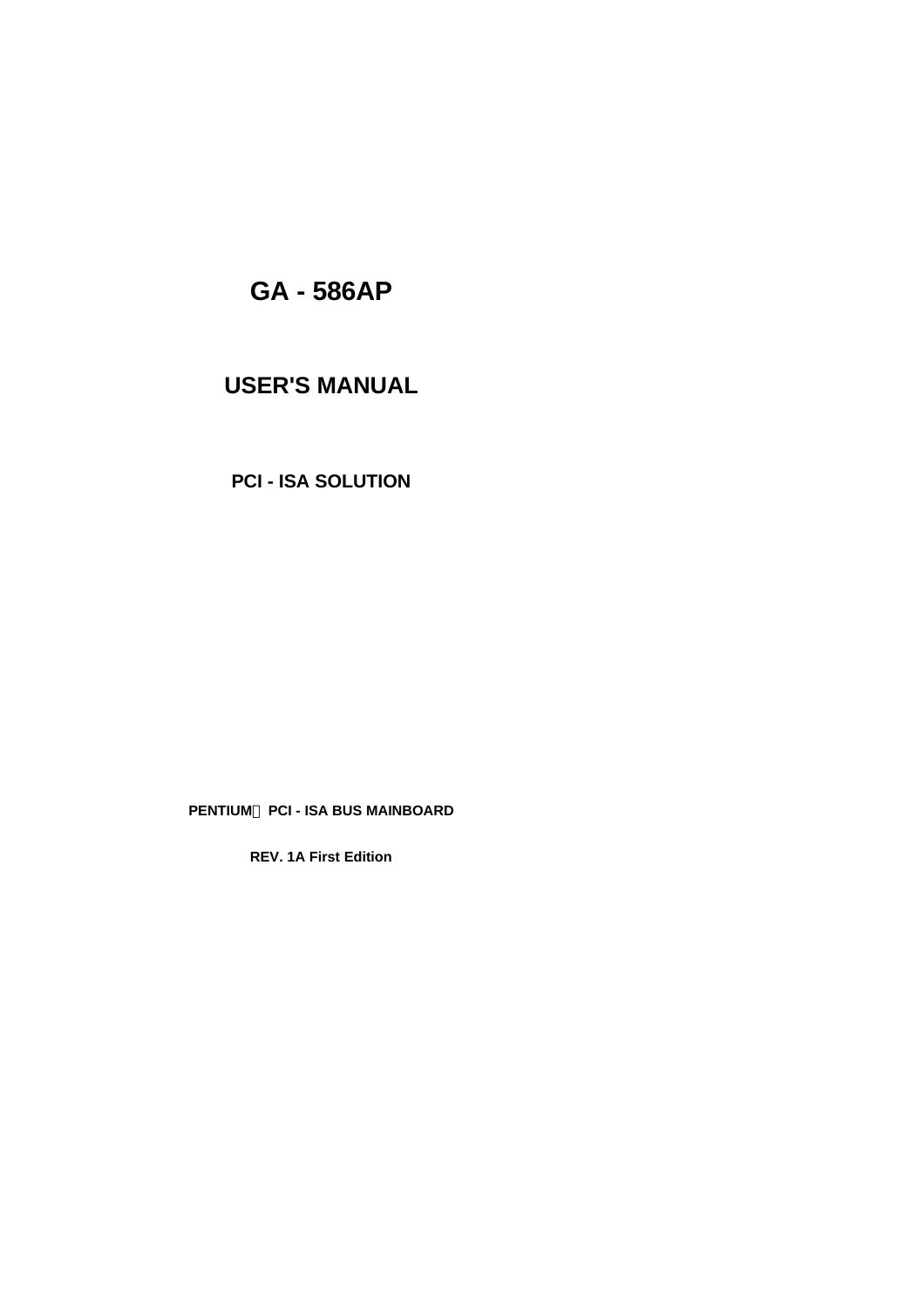The author assumes no responsibility for any errors or omissions which may appear in this document nor does it make a commitment to update the information contained herein.

\_\_\_\_\_\_\_\_\_\_\_\_\_\_\_\_\_\_\_\_\_\_\_\_\_\_\_\_\_\_\_\_\_\_\_\_\_\_\_\_\_\_\_\_\_\_\_\_\_\_\_\_\_\_\_\_\_\_\_\_\_\_\_\_\_\_\_\_\_\_

IBM PC/AT, PC/XT are trademarks of International Business Machine Corporation. PENTIUM is a trademark of Intel Corporation. AWARD is a trademark of Award Software, Inc. MS-DOS WINDOWS NT are registered trademarks of Microsoft Corporation. UNIX is a trademark of Bell Laboratories.

> JANUARY 01, 1995 Taipei, Taiwan **TABLE OF CONTENTS**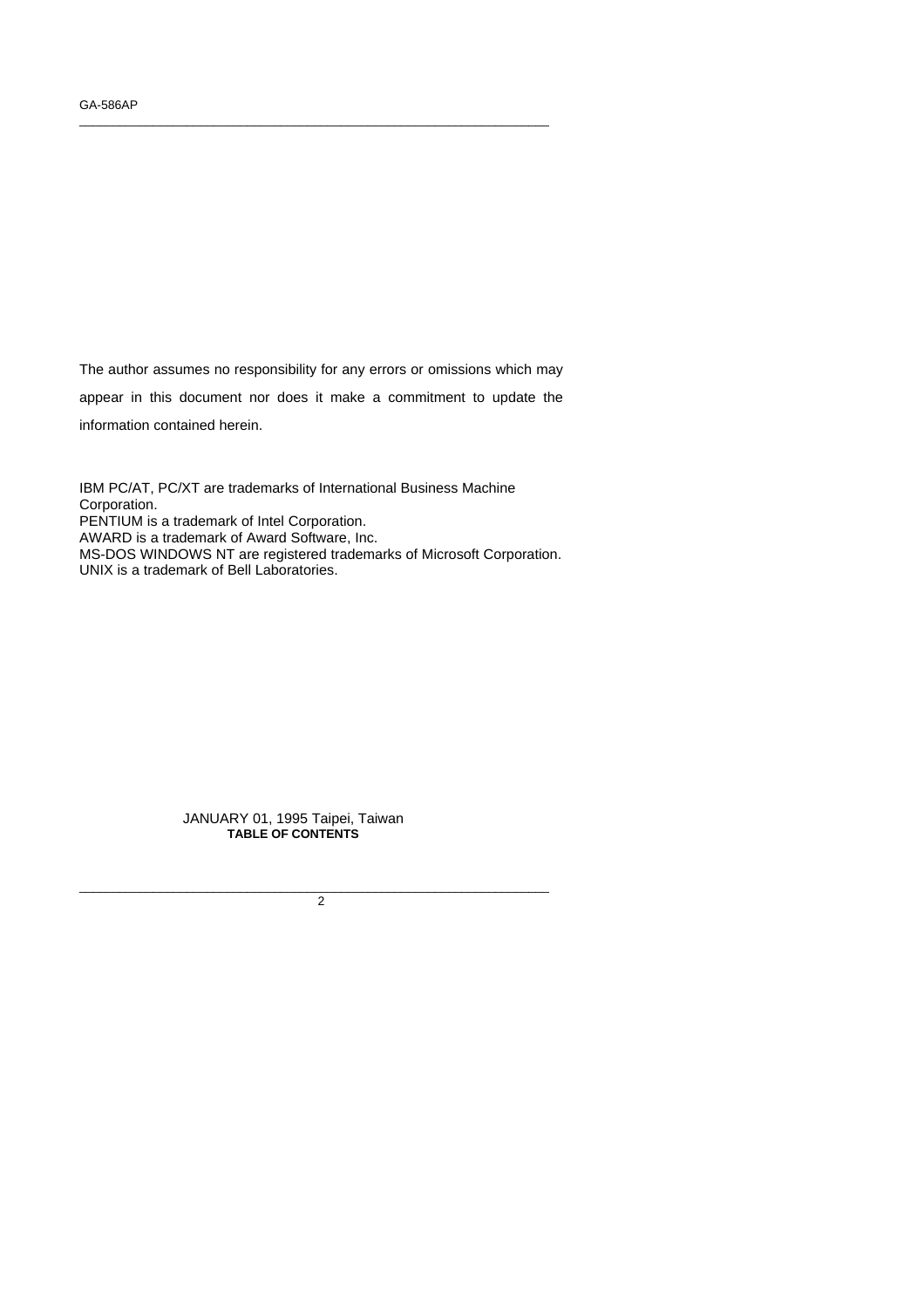| 1.             |                                                         |
|----------------|---------------------------------------------------------|
|                |                                                         |
|                | 1.2. KEY FEATURES ……………………………………………………………………………………… 1-1 |
|                |                                                         |
|                |                                                         |
|                |                                                         |
|                |                                                         |
| 2.             |                                                         |
|                |                                                         |
|                |                                                         |
|                |                                                         |
| 3.             |                                                         |
|                | 3.1. UNPACKING …………………………………………………………………………………………3-1    |
|                |                                                         |
|                | 3.3. QUICK REFERENCE FOR JUMPERS & CONNECTORS3-2        |
|                |                                                         |
|                |                                                         |
|                |                                                         |
|                |                                                         |
|                |                                                         |
|                | 3.9. POWER LED & KEY LOCK CONNECTOR INSTALLATION3-6     |
|                |                                                         |
|                |                                                         |
|                | 3.12. HARDWARE RESET SWITCH CONNECTOR INSTALLATION3-7   |
|                |                                                         |
|                |                                                         |
| $\overline{4}$ |                                                         |
|                |                                                         |
|                |                                                         |

 $\overline{3}$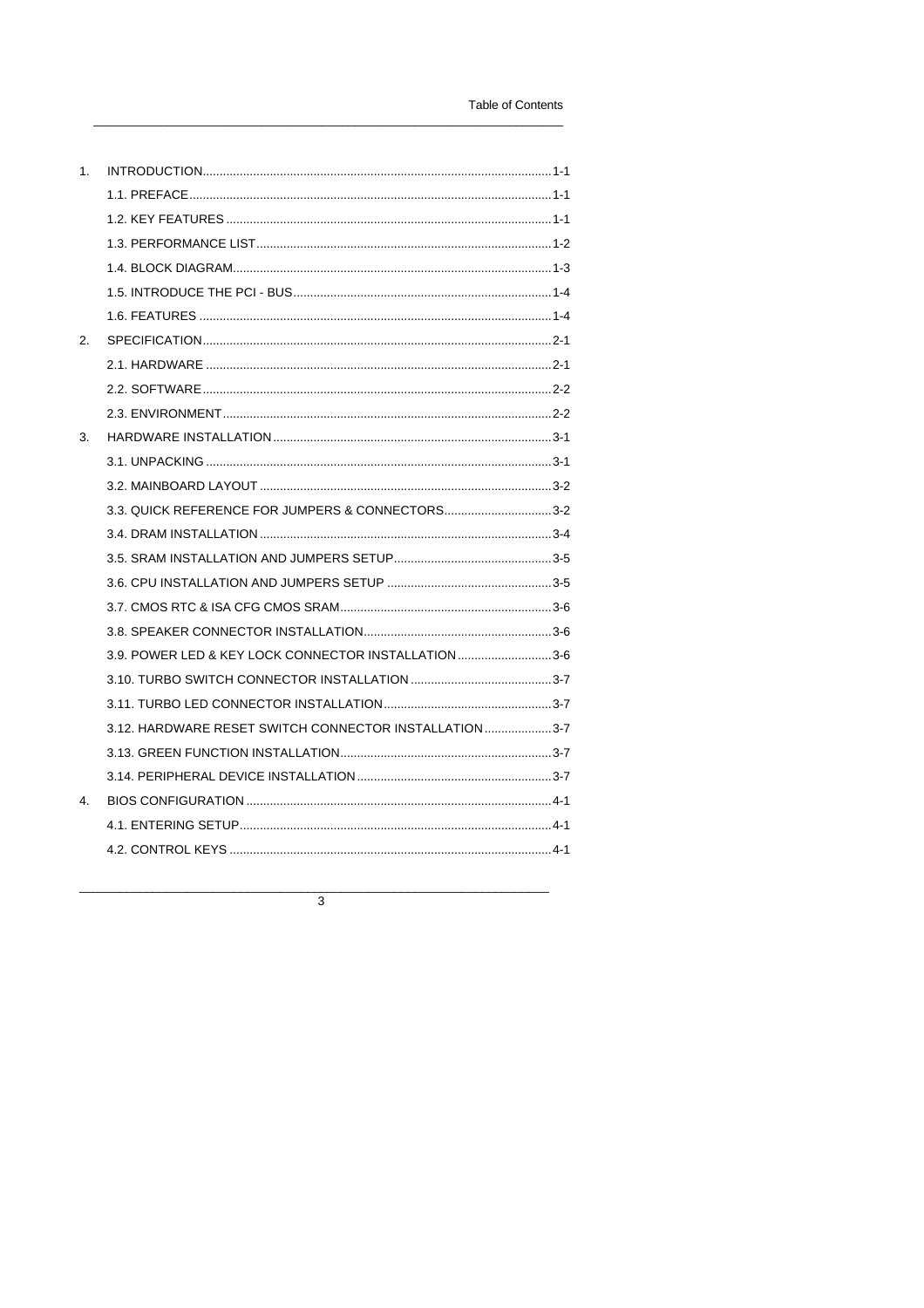|    | 4.3. GETTING HELP ………………………………………………………………………………………4-2      |  |
|----|-------------------------------------------------------------|--|
|    |                                                             |  |
|    | 4.3.2. Status Page Setup Menu / Option Page Setup Menu  4-2 |  |
|    |                                                             |  |
|    |                                                             |  |
|    |                                                             |  |
|    |                                                             |  |
|    |                                                             |  |
|    |                                                             |  |
|    |                                                             |  |
|    |                                                             |  |
|    |                                                             |  |
|    |                                                             |  |
|    |                                                             |  |
|    |                                                             |  |
| 5. |                                                             |  |
|    |                                                             |  |
|    |                                                             |  |
|    |                                                             |  |
|    |                                                             |  |
|    |                                                             |  |
|    |                                                             |  |
|    |                                                             |  |
|    |                                                             |  |
|    |                                                             |  |
|    |                                                             |  |
|    |                                                             |  |

 $\overline{4}$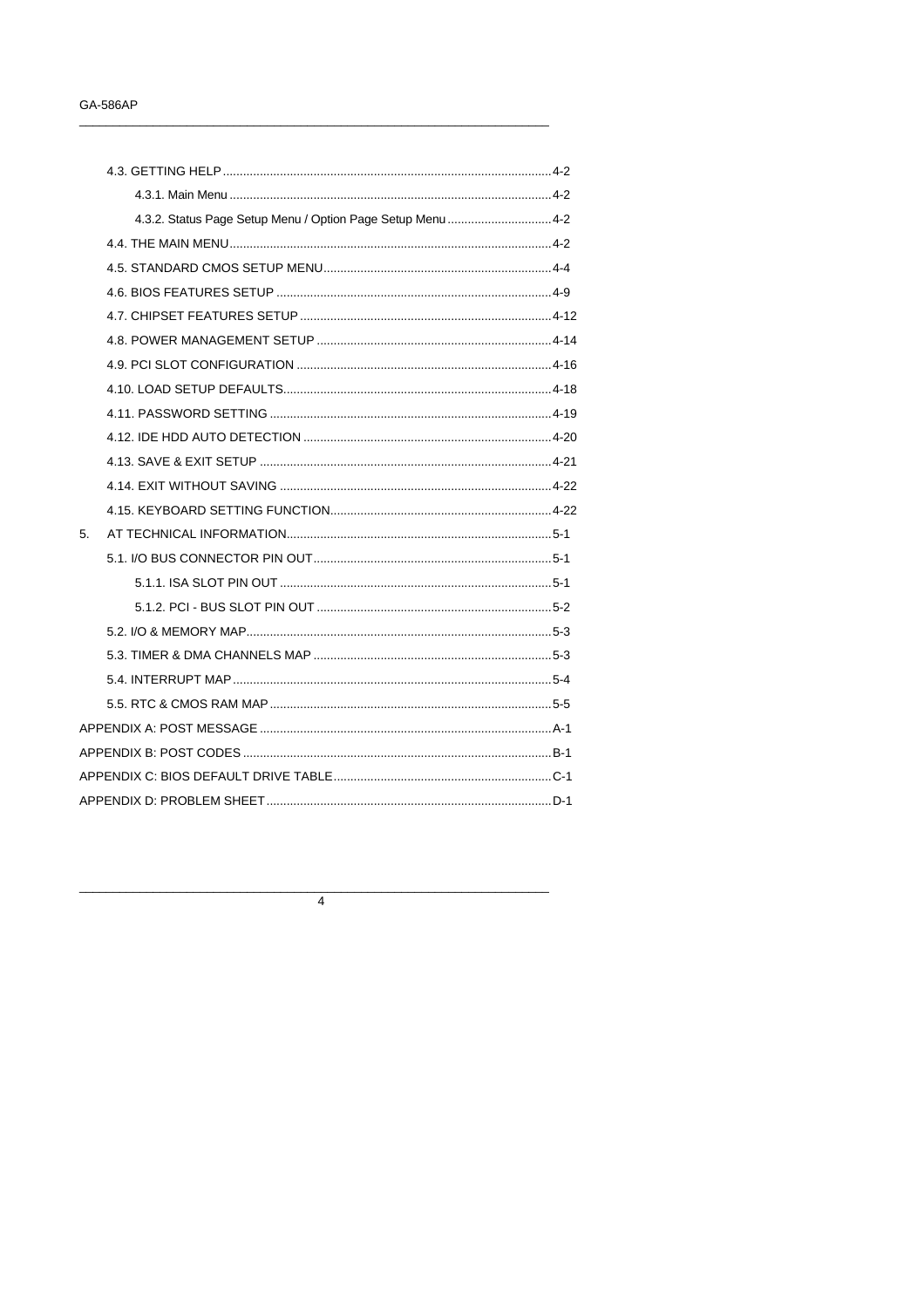## **1. INTRODUCTION**

### **1.1. PREFACE**

Welcome to use the **GA - 586AP** motherboard. The motherboard is a 256 KB / 512 KB / 1 MB CACHE PENTIUM™ CPU based PC / AT compatible system with ISA bus and PCI Local Bus, and has been designed to be the fastest PC / AT system. There are some new features allow you to operate the system with just the performance you want.

 $\_$  , and the set of the set of the set of the set of the set of the set of the set of the set of the set of the set of the set of the set of the set of the set of the set of the set of the set of the set of the set of th

This manual also explains how to install the motherboard for operation, and how to set up your CMOS CONFIGURATION with BIOS SETUP program.

### **1.2. KEY FEATURES**

- □ Pentium<sup>™</sup> based PC / AT compatible mainboard with PCI ISA Bus.
- q 3 Master / Slave PCI Bus slots, 4 ISA Bus slots.
- □ Supports 3.3V Pentium processor / P54CT running at 75-100 MHz.
- □ Supports true 64 bits CACHE and DRAM access mode.
- □ Supports 320 Pins (Socket 5) ZIF white socket on board.
- q Supports 256 KB / 512 KB / 1 MB second cache memory.
- q CPU L1 / L2 Write-Back cache operation.
- □ Supports 2 192 MB DRAM memory on board.
- □ Supports 2 channels Enhance PCI IDE ports for 4 IDE Device.
- q Supports 2xCOM (16550), 1xLPT (EEP / ECP), 1x1.44MB Floppy port.
- □ Supports Hardware and Software speed change function.
- □ Supports Green function.
- □ Licensed AWARD BIOS, FLASH EEPROM for BIOS update.
- **Q BENCHMARQ / ODIN 3287 RTC on board.**
- □ 3/4BABY AT size, 4 layers PCB.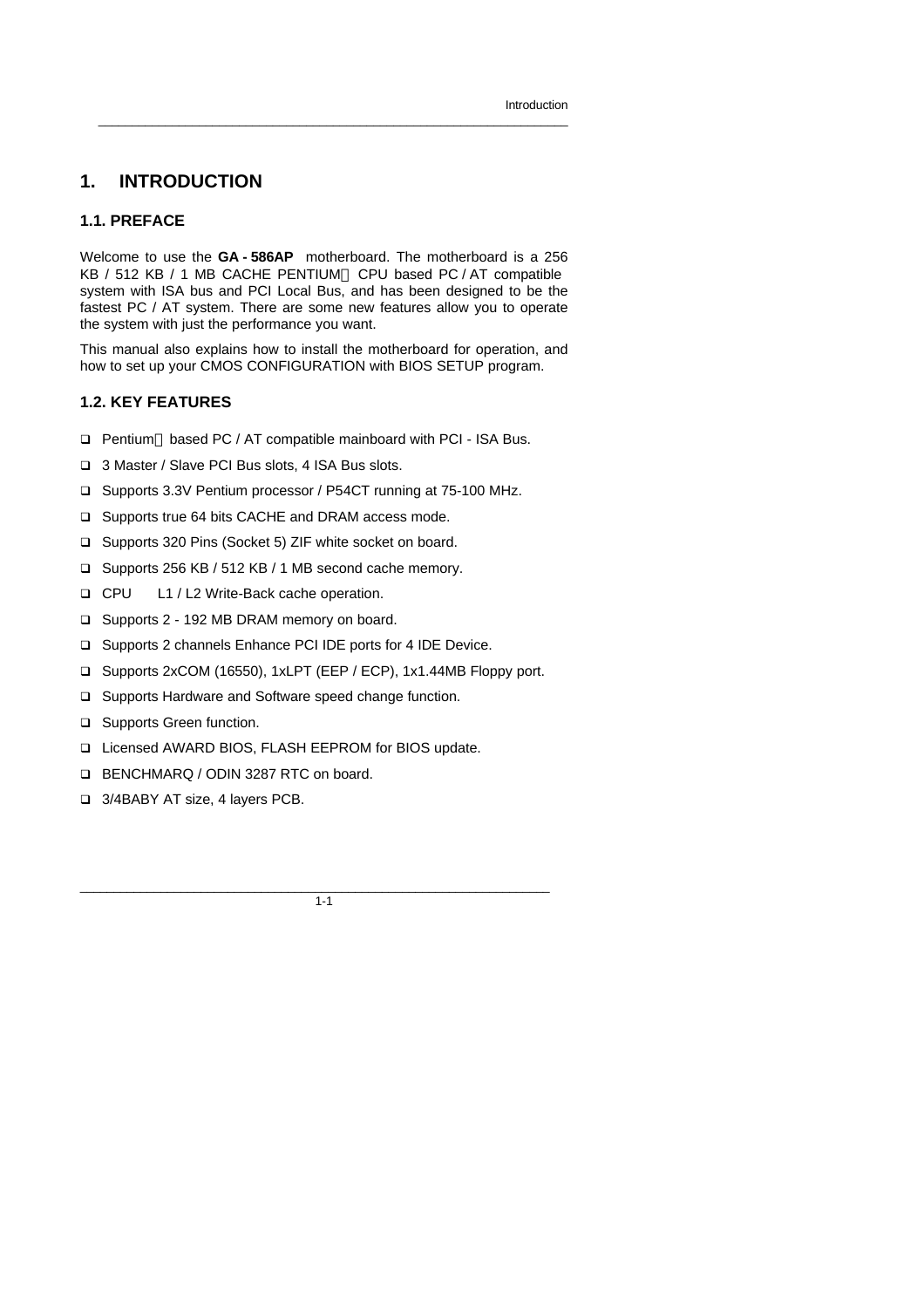### **1.3. PERFORMANCE LIST**

The following performance data list is the testing results of some popular benchmark testing programs. These data are just referred by users, and there is no responsibility for different testing data values gotten by users. (The different Hardware & Software configuration will result in different benchmark testing results.)

\_\_\_\_\_\_\_\_\_\_\_\_\_\_\_\_\_\_\_\_\_\_\_\_\_\_\_\_\_\_\_\_\_\_\_\_\_\_\_\_\_\_\_\_\_\_\_\_\_\_\_\_\_\_\_\_\_\_\_\_\_\_\_\_\_\_\_\_\_\_

- CPU Pentium<sup>™</sup> processor 75/90/100 MHz
- DRAM 32 MB 70 ns
- 
- CACHE SIZE 256 KB<br>• DISPLAY ATi Mad
- DISPLAY ATi Mach64 PCI VGA<br>• STORAGE Onboard CMD IDE p Onboard CMD IDE port + Seagate 1220A 1GB H.D.
- O.S. MS DOS V6.22

### ×MAINBOARDÿ

| <b>Testing Program</b> | Item        | Unit            | Pentium 100 | Pentium 90 | Pentium 75 |
|------------------------|-------------|-----------------|-------------|------------|------------|
| LandMark V2.0          | CPU         | M <sub>Hz</sub> | 578.54      | 520.68     | 433.9      |
|                        | <b>FPU</b>  | MHz             | 1942.13     | 1747.9     | 1456.55    |
| SI V7.0                | CPU         |                 | 317.6       | 285.9      | 238.2      |
| BenchMark V9.0         | CPUmark 16  |                 | 197.25      | 177.39     | 147.94     |
| PM 1.7                 | <b>MIPS</b> | Mips            | 68.4        | 60.9       | 51.3       |
|                        | Dhrystone   | K-Dstone/s      | 87.7        | 78.1       | 64.9       |
|                        | Whetstone   | K-Wstone/s      | 19594.4     | 17844.9    | 14695.8    |
| Byte V2.1              | CPU         | <b>AT Class</b> | 32.87       | 27.97      | 21.64      |
|                        |             | 386 Class       | 11.21       | 11.22      | 8.45       |
|                        | <b>FPU</b>  | <b>AT Class</b> | 228.46      | 202.94     | 152.06     |
|                        |             | 386 Class       | 31.97       | 28.39      | 21.28      |

#### $\leq$  IDE $\geq$

| Program          | Ver. | Item                    | Unit      | Pentium 100 | Pentium 90 | Pentium 75 |
|------------------|------|-------------------------|-----------|-------------|------------|------------|
| Core             | 2.92 | Data Transfer Rate      | KB/s      | 10200.4     | 9251.1     | 7923.0     |
|                  |      | Average Seek Time       | ms        | 9.9         | 10.0       | 10.0       |
|                  |      | Track-Track Seek        | ms        | 2.2         | 2.3        | 2.3        |
|                  |      | Performance Index       |           | 66.290      | 60.582     | 52.689     |
| <b>Benchmark</b> | 9.0  | Disk Mix                |           | 751.76      | 624.42     | 635.9      |
| <b>PM</b>        | 1.7  | Data Transfer Rate      | KB/s      | 16116.9     | 16116.9    | 16116.9    |
|                  |      | Mean Seek               | ms/seek   | 9.9         | 9.9        | 9.7        |
|                  |      | <b>Track-Track Seek</b> | ms/seek   | 2.2         | 2.2        | 2.2        |
|                  |      | Aggregate               | PUM's     | 2478.2      | 2478.2     | 2477.7     |
| Byte             | 2.1  | <b>Disk</b>             | AT Class  | 96.93       | 77.1       | 53.37      |
|                  |      |                         | 386 Class | 56.4        | 44.87      | 31.06      |
| <b>SI</b>        | 7.0  | Data Transfer Rate      | KB/s      | 2510.5      | 2501.0     | 2509.3     |
|                  |      | Average Seek            | ms        | 8.86        | 8.88       | 8.81       |
|                  |      | <b>Track-Track Seek</b> | ms        | 2.55        | 2.59       | 2.49       |
|                  |      | <b>HDD</b> Index        |           | 19.4        | 19.3       | 19.4       |
| Winbench95       | 4.0  | Disk Winmark95          | KB/s      | 779         | 761        | 719        |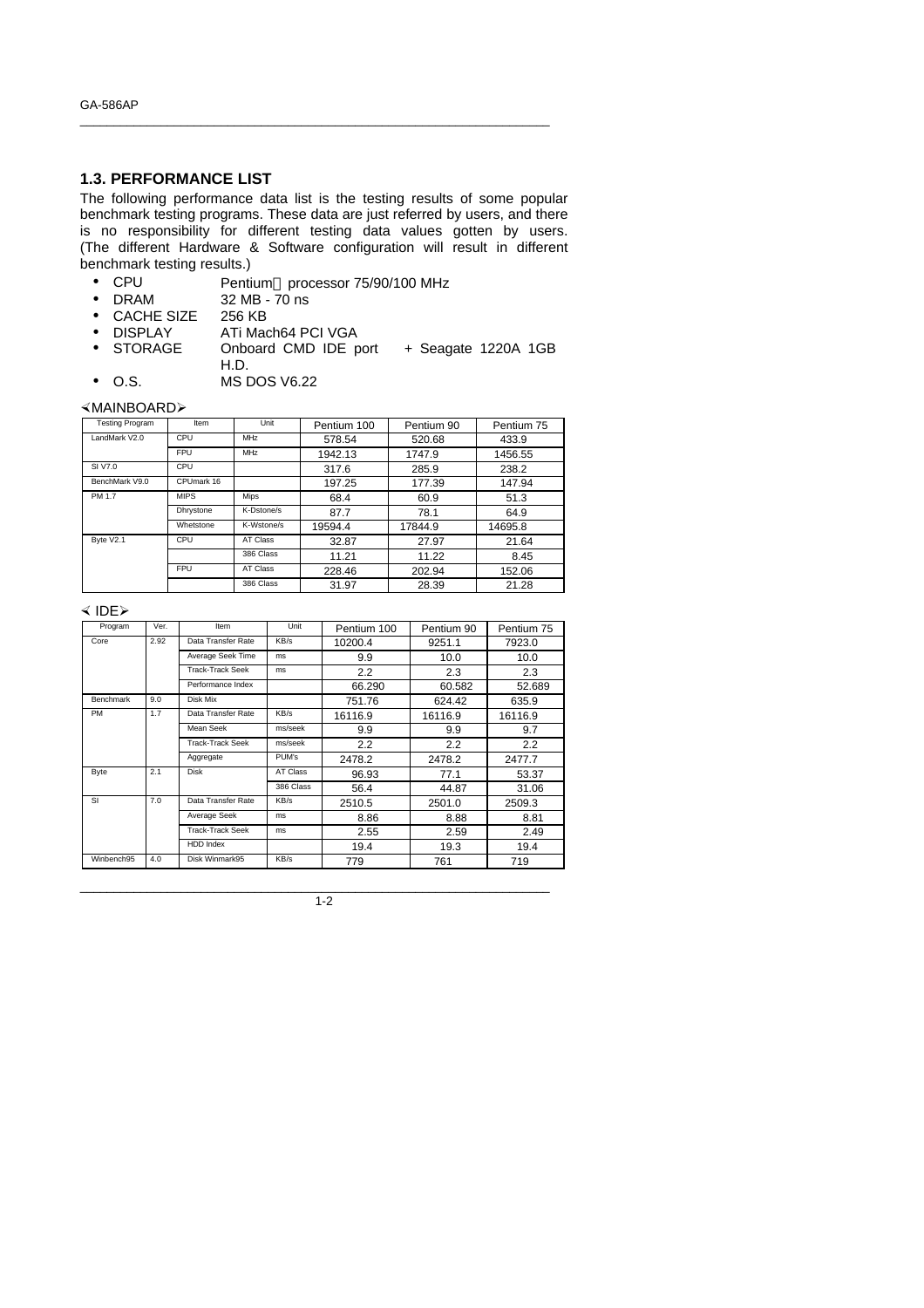```
Introduction
```


 $\_$  , and the set of the set of the set of the set of the set of the set of the set of the set of the set of the set of the set of the set of the set of the set of the set of the set of the set of the set of the set of th

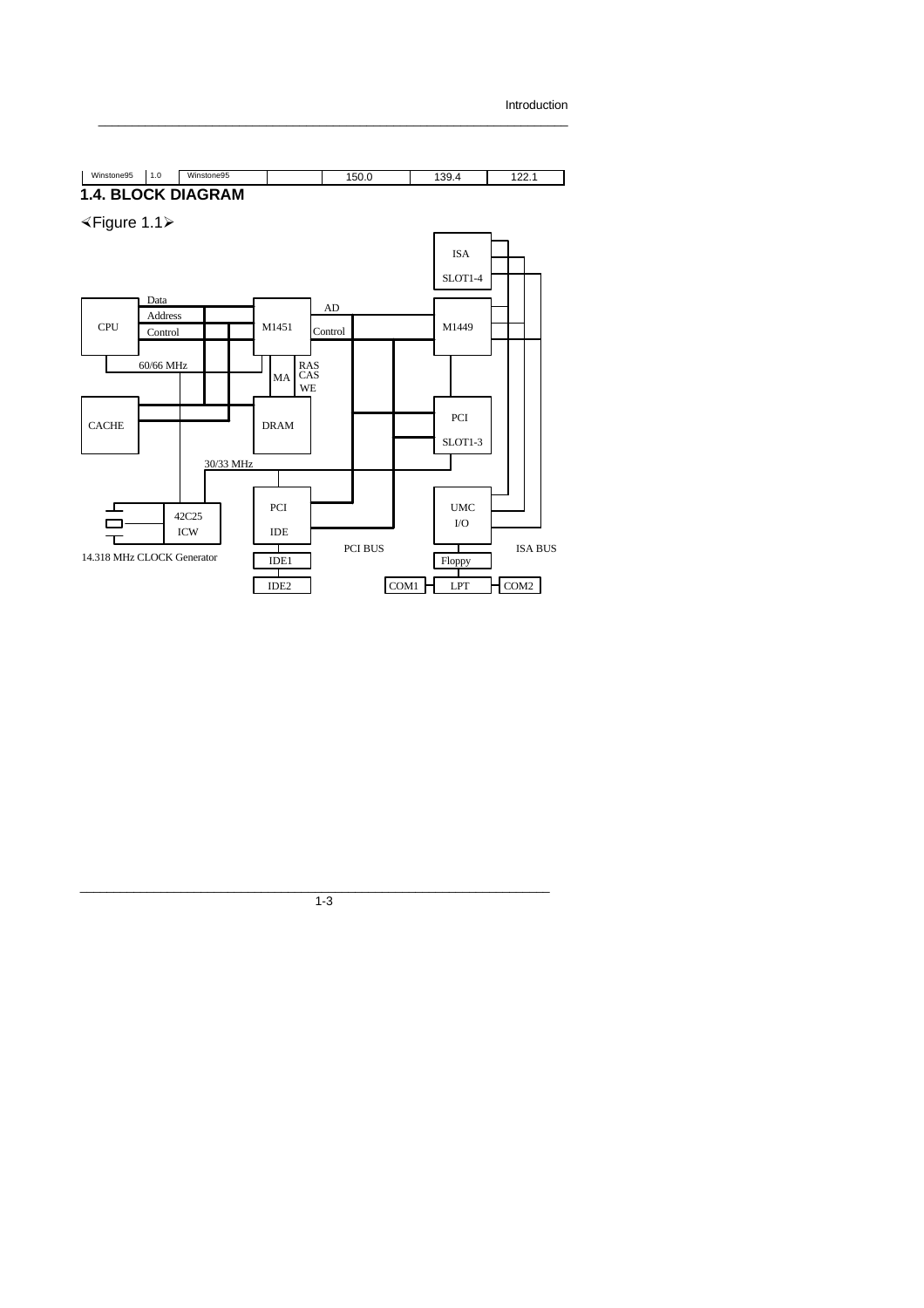### **1.5. INTRODUCE THE PCI - BUS**

Connecting devices to a CPU local bus can dramatically increase the speed of I/O-bound peripherals with only a slight increase in cost over traditional systems. This price / performance point has created a vast market potential for local bus products. The main barrier to this market has been the lack of an accepted standard for local bus peripherals. Many mainboard and chipset manufactures developed their own local bus implementations, but they are incompatible with each other. The VL (Video Electronics Standards Association) local bus and PCI (Peripheral Component Interconnect) bus specification was created to end this confusion.

\_\_\_\_\_\_\_\_\_\_\_\_\_\_\_\_\_\_\_\_\_\_\_\_\_\_\_\_\_\_\_\_\_\_\_\_\_\_\_\_\_\_\_\_\_\_\_\_\_\_\_\_\_\_\_\_\_\_\_\_\_\_\_\_\_\_\_\_\_\_

The PCI - bus standard, under development since Jun. 1992, which is designed to bring workstation-level performance to standard PC platform. The PCI - bus removes many of the bottlenecks that have hampered PC for several years. On the PCI - bus, peripherals operate at the native speed of the computer system, thus enabling data transfer between peripherals and the system at maximum speed. This performance is critical for bandwidthconstrained devices such as video, multimedia, mass storage, and networking adapters.

PCI - bus standard provides end-users with a low-cost, extendible and portable local bus design, which will allow system and peripherals from different manufactures to work together.

### **1.6. FEATURES**

- □ 32 bits bus transfer mode.
- **Q** Bus Master or Slave access.
- **Q** Memory burst transfer to 132 MB/sec.
- □ 33 MHz operation speed.
- **q** 10 device loading ability.
- **Q** CPU independent.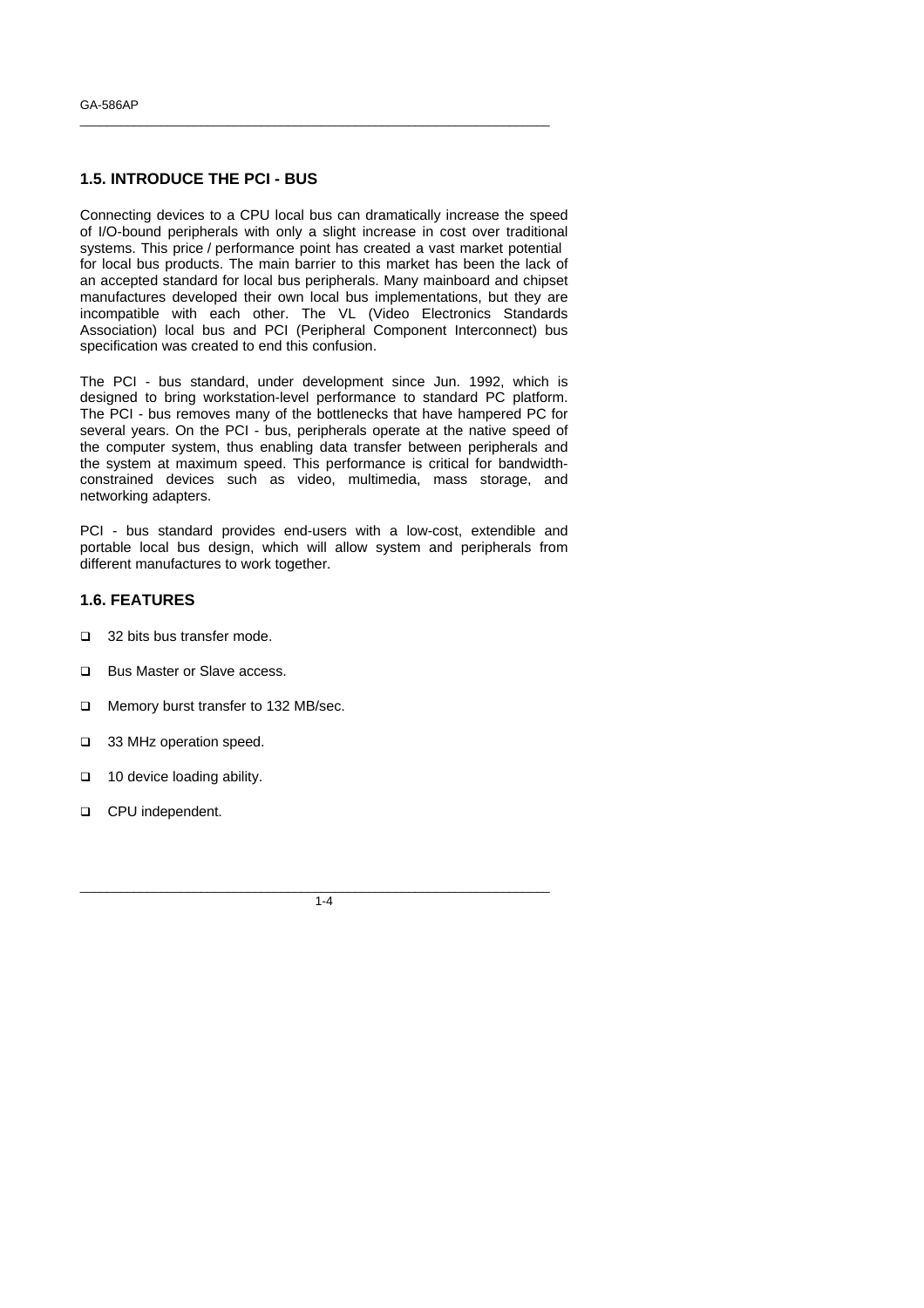# **2. SPECIFICATION**

## **2.1. HARDWARE**

| $\bullet$ CPU                    | - Pentium™ processor 75 / 90 / 100 MHz, P54CT.<br>- 320 pins (socket 5) ZIF white socket on board.                                                                                         |
|----------------------------------|--------------------------------------------------------------------------------------------------------------------------------------------------------------------------------------------|
| • COPROCESSOR<br>$\bullet$ SPEED | - Included in Pentium.<br>- 50 / 60 / 66 MHz system and 25 / 30 / 33<br>PCI-Bus speed.<br>$-7.5/8$ MHz AT bus speed.<br>- Hardware and Software speed switchable<br>function (half speed). |
| • DRAM MEMORY                    | - 3 banks 72 pins SIMM module socket on board.<br>- Use 1 / 2 / 4 / 8 / 16 / 32 MB 70 ns SIMM<br>module DRAM.<br>– 2 ~ 192 MB DRAM size.<br>- Support Fast Page DRAM access mode.          |
| • CACHE MEMORY                   | - 16 KB cache memory included in Pentium.<br>- 256 KB / 512 KB / 1 MB second cache memory<br>on board.<br>- Support Write Back cache function for both<br>CPU                              |
| • SHADOW RAM                     | & on board cache.<br>- Main BIOS shadow function.<br>- Video BIOS shadow function programmable.<br>- Shadow RAM cacheable function.                                                        |
| • I/O BUS SLOTS                  | - 3 Master / Slave PCI-Bus.<br>$-4$ 16 bits ISA Bus.                                                                                                                                       |
| • IDE PORTS                      | - 2 Enhanced IDE channels on board. (Using<br>IRQ14, 15)<br>- Support Mode 3,4 IDE & ATAPI CD - ROM.<br>- Driver Support DOS, WINDOWS, OS/2, NT,<br>Netware.                               |
| • I/O PORTS                      | - Supports 2 16550 COM ports. (Using IRQ4, 3)<br>- Supports 1 EPP/ECP LPT port. (Using IRQ7)<br>- Supports 1 1.44MB Floppy port. (Using DMA2 &<br>IRQ6)                                    |
| • GREEN FUNCTION                 | - Standby & Suspend mode support.<br>- Green switch & LED support.<br>- IDE & Display power down support.<br>- Monitor all IRQ / DMA / Display / I/O events.                               |
| $\bullet$ BIOS<br>• DIMENSION    | - 128KB FLASH EEPROM.<br>- 3/4Baby AT size / 4 layers.                                                                                                                                     |

\_\_\_\_\_\_\_\_\_\_\_\_\_\_\_\_\_\_\_\_\_\_\_\_\_\_\_\_\_\_\_\_\_\_\_\_\_\_\_\_\_\_\_\_\_\_\_\_\_\_\_\_\_\_\_\_\_\_\_\_\_\_\_\_\_\_\_\_\_\_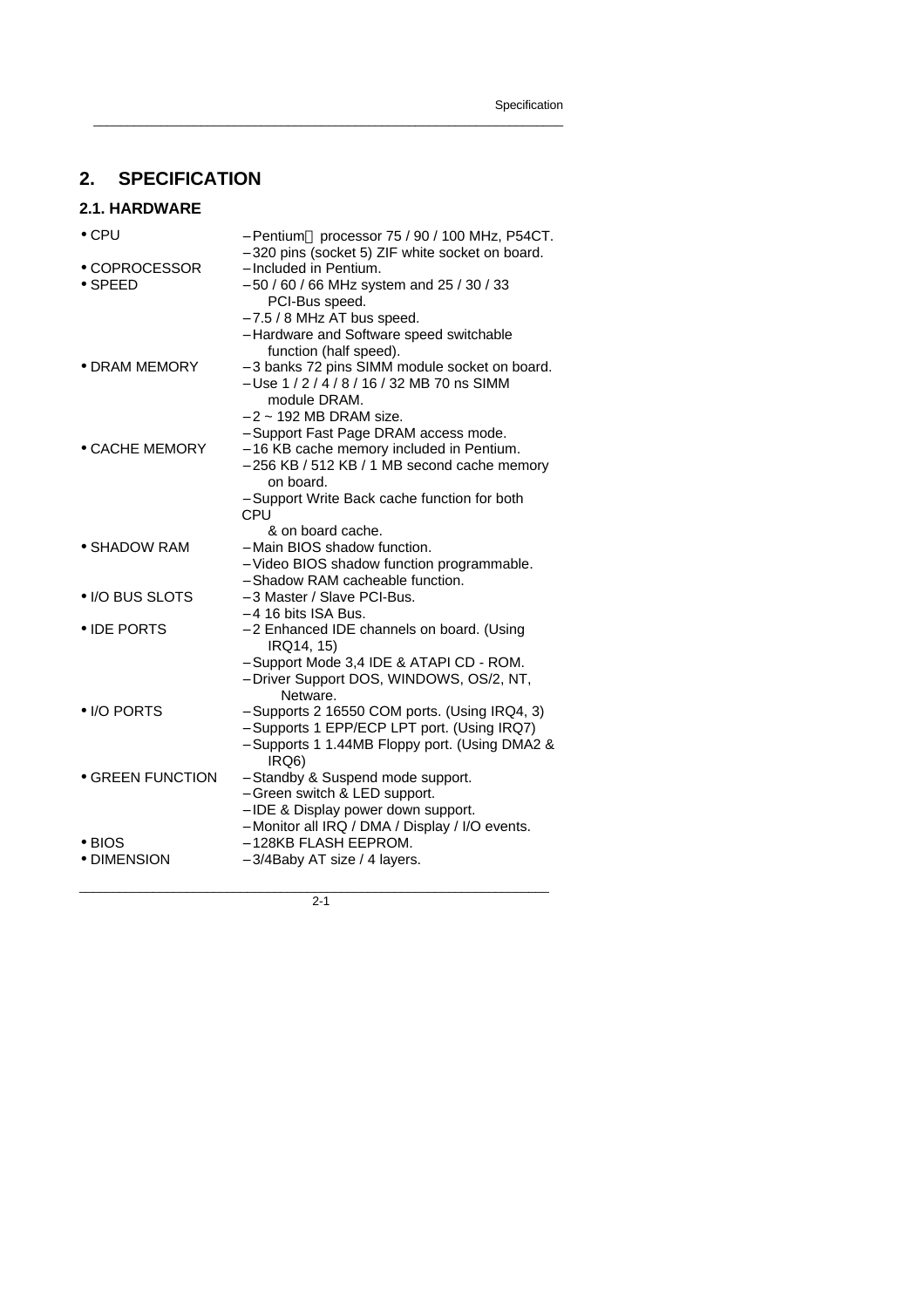### **2.2. SOFTWARE**

| $\bullet$ BIOS              | - Licensed AWARD BIOS.<br>- AT CMOS Setup, BIOS / Chipset Setup and |
|-----------------------------|---------------------------------------------------------------------|
|                             | Hard Disk Utility included.                                         |
| $\bullet$ O.S. & IDE DRIVER | - Operation with MS-DOS, WINDOWS NT,<br>OS/2, NOVELL and SCO UNIX.  |

\_\_\_\_\_\_\_\_\_\_\_\_\_\_\_\_\_\_\_\_\_\_\_\_\_\_\_\_\_\_\_\_\_\_\_\_\_\_\_\_\_\_\_\_\_\_\_\_\_\_\_\_\_\_\_\_\_\_\_\_\_\_\_\_\_\_\_\_\_\_

### **2.3. ENVIRONMENT**

- 
- Ambient Temp.  $-0$ °C to +50°C (Operating).<br>• Relative Hum.  $-0$  to +85% (Operating).
- Relative Hum. 0 to +85% (Operating).
	-
- Altitude  $-0$  to 10,000 feet (Operating).
- Vibration  $-0$  to 1,000 Hz.
- Electricity − 4.9 V to 5.2 V.
- - − 5 A to 7 A current.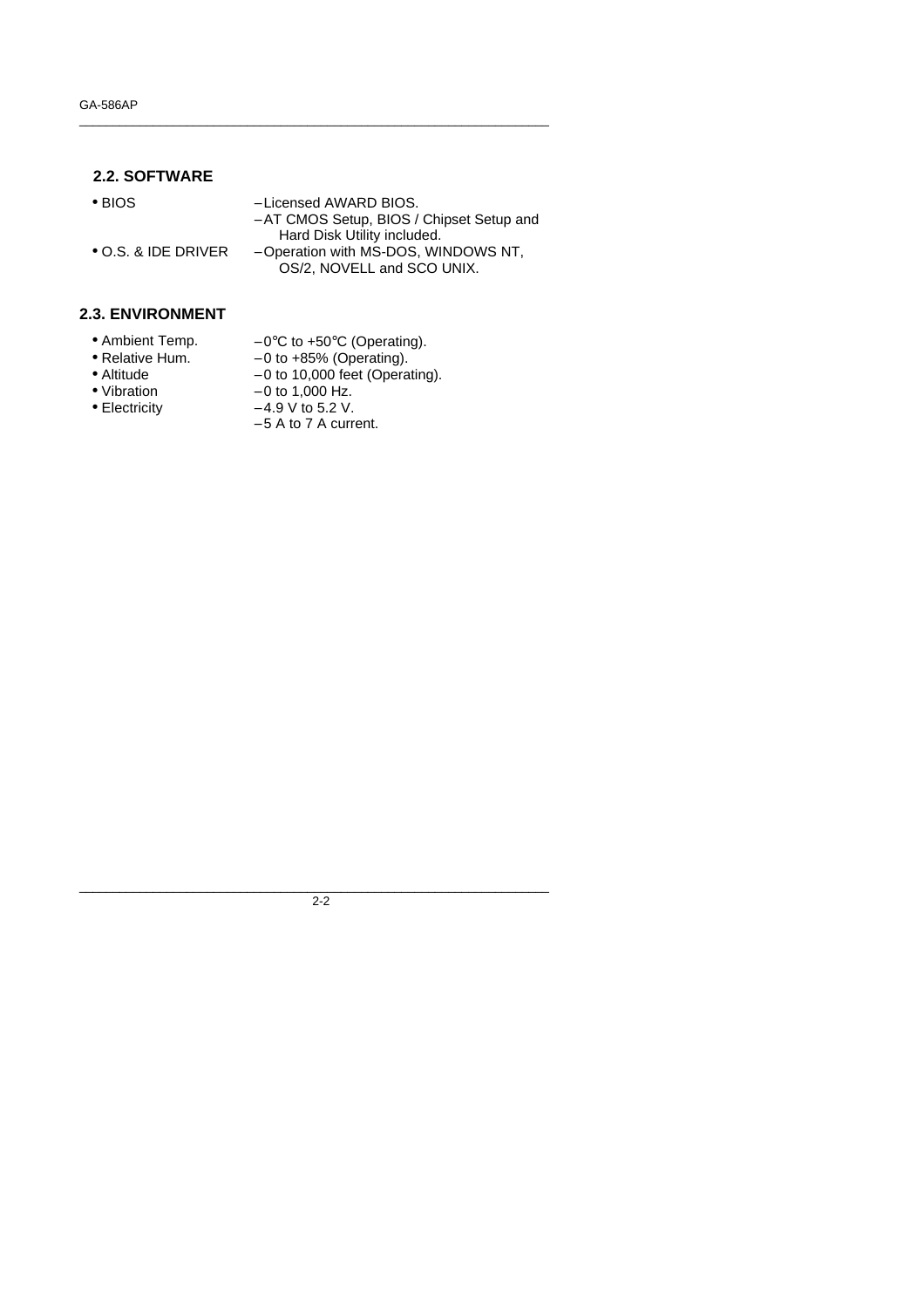## **3. HARDWARE INSTALLATION**

### **3.1. UNPACKING**

The mainboard package should contain the following:

- The **GA 586AP** mainboard.
- Diskette for Enhanced IDE Device Driver ( 1 x 1.44MB Diskette).
- USER'S MANUAL.
- Cable set for I/O Device.

The mainboard contains sensitive electric components which can be easily damaged by static electricity, so the mainboard should be left in its original packing until it is installed.

\_\_\_\_\_\_\_\_\_\_\_\_\_\_\_\_\_\_\_\_\_\_\_\_\_\_\_\_\_\_\_\_\_\_\_\_\_\_\_\_\_\_\_\_\_\_\_\_\_\_\_\_\_\_\_\_\_\_\_\_\_\_\_\_\_\_\_\_\_\_

Unpacking and installation should be done on a grounded anti-static mat. The operator should be wearing an anti static wristband, grounded at the same point as the anti-static mat.

Inspect the mainboard carton for obvious damage. Shipping and handling may cause damage to your board. Be sure there are no shipping and handling damages on the board before proceeding.

After opening the mainboard carton, extract the system board and place it only on a grounded anti-static surface component side up. Again inspect the board for damage. Press down on all of the socket IC's to make sure that they are properly seated. Do this only on with the board placed on a firm flat surface.

#### $\bullet$ <sup>\*</sup> DO NOT APPLY POWER TO THE BOARD IF IT HAS BEEN **DAMAGED.**

You are now ready to install your maniboard. The mounting hole pattern on the mainboard matches the IBM-AT system board. It is assumed that the chassis is designed for a standard IBM XT/AT mainboard mounting.

Place the chassis on the anti-static mat and remove the cover. Take the plastic clips, Nylon stand-off and screws for mounting the system board, and keep them separate.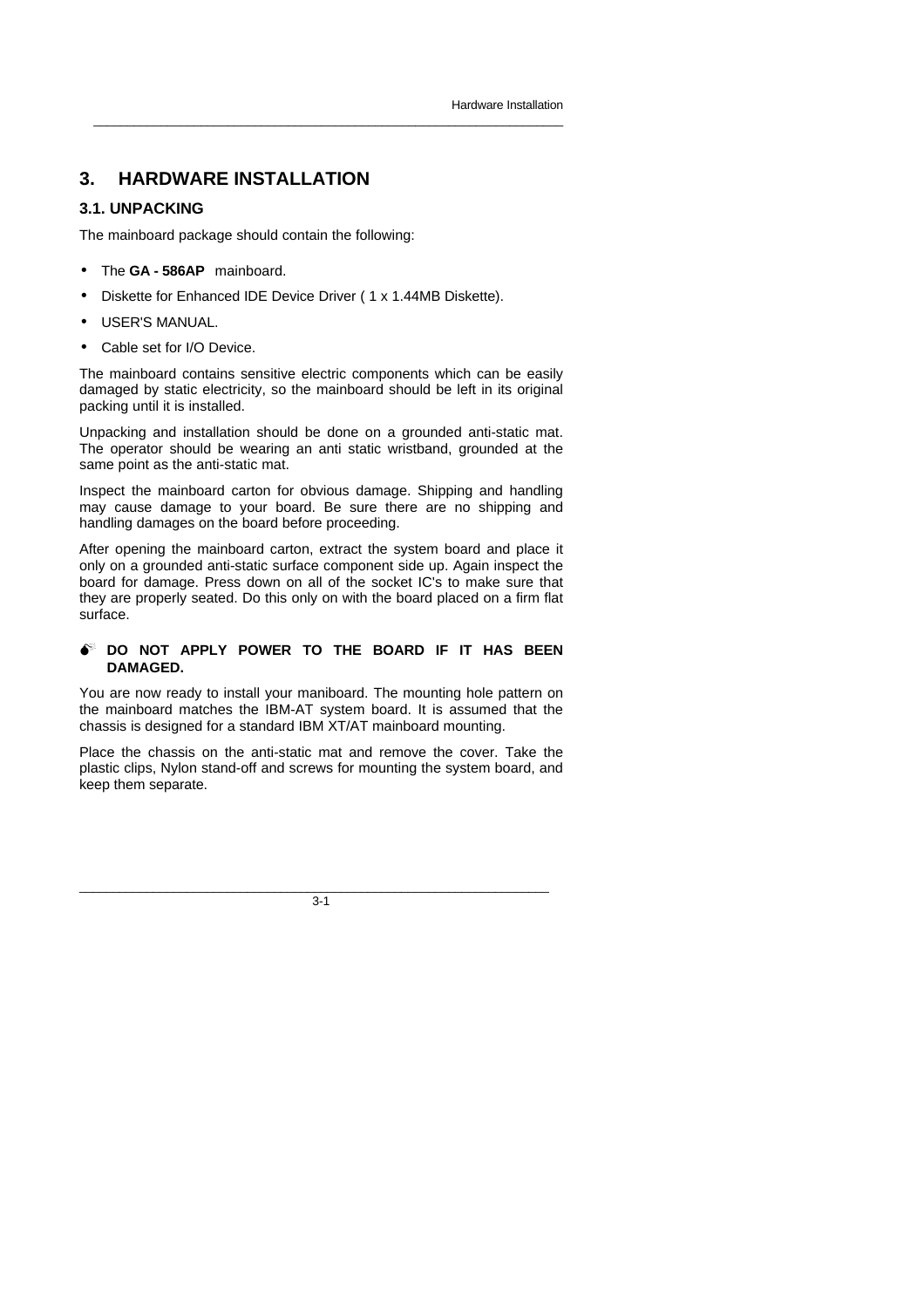## **3.2. MAINBOARD LAYOUT**



\_\_\_\_\_\_\_\_\_\_\_\_\_\_\_\_\_\_\_\_\_\_\_\_\_\_\_\_\_\_\_\_\_\_\_\_\_\_\_\_\_\_\_\_\_\_\_\_\_\_\_\_\_\_\_\_\_\_\_\_\_\_\_\_\_\_\_\_\_\_

### **3.3. QUICK REFERENCE FOR JUMPERS & CONNECTORS**

| P1: Keyboard Connector |              |  |  |
|------------------------|--------------|--|--|
| Pin No.                | Function     |  |  |
|                        | Key Clock.   |  |  |
|                        | Key Data.    |  |  |
|                        | NC.          |  |  |
|                        | $VCC (+5V).$ |  |  |
|                        | GND.         |  |  |

| P3: Power Connector |                   |  |  |  |
|---------------------|-------------------|--|--|--|
| Pin No.             | Function          |  |  |  |
|                     | Power Good signal |  |  |  |
| 2,10,11,12          | $VCC (+5V)$       |  |  |  |
| 3                   | $+12V$            |  |  |  |
|                     | $-12V$            |  |  |  |
| 5,6,7,8             | <b>GND</b>        |  |  |  |
| 9                   | $-5V$             |  |  |  |
|                     |                   |  |  |  |

|                               | JP14: Reset Switch         |  |  |
|-------------------------------|----------------------------|--|--|
| For normal operation.<br>)pen |                            |  |  |
| Close                         | For hardware reset system. |  |  |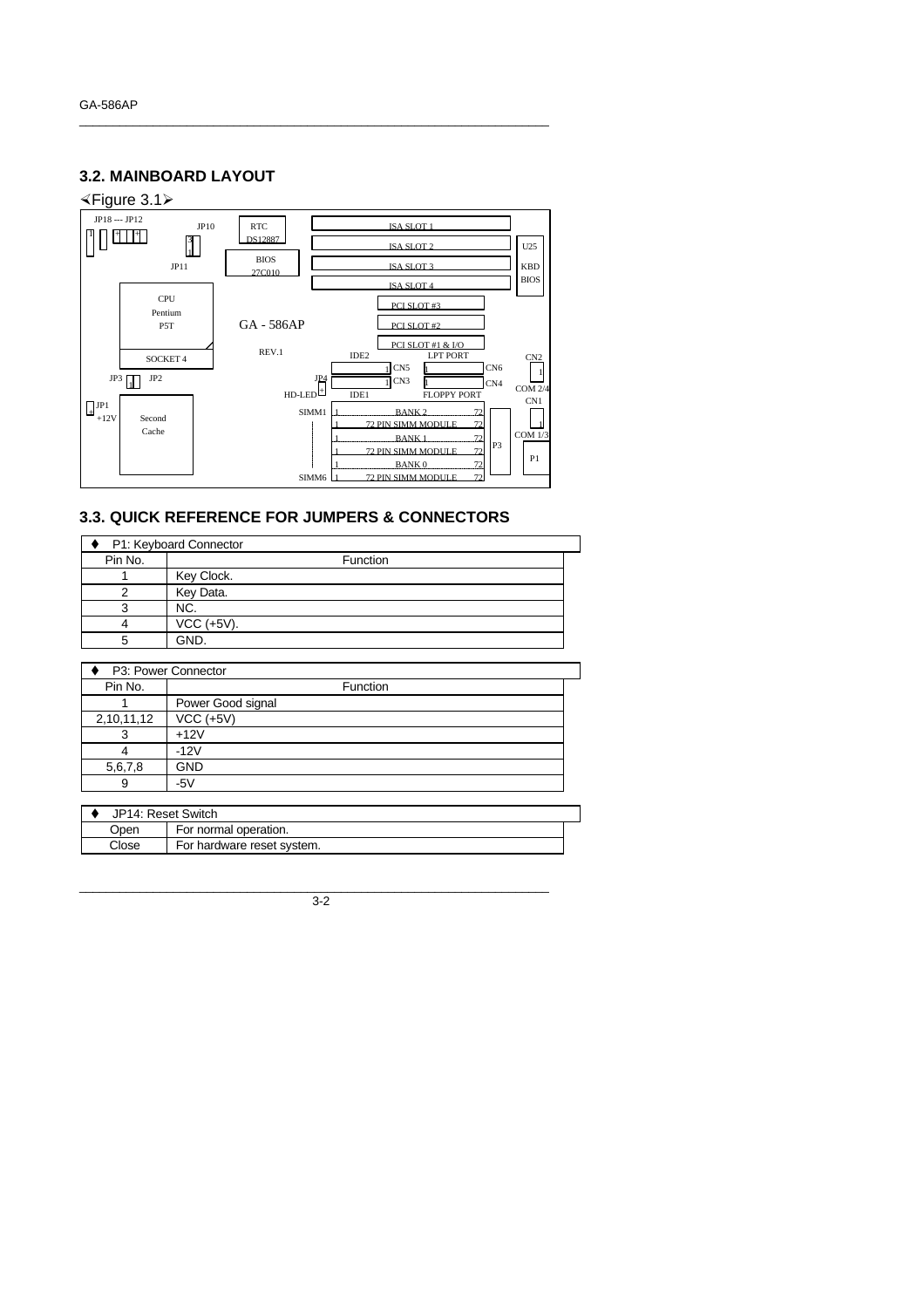| JP18: Power LED and Key-Lock Connector |                            |  |  |  |
|----------------------------------------|----------------------------|--|--|--|
| Pin No.                                | <b>Function</b>            |  |  |  |
|                                        | LED anode $(+)$ .          |  |  |  |
| 2                                      | NC.                        |  |  |  |
| 3                                      | LED cathode (-).           |  |  |  |
| 4                                      | Key lock.                  |  |  |  |
| 5                                      | GND.                       |  |  |  |
|                                        |                            |  |  |  |
|                                        | JP15: Turbo Switch         |  |  |  |
| Pin No.                                | Function                   |  |  |  |
| Close                                  | For low speed (Non-cache). |  |  |  |

| JP16: Turbo LED Connector |                     |  |  |  |
|---------------------------|---------------------|--|--|--|
| Pin No.                   | Function            |  |  |  |
|                           | LED anode $(+)$ .   |  |  |  |
|                           | LED cathode $(-)$ . |  |  |  |
|                           |                     |  |  |  |

| JP17: Speaker Connector |          |  |  |  |
|-------------------------|----------|--|--|--|
| Pin No.                 | Function |  |  |  |
|                         | VCC.     |  |  |  |
|                         | NC.      |  |  |  |
|                         | NC.      |  |  |  |
|                         | Data.    |  |  |  |

| JP12: Green Function Switch |                                                |  |
|-----------------------------|------------------------------------------------|--|
| Pin No.                     | Function                                       |  |
| Close                       | For system entering Green mode (Suspend mode). |  |
| Open                        | Normal operation.                              |  |

| JP13: Green Function LED |                                    |                   |  |  |
|--------------------------|------------------------------------|-------------------|--|--|
| Pin No.                  | Function                           |                   |  |  |
|                          |                                    | LED anode $(+)$ . |  |  |
|                          | $LED$ cathode $(-)$ .              |                   |  |  |
|                          |                                    |                   |  |  |
| JP <sub>2</sub>          | Second Cache Size Selection<br>JP3 |                   |  |  |
|                          | Pin No.                            | Function          |  |  |
|                          |                                    |                   |  |  |

| $1 - 2$ | $1-2$   | Close for 256 KB cache size (using 32K x 8 SRAM).   |  |  |
|---------|---------|-----------------------------------------------------|--|--|
| $1-2$   | $2 - 3$ | Close for 512 KB cache size (using 64K x 8 SRAM).   |  |  |
| 2-3     | $2 - 3$ | 1 MB cache size (using 128K x 8 SRAM).<br>Close for |  |  |

◆ JP21: System Speed Selection

Open For high speed.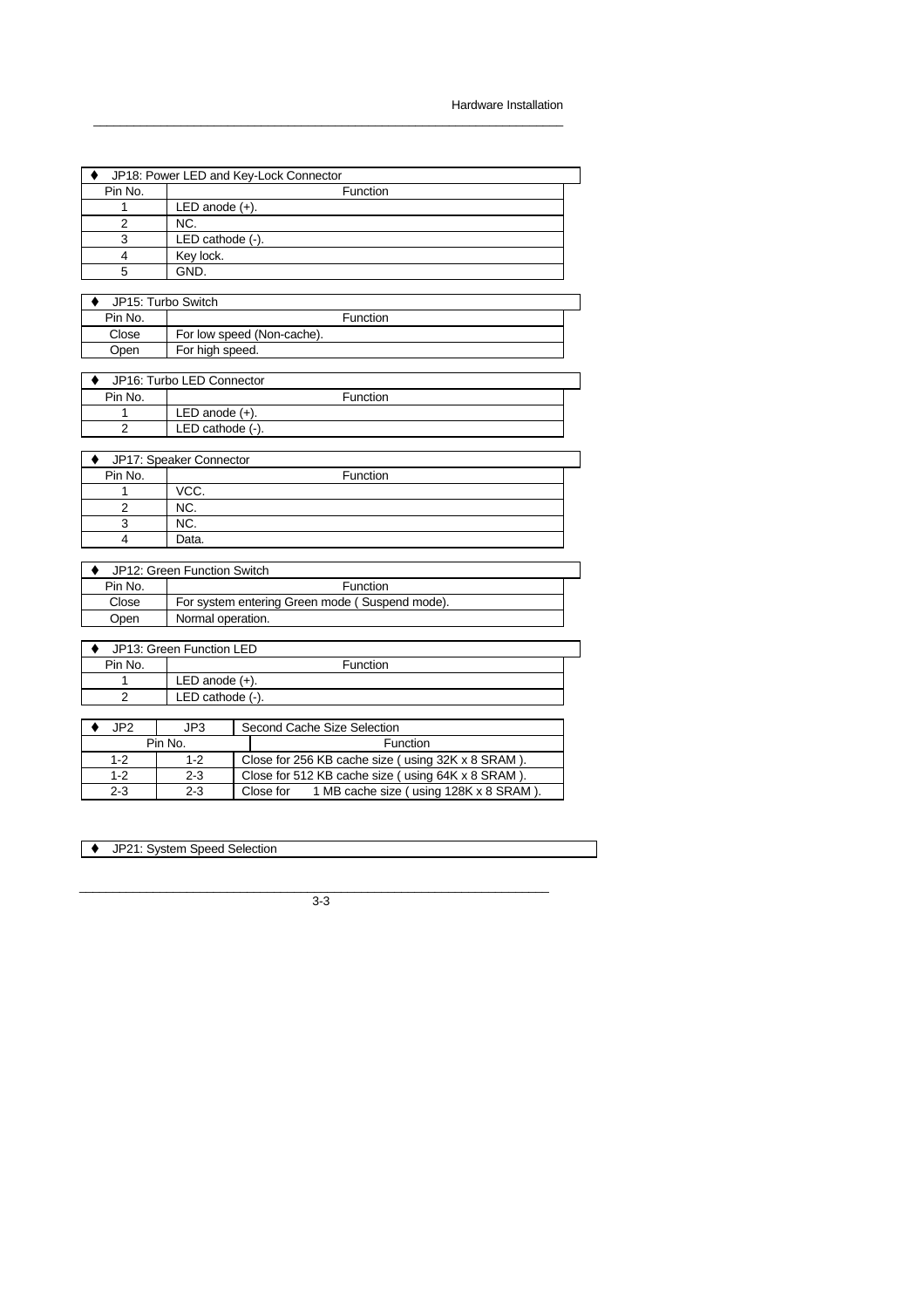| JP11    | JP10    | <b>Function</b>                        |
|---------|---------|----------------------------------------|
| $2 - 3$ | $2 - 3$ | For 50 MHz system speed (CPU 75 MHz).  |
| $1 - 2$ | $1 - 2$ | For 60 MHz system speed (CPU 90 MHz).  |
| $2 - 3$ | $1 - 2$ | For 66 MHz system speed (CPU 100 MHz). |

| JP1: CPU Cooling Fan Power Connector |          |  |  |
|--------------------------------------|----------|--|--|
| Pin No.                              | Function |  |  |
|                                      | $+12V$   |  |  |
|                                      | GND      |  |  |

|                 | CN1-6 I/O Ports Connector  |  |  |
|-----------------|----------------------------|--|--|
| CN <sub>1</sub> | For COM 1/3 (Serial port1) |  |  |
| CN <sub>2</sub> | For COM 2/4 (Serial port2) |  |  |
| CN <sub>3</sub> | For Floppy port            |  |  |
| CN <sub>4</sub> | For LPT port               |  |  |
| CN <sub>5</sub> | For Primary IDE port       |  |  |
| CN <sub>6</sub> | For Secondary IDE port     |  |  |

### **3.4. DRAM INSTALLATION**

The mainboard can be installed with 1 / 2 / 4 / 8 / 16 / 32 MB 72 pins SIMM module DRAM, and the DRAM speed must be 70 ns. The DRAM memory system on mainboard consists of bank 0 & bank 1. The DRAM of bank 0 must be installed first. Each bank consist of 2 PCs, 72 pins SIMM module DRAM. Because the 72 pins SIMM module is 32 bits width, using 2 PCs which can match a 64 bits system. The total memory size is 2 - 192 MB, and various configuration of DRAM types in the following TABLE are for reference:

| Bank0  | Bank1  | Bank2  | Sigle: |
|--------|--------|--------|--------|
| Single | None   | None   |        |
| Single | Single | None   |        |
| Single | Single | Single | Doubl  |
| Double | None   | None   |        |
| Double | Single | None   |        |
| Double | Single | Single |        |
| Double | Single | Double |        |
| Double | Double | Double |        |

Single bank SIMM Module Ex. 1MB, 4MB, 16MB

le: Double banks SIMM Module Ex. 2MB, 8MB, 32MB

The DRAM installation position refer to Figure 3.1, and notice the Pin 1 of SIMM module must match with the Pin 1 of SIMM socket when the DRAM SIMM module is installed.

Insert the DRAM SIMM module into the SIMM socket at 45 degree angle. If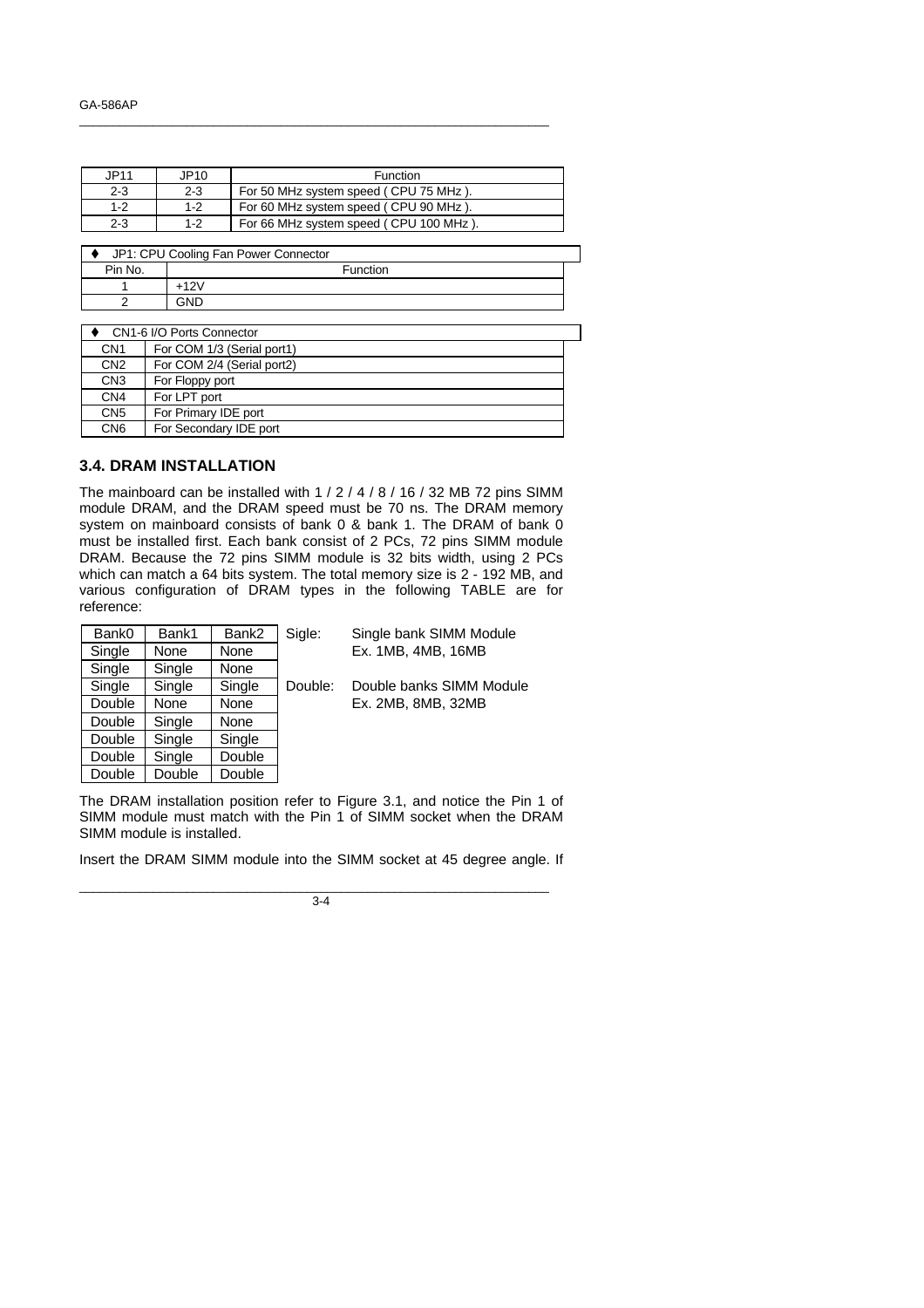there is a wrong direction of Pin 1, the DRAM SIMM module couldn't be inserted into socket completely. After completely insert SIMM module into socket, then press the SIMM module in vertical direction until the left and right metal holders can keep the SIMM module standing up con-firmly.

\_\_\_\_\_\_\_\_\_\_\_\_\_\_\_\_\_\_\_\_\_\_\_\_\_\_\_\_\_\_\_\_\_\_\_\_\_\_\_\_\_\_\_\_\_\_\_\_\_\_\_\_\_\_\_\_\_\_\_\_\_\_\_\_\_\_\_\_\_\_

### **3.5. SRAM INSTALLATION AND JUMPERS SETUP**

The cache memory system consists of Data SRAM & TAG SRAM (U12), the Data SRAM type is 32Kx8-15 ns, 64Kx8-15/20 ns or 128Kx8-15 ns.

The mainboard can be installed with 256 KB, 512 KB or 1 MB cache memory when using 32Kx8, 64Kx8, 128Kx8 type DATA SRAM separately. Please refer to the following table to install cache memory system :

| <b>SIZE</b> | Data SRAM  | JP3     | JP <sub>2</sub> | TAG SRAM (U12)     |
|-------------|------------|---------|-----------------|--------------------|
| 256 KB      | 32 KB x 8  | $1 - 2$ | $1 - 2$         | 8 KB x 8 - 32 K x  |
|             |            |         |                 |                    |
| 512 KB      | 64 KB x 8  | $2 - 3$ | $1 - 2$         | 16 KB x 8.32 K x 8 |
|             | 128 KB x 8 | $2 - 3$ | $2 - 3$         | 32 KB x 8          |
| MВ          |            |         |                 |                    |

Because there are not standard IC's coding number of SRAM, refer to the following table to identify the SRAM component:

| $16$ K x 8   | 32 K x 8    | 64 K x 8        | 128Kx8        |
|--------------|-------------|-----------------|---------------|
| AE88128AK-15 | W24257AK-15 | W24512AK-15     | W241024AK-15  |
|              | UM61256-15  | UM61512K-15     | UM611024AK-15 |
|              | AS7C256-15  | <b>UM61512K</b> | UM611024AK-15 |
|              | CY7C199     |                 |               |
|              | MCM6206     |                 |               |
|              | KM68257BP   |                 |               |
|              | TC555328P   |                 |               |

### **3.6. CPU INSTALLATION AND JUMPERS SETUP**

The system's speed depends on the frequency of CLOCK GENERATOR. The user can change the JUMPER **(JP10, JP11)** selection to set up the system speed to 50 MHz, 60 MHz or 66 MHz for 75 MHz, 90 MHz or 100 MHz 3.3 V PENTIUM™ processor.

The mainboard can use PENTIUM™ or P54CT CPU, and the CPU speed must match with the frequency of CLOCK GEN. It will cause system hanging up if the CLOCK GEN.'S frequency is higher than CPU's.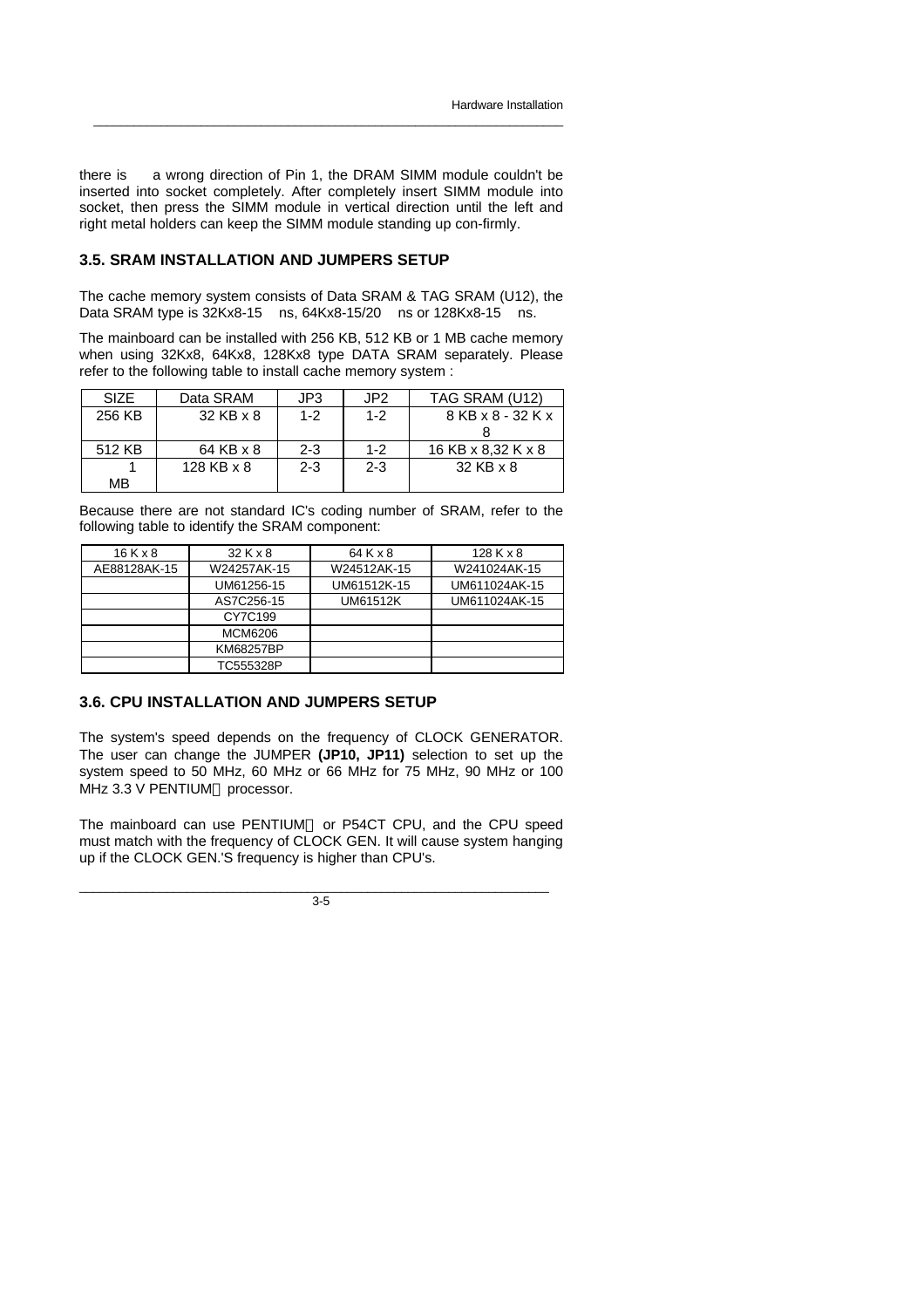| JP11    | JP10    | CPU Type       | CLK. GEN. Speed | CPU Speed |
|---------|---------|----------------|-----------------|-----------|
| $2 - 3$ | $2 - 3$ | PENTIUM™ - 75  | 50 MHz          | 75 MHz    |
| $1 - 2$ | 1 - 2   | PENTIUM™ - 90  | 60 MHz          | 90 MHz    |
| 2-3     | 1 - 2   | PENTIUM™ - 100 | 66 MHz          | 100 MHz   |

- $\bullet^*$  The CPU is a sensitive electric component and it can be easily **damaged by static electricity, so users must keep it away from metal surface when the CPU is installed onto mainboard.**
- **M When the user installs the CPU on socket, please notice the PIN 1 of CPU is in the same corner as the PIN 1 of socket!**
- $\bullet^*$  Before the CPU is installed, the mainboard must be placed on a flat **plane in order to avoid being broken by the pressure of CPU installation.**

### **3.7. CMOS RTC & ISA CFG CMOS SRAM**

There're RTC & CMOS SRAM on board, they have a power supply from internal battery to keep the DATA inviolate & effective. The RTC is a REAL-TIME CLOCK device which provides the DATE & TIME to system. The CMOS SRAM is used for keeping the information of ISA device system configuration, so the system can automatically boot OS. every time.

Due to the life-time of RTC internal battery is 10 years, the user can change a new RTC to replace old one after it can not work. The new one's brand and type must be same with old one.

### **3.8. SPEAKER CONNECTOR INSTALLATION**

There is always a speaker in AT system for sound purpose. The 4 - Pins connector **JP17** is used to connect speaker. The speaker can work well in both direction of connector when it is installed to the connector **JP17** on mainboard.

### **3.9. POWER LED & KEY LOCK CONNECTOR INSTALLATION**

There are a system power LED lamp and a key on the panel of case. The power LED will light on when system is powered-on, and the key can lock the keyboard input or unlock it, both of them are connected to a 5 PIN connector. The connector should be installed to **JP18** of mainboard in correct

\_\_\_\_\_\_\_\_\_\_\_\_\_\_\_\_\_\_\_\_\_\_\_\_\_\_\_\_\_\_\_\_\_\_\_\_\_\_\_\_\_\_\_\_\_\_\_\_\_\_\_\_\_\_\_\_\_\_\_\_\_\_\_\_\_\_\_\_\_\_  $\overline{3.6}$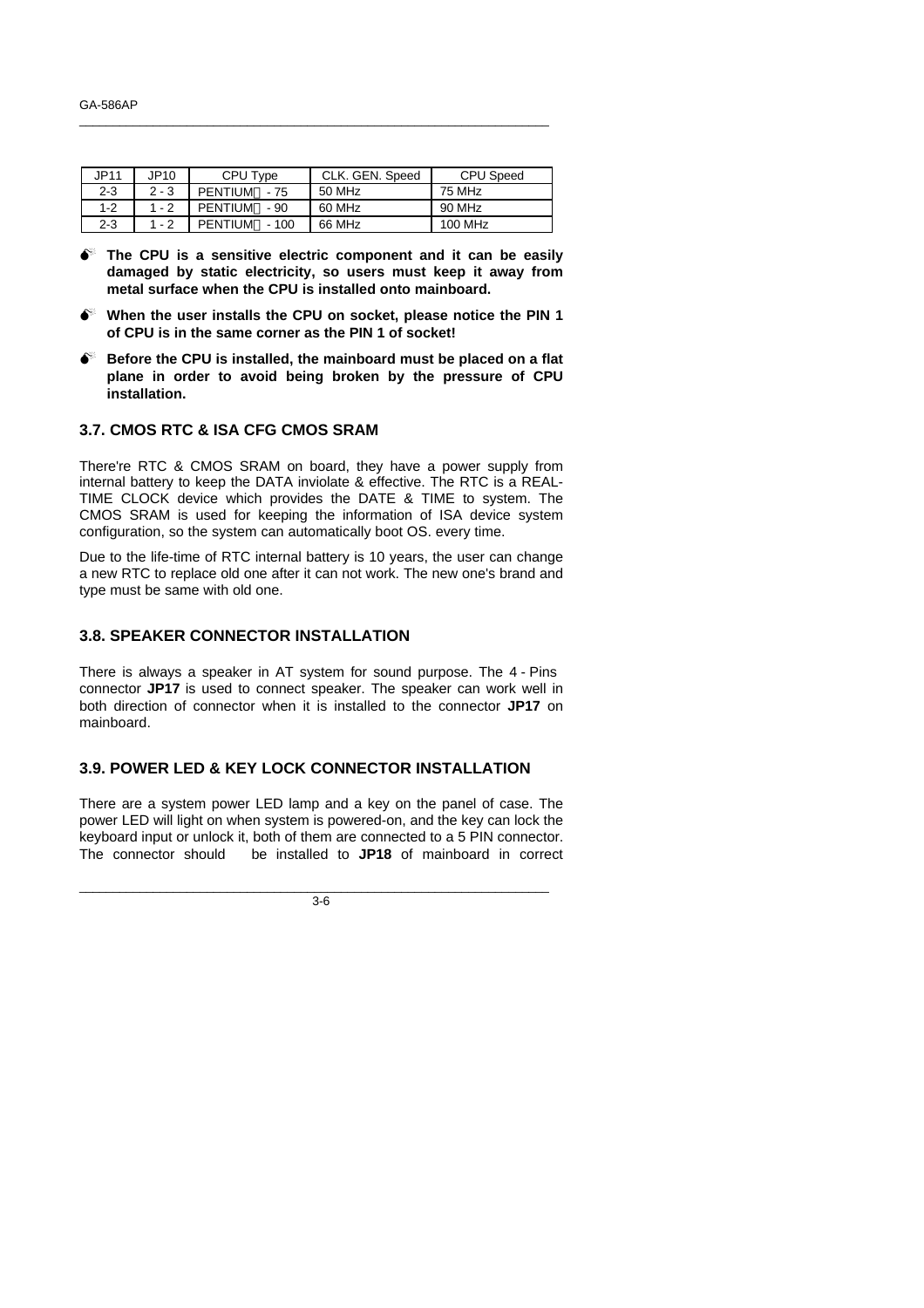direction.

### **3.10. TURBO SWITCH CONNECTOR INSTALLATION**

The TURBO switch on the panel is used for controlling the system speed. Some program developed on XT should be executed with a low speed system, so a high speed system needs the speed switching function to change its running speed.

\_\_\_\_\_\_\_\_\_\_\_\_\_\_\_\_\_\_\_\_\_\_\_\_\_\_\_\_\_\_\_\_\_\_\_\_\_\_\_\_\_\_\_\_\_\_\_\_\_\_\_\_\_\_\_\_\_\_\_\_\_\_\_\_\_\_\_\_\_\_

The mainboard uses helf speed method to implement TURBO switching function. The **JP15** on mainboard should be connected to the TURBO switch on panel, and user can push in or pop out the TURBO switch to enable or disable the turbo function of system.

**M If not necessary, please don't use De-turbo mode. (always keep system in Turbo mode)**

### **3.11. TURBO LED CONNECTOR INSTALLATION**

The TURBO LED on panel can indicate the current speed status of system. The TURBO LED connector should be installed to **JP16** in correct direction.

### **3.12. HARDWARE RESET SWITCH CONNECTOR INSTALLATION**

The RESET switch on panel provides users with HARDWARE RESET function which is almost the same as power-on/off. The system will do a cold start after the RESET switch is pushed and released by user. The RESET switch is a 2 PIN connector and should be installed to **JP14** on mainboard.

### **3.13. GREEN FUNCTION INSTALLATION**

For the purpose of power saving, there are two jumpers, **JP13** and **JP12**, to make sure the power saving function doing well. The **JP13** is a indicator (green LED) for green function. If the green LED is ON, the system is operating in green mode. The **JP12** is a switch to force the system get into green mode immediately.

### **3.14. PERIPHERAL DEVICE INSTALLATION**

After the device installation and jumpers setup, the mainboard can be mounted into the case and fixed by screw. To complete the mainboard installation, the peripheral device could be installed now. The basic system needs a display interface card and a disk device.

If the PCI - Bus device is to be installed in the system, any one of three PCI - Bus slots can be used no matter Slave or Master PCI - Bus device being installed.

\_\_\_\_\_\_\_\_\_\_\_\_\_\_\_\_\_\_\_\_\_\_\_\_\_\_\_\_\_\_\_\_\_\_\_\_\_\_\_\_\_\_\_\_\_\_\_\_\_\_\_\_\_\_\_\_\_\_\_\_\_\_\_\_\_\_\_\_\_\_  $\overline{3.7}$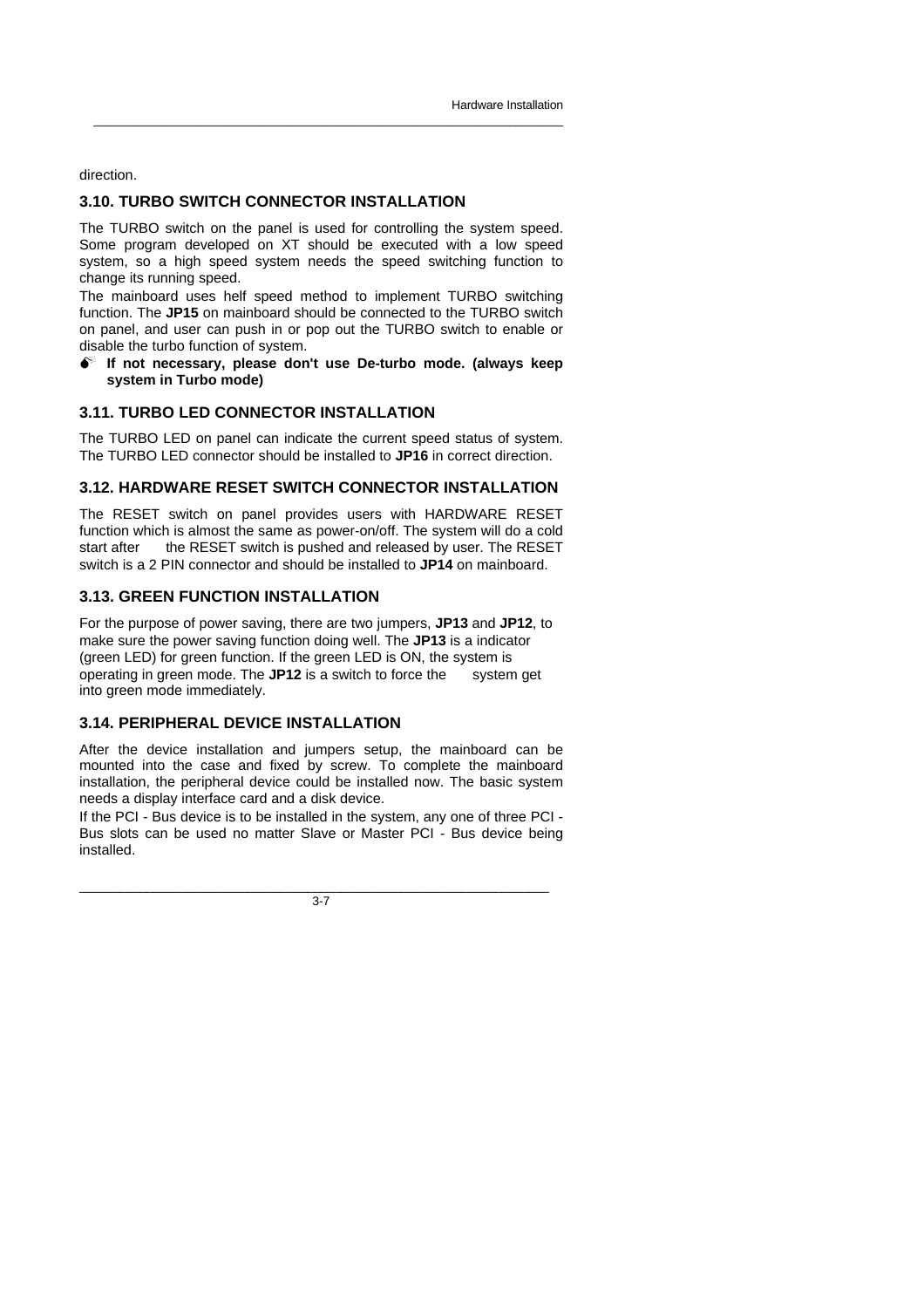After installing the peripheral device, the user should check everything again, and prepare to power-on the system.

\_\_\_\_\_\_\_\_\_\_\_\_\_\_\_\_\_\_\_\_\_\_\_\_\_\_\_\_\_\_\_\_\_\_\_\_\_\_\_\_\_\_\_\_\_\_\_\_\_\_\_\_\_\_\_\_\_\_\_\_\_\_\_\_\_\_\_\_\_\_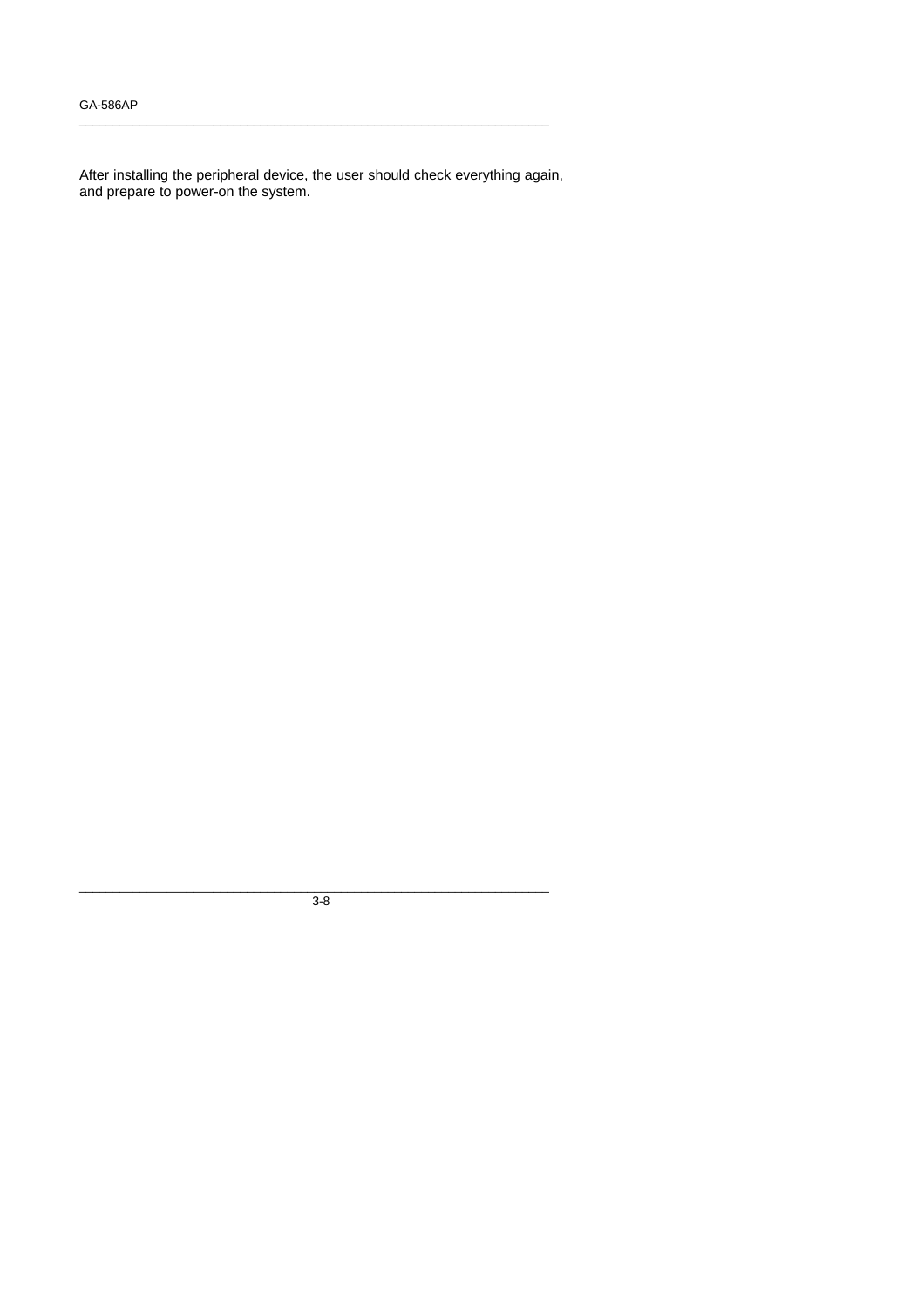## **4. BIOS CONFIGURATION**

Award's BIOS ROM has a built-in Setup program that allows users to modify the basic system configuration. This type of information is stored in batterybacked CMOS SRAM so that it retains the Setup information when the power is turned off.

\_\_\_\_\_\_\_\_\_\_\_\_\_\_\_\_\_\_\_\_\_\_\_\_\_\_\_\_\_\_\_\_\_\_\_\_\_\_\_\_\_\_\_\_\_\_\_\_\_\_\_\_\_\_\_\_\_\_\_\_\_\_\_\_\_\_\_\_\_\_

### **4.1. ENTERING SETUP**

Power ON the computer and press <Del> immediately will allow you to enter Setup. The other way to enter Setup is to power on the computer, when the below message appears briefly at the bottom of the screen during the POST (Power On Self Test), press <Del> key or simultaneously press <Ctrl>, <Alt>, and <Esc> keys.

ü TO ENTER SETUP BEFORE BOOT PRESS CTRL-ALT-ESC OR DEL KEY

If the message disappears before you respond and you still wish to enter Setup, restart the system to try again by turning it OFF then ON or pressing the "RESET" bottom on the system case. You may also restart by simultaneously press <Ctrl>,<Alt>, and <Del> keys. If you do not press the keys at the correct time and the system does not boot, an error message will be displayed and you will again be asked to,

ü PRESS F1 TO CONTINUE, CTRL-ALT-ESC OR DEL TO ENTER SETUP

### **4.2. CONTROL KEYS**

| Up arrow    | Move to previous item                               |  |
|-------------|-----------------------------------------------------|--|
| Down arrow  | Move to next item                                   |  |
| Left arrow  | Move to the item in the left hand                   |  |
| Right arrow | Move to the item in the right hand                  |  |
| Esc key     | Main Menu - Quit and not save changes into CMOS     |  |
|             | Status Page Setup Menu and Option Page Setup Menu - |  |
|             | Exit current page and return to Main Menu           |  |
| PgUp key    | Increase the numeric value or make changes          |  |
| PgDn key    | Decrease the numeric value or make changes          |  |
| F1 key      | General help, only for Status Page Setup Menu and   |  |
|             | Option Page Setup Menu                              |  |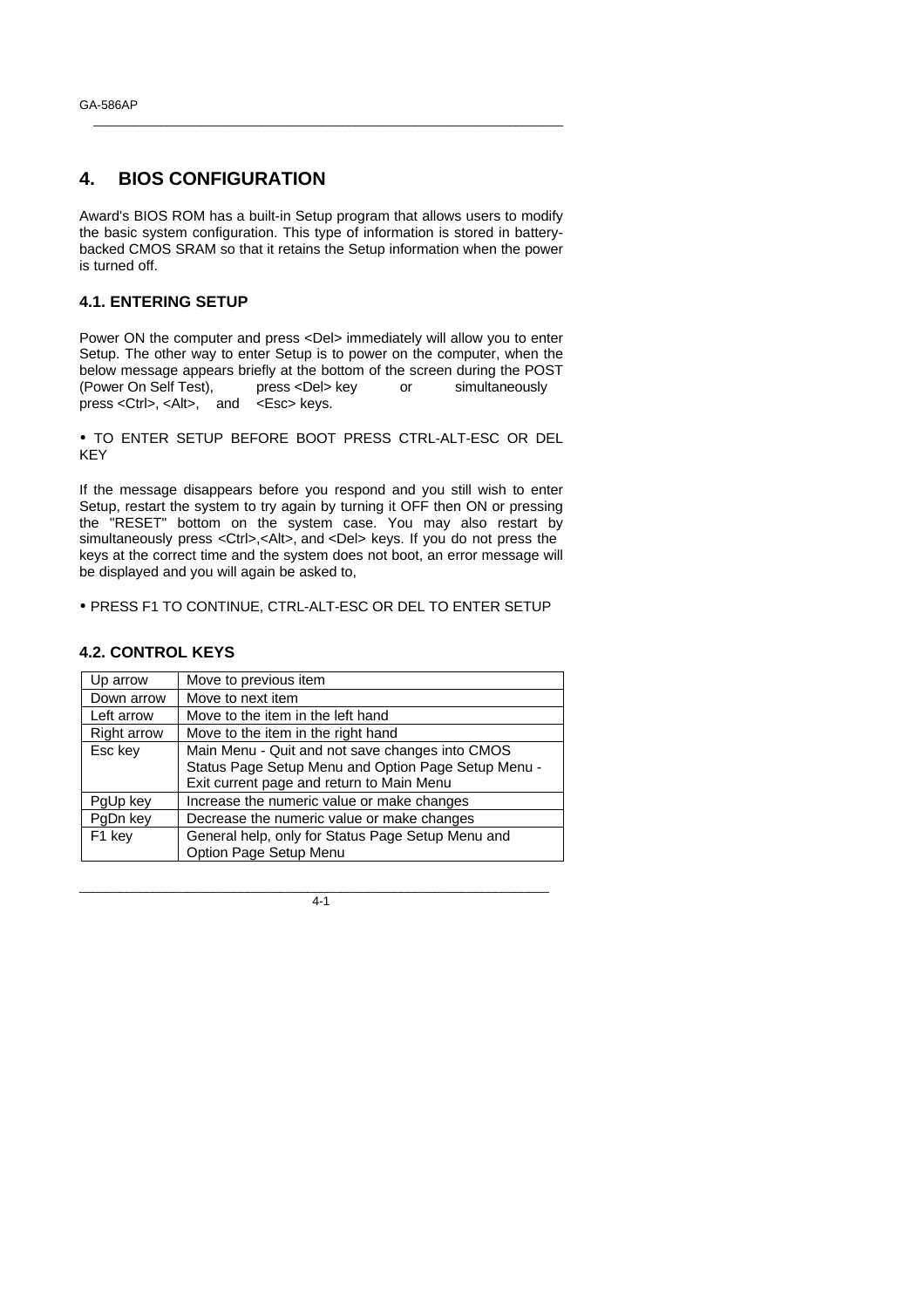| F <sub>2</sub> key  | Change color from total 16 colors                                                       |
|---------------------|-----------------------------------------------------------------------------------------|
| F3 key              | Calendar, only for Status Page Setup Menu                                               |
| F4 key              | Reserved                                                                                |
| F5 key              | Restore the previous CMOS value from CMOS, only for<br>Option Page Setup Menu           |
| F6 key              | Load the default CMOS value from BIOS default table,<br>only for Option Page Setup Menu |
| F7 key              | Load the default                                                                        |
| F8 key              | Reserved                                                                                |
| F9 key              | Reserved                                                                                |
| F <sub>10</sub> key | Save all the CMOS changes, only for Main Menu                                           |

### **4.3. GETTING HELP**

#### *4.3.1. Main Menu*

The on-line description of the highlighted setup function is displayed at the bottom of the screen.

#### *4.3.2. Status Page Setup Menu / Option Page Setup Menu*

Press F1 to pop up a small help window that describes the appropriate keys to use and the possible selections for the highlighted item. To exit the Help Window press <Esc>.

#### **4.4. THE MAIN MENU**

Once you enter Award BIOS CMOS Setup Utility, the Main Menu (Figure 4.1) will appear on the screen. The Main Menu allows you to select from seven setup functions and two exit choices. Use arrow keys to select among the items and press <Enter> to accept or enter the sub-menu.

Figure 4.1: Main Menu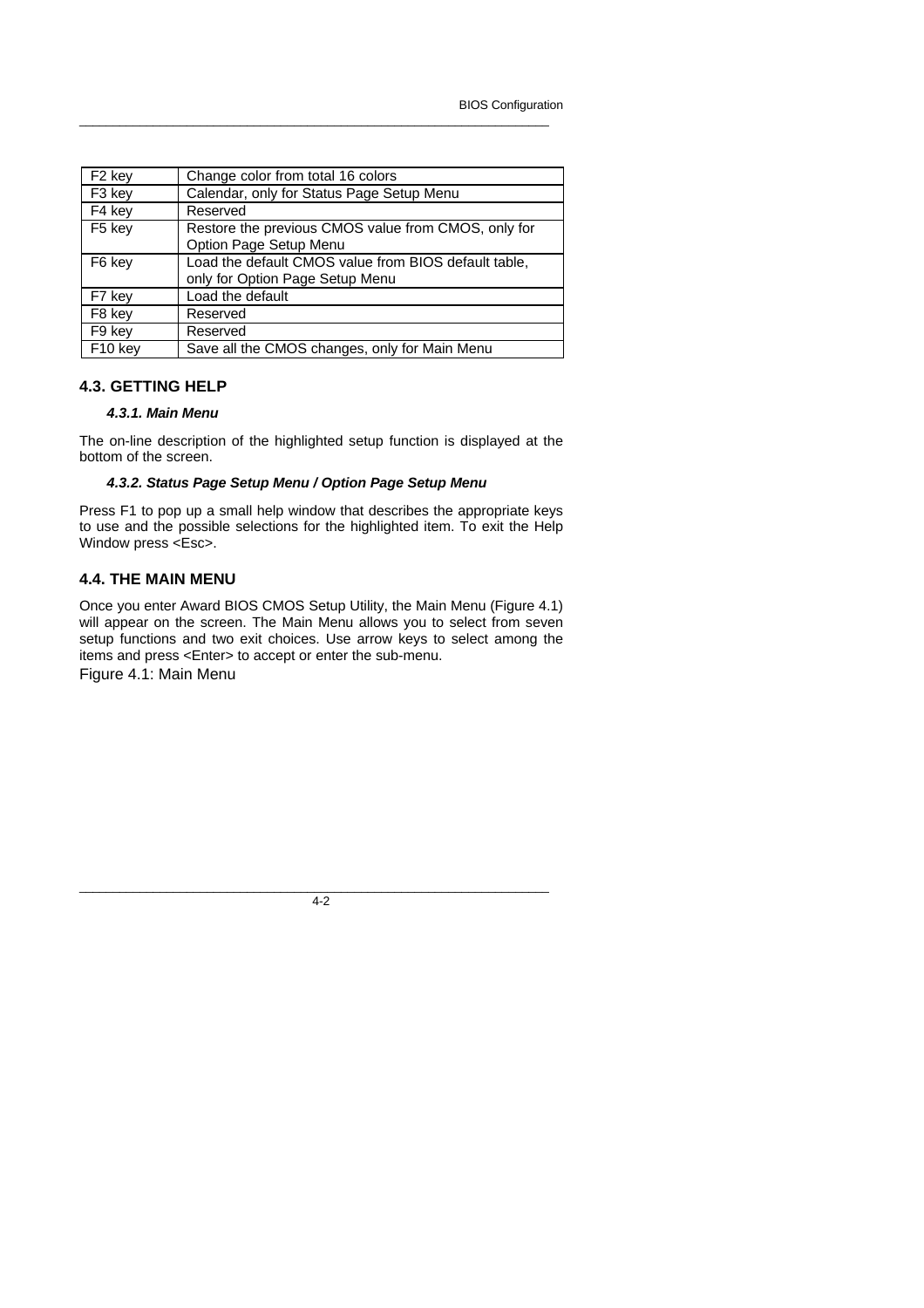#### ROM PCI / ISA BIOS CMOS SETUP UTILITY AWARD SOFTWARE, INC.

\_\_\_\_\_\_\_\_\_\_\_\_\_\_\_\_\_\_\_\_\_\_\_\_\_\_\_\_\_\_\_\_\_\_\_\_\_\_\_\_\_\_\_\_\_\_\_\_\_\_\_\_\_\_\_\_\_\_\_\_\_\_\_\_\_\_\_\_\_\_



• Standard CMOS setup

This setup page includes all the items in a standard compatible BIOS.

• BIOS features setup

This setup page includes all the items of Award special enhanced features.

• Chipset features setup

This setup page includes all the items of chipset special features.

Power management setup

This setup page includes all the items of Green function features.

PCI configuration setup

This setup page includes all the configurations of PCI slots parameters.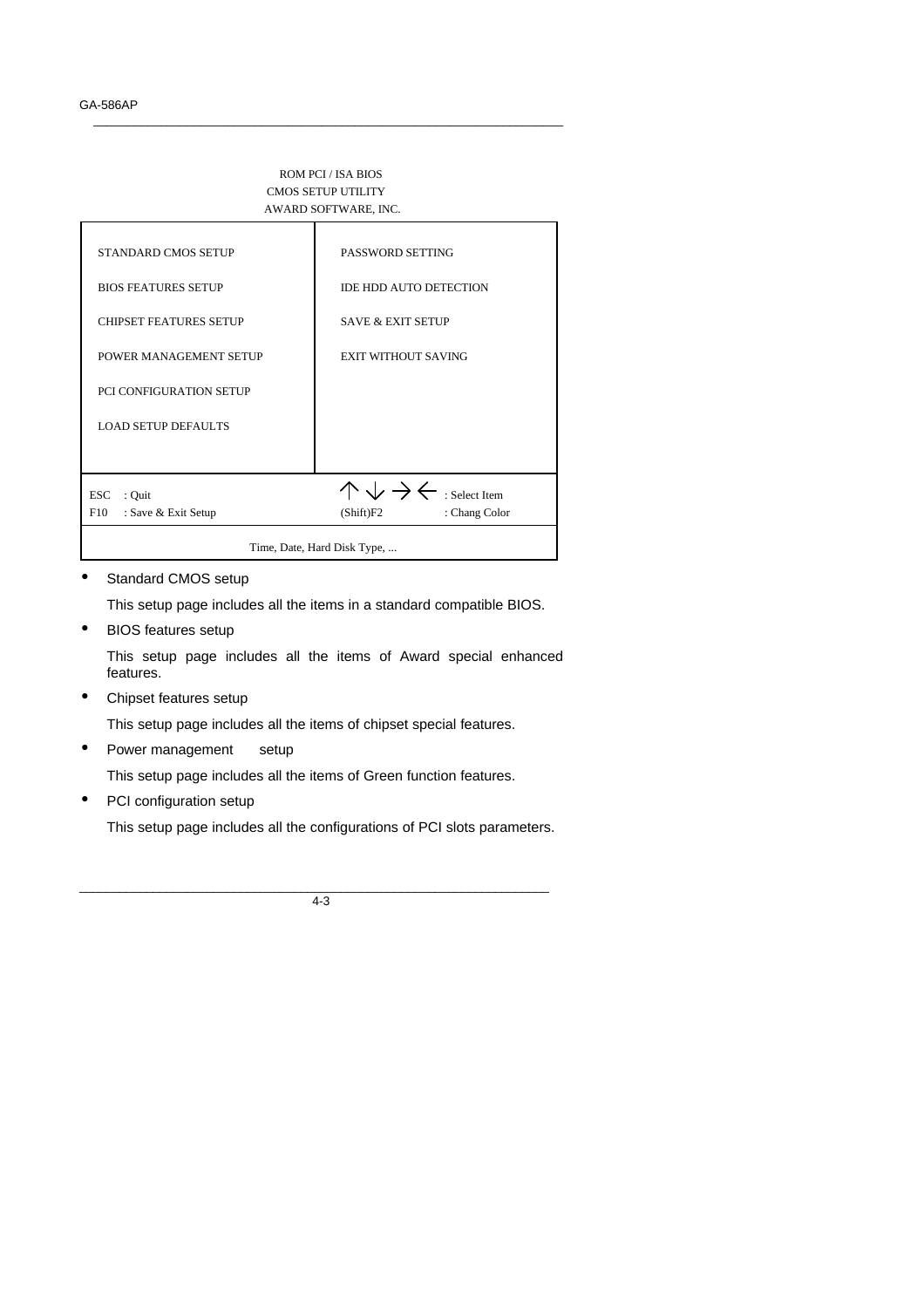• Load setup defaults

BIOS defaults indicates the most appropriate value of the system parameter which the system would be in maximum performance.

\_\_\_\_\_\_\_\_\_\_\_\_\_\_\_\_\_\_\_\_\_\_\_\_\_\_\_\_\_\_\_\_\_\_\_\_\_\_\_\_\_\_\_\_\_\_\_\_\_\_\_\_\_\_\_\_\_\_\_\_\_\_\_\_\_\_\_\_\_\_

Password setting

Change, set, or disable password. It allows you to limit access to the system and Setup, or just to Setup.

IDE HDD auto detection

Automatically configure hard disk parameter.

Save & exit setup

Save CMOS value changes to CMOS and exit setup.

• Exit without save

Abandon all CMOS value changes and exit setup.

### **4.5. STANDARD CMOS SETUP MENU**

The items in Standard CMOS Setup Menu (Figure 4.2) are divided into 9 categories. Each category includes no, one or more than one setup items. Use the arrows to highlight the item and then use the <PgUp> or <PgDn> keys to select the value you want in each item.

Figure 4.2: Standard CMOS Setup Menu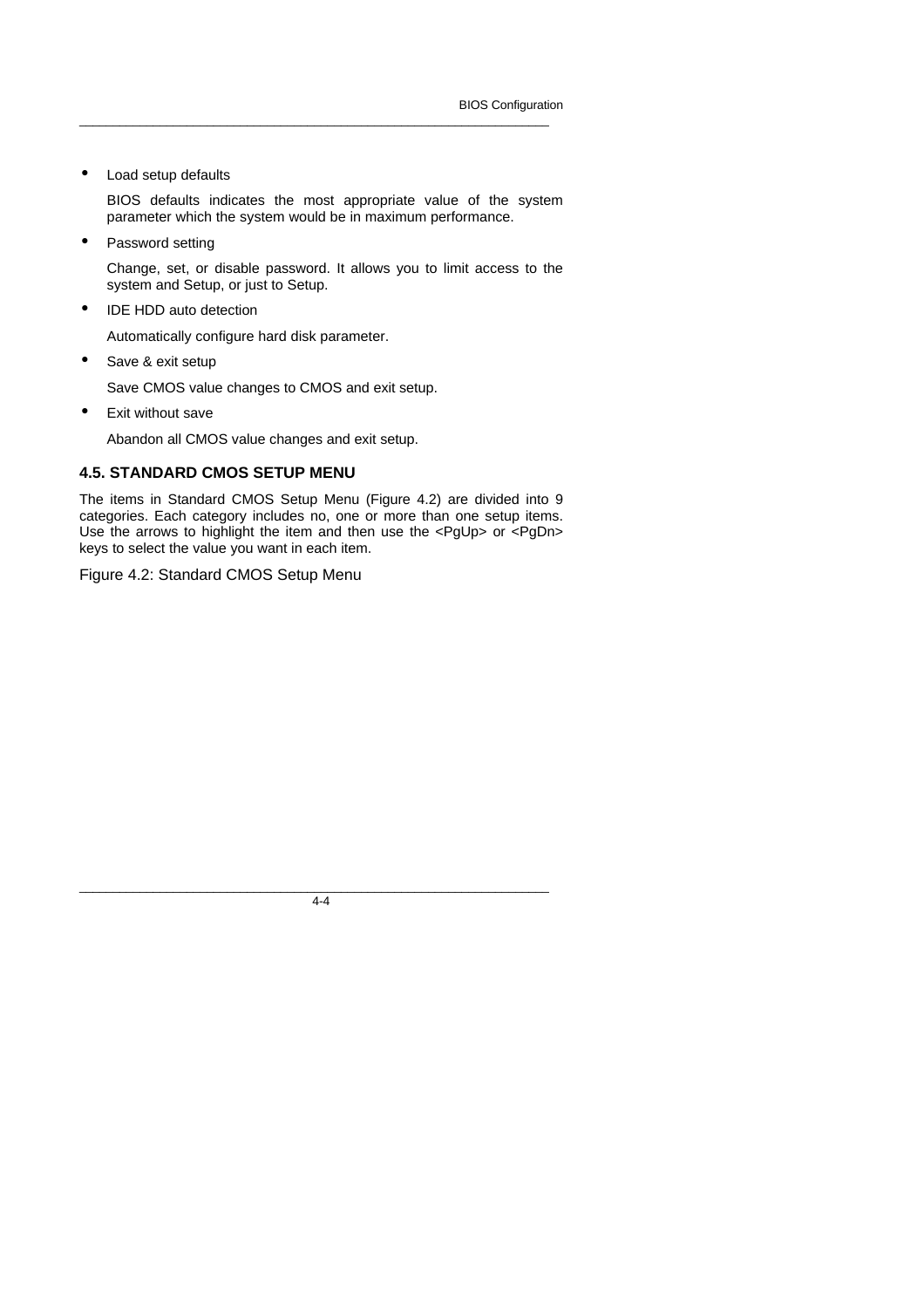#### ROM PCI / ISA BIOS STANDARD CMOS SETUP AWARD SOFTWARE, INC.

\_\_\_\_\_\_\_\_\_\_\_\_\_\_\_\_\_\_\_\_\_\_\_\_\_\_\_\_\_\_\_\_\_\_\_\_\_\_\_\_\_\_\_\_\_\_\_\_\_\_\_\_\_\_\_\_\_\_\_\_\_\_\_\_\_\_\_\_\_\_

| <b>HARD DISKS</b>         | <b>TYPE</b> | SIZE.        |              |              | CYLS. HEADS PRECOMP LANDZONE SECTORS MODE |                         |          |  |
|---------------------------|-------------|--------------|--------------|--------------|-------------------------------------------|-------------------------|----------|--|
| Primary Master            | : None      | $\mathbf{0}$ | $\mathbf{0}$ | $\mathbf{0}$ | $\mathbf{0}$                              | $\Omega$                | $\Omega$ |  |
| Primary Slave             | : None      | $\Omega$     | $\Omega$     | $\Omega$     | $\Omega$                                  | $\Omega$                | $\Omega$ |  |
| Secondary Master          | : None      | $\Omega$     | $\Omega$     | $\Omega$     | $\Omega$                                  | $\Omega$                | $\Omega$ |  |
| Secondary Slave           | : None      | $\Omega$     | $\mathbf{0}$ | $\mathbf{0}$ | $\Omega$                                  | $\Omega$                | $\Omega$ |  |
| Driver A : 1.2M, 5.25 in. |             |              |              |              |                                           |                         |          |  |
| Driver B : None           |             |              |              |              |                                           | <b>Base Memory:</b>     | 640 K    |  |
|                           |             |              |              |              |                                           | <b>Extended Memory:</b> | 7168 K   |  |
| Video : EGAVGA            |             |              |              |              |                                           | <b>Expanded Memory:</b> | 0K       |  |
| Halt On : All Errors      |             |              |              |              |                                           | Other Memory:           | 384 K    |  |
|                           |             |              |              |              |                                           | <b>Total Memory:</b>    | 8192K    |  |

### • Date

The date format is <day>, <date> <month> <year>. Press <F3> to show the calendar.

| day   | The day, from Sun to Sat, determined by the BIOS and is<br>display-only |
|-------|-------------------------------------------------------------------------|
| date  | The date, from 1 to 31 (or the maximum allowed in the<br>month)         |
| month | The month, Jan. through Dec.                                            |
| year  | The year, from 1900 through 2099                                        |

#### • Time

The time format in <hour> <minute> <second>. The time is calculated base on the 24-hour military-time clock. For example, 1 p.m. is 13:00:00.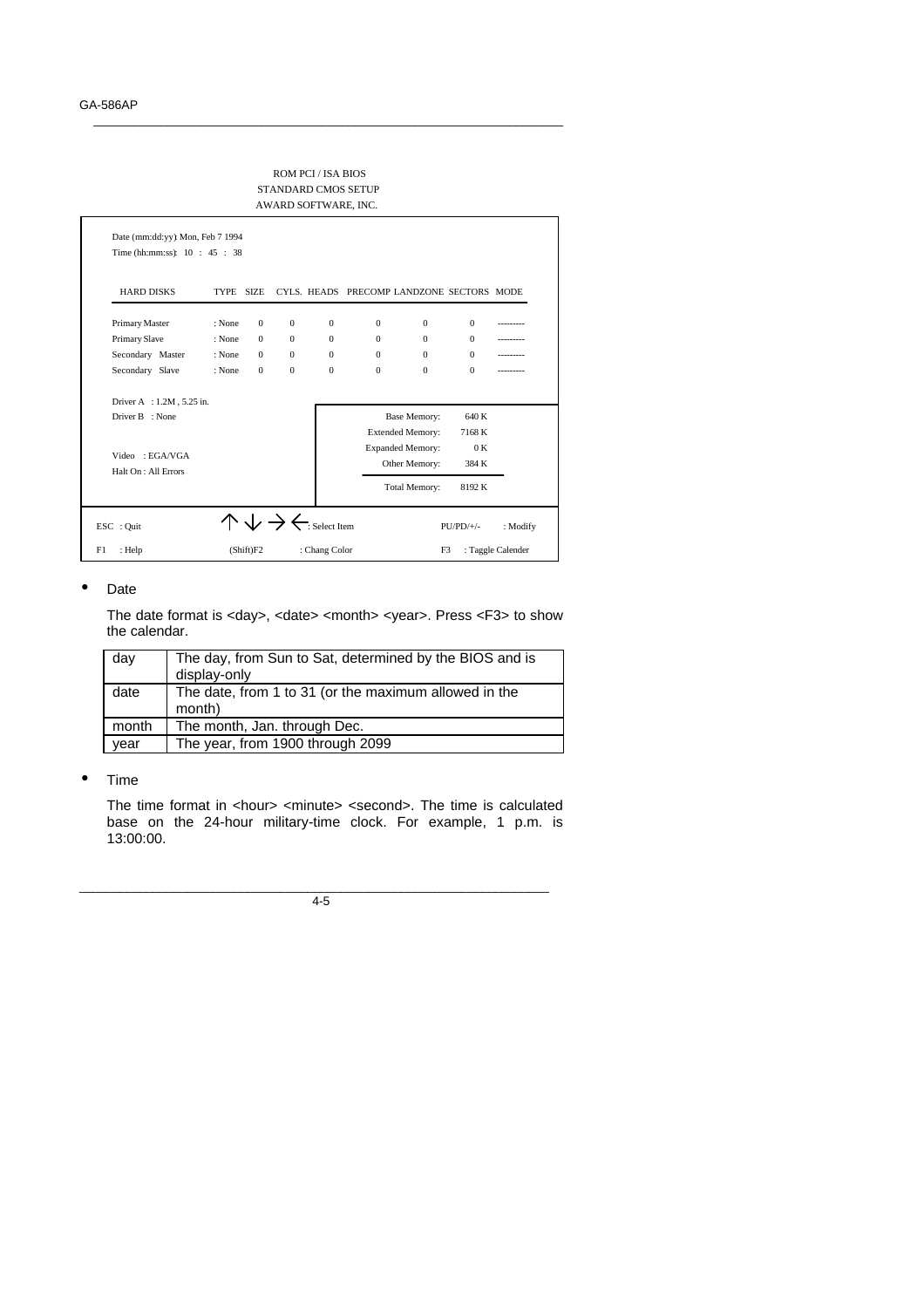#### • Primary HDDs / Secondary HDDs

The category identify the types of hard disk drive C drive F 4 devices that has been installed in the computer. There are 46 pre-defined types and a user definable type. Type 1 to Type 46 are pre-defined. Type User is user-definable.

\_\_\_\_\_\_\_\_\_\_\_\_\_\_\_\_\_\_\_\_\_\_\_\_\_\_\_\_\_\_\_\_\_\_\_\_\_\_\_\_\_\_\_\_\_\_\_\_\_\_\_\_\_\_\_\_\_\_\_\_\_\_\_\_\_\_\_\_\_\_

Press PgUp or PgDn to select a numbered hard disk type or type the number and press <Enter>. Note that the specifications of your drive must match with the drive table. The hard disk will not work properly if you enter improper information for this category. If your hard disk drive type is not matched or listed, you can use Type User to define your own drive type manually.

If you select Type User, related information is asked to be entered to the following items. Enter the information directly from the keyboard and press <Enter>. Those information should be provided in the documentation form your hard disk vendor or the system manufacturer.

| CYLS.          | number of cylinders |
|----------------|---------------------|
| <b>HEADS</b>   | number of heads     |
| <b>PRECOMP</b> | write precom        |
| LANDZONE       | landing zone        |
| <b>SECTORS</b> | number of sectors   |
|                |                     |

If a hard disk has not been installed select NONE and press <Enter>.

• Drive A type / Drive B type

The category identify the types of floppy disk drive A or drive B that has been installed in the computer.

| None           | No floppy drive installed                            |
|----------------|------------------------------------------------------|
| 360K, 5.25 in. | 5-1/4 inch PC-type standard drive; 360 kilobyte      |
|                | capacity                                             |
| 1.2M, 5.25 in. | 5-1/4 inch AT-type high-density drive; 1.2 megabyte  |
|                | capacity                                             |
| 720K, 3.5 in.  | 3-1/2 inch double-sided drive; 720 kilobyte capacity |
| 1.44M, 3.5 in. | 3-1/2 inch double-sided drive; 1.44 megabyte         |
|                | capacity                                             |
| 2.88M, 3.5 in. | 3-1/2 inch double-sided drive; 2.88 megabyte         |
|                | capacity                                             |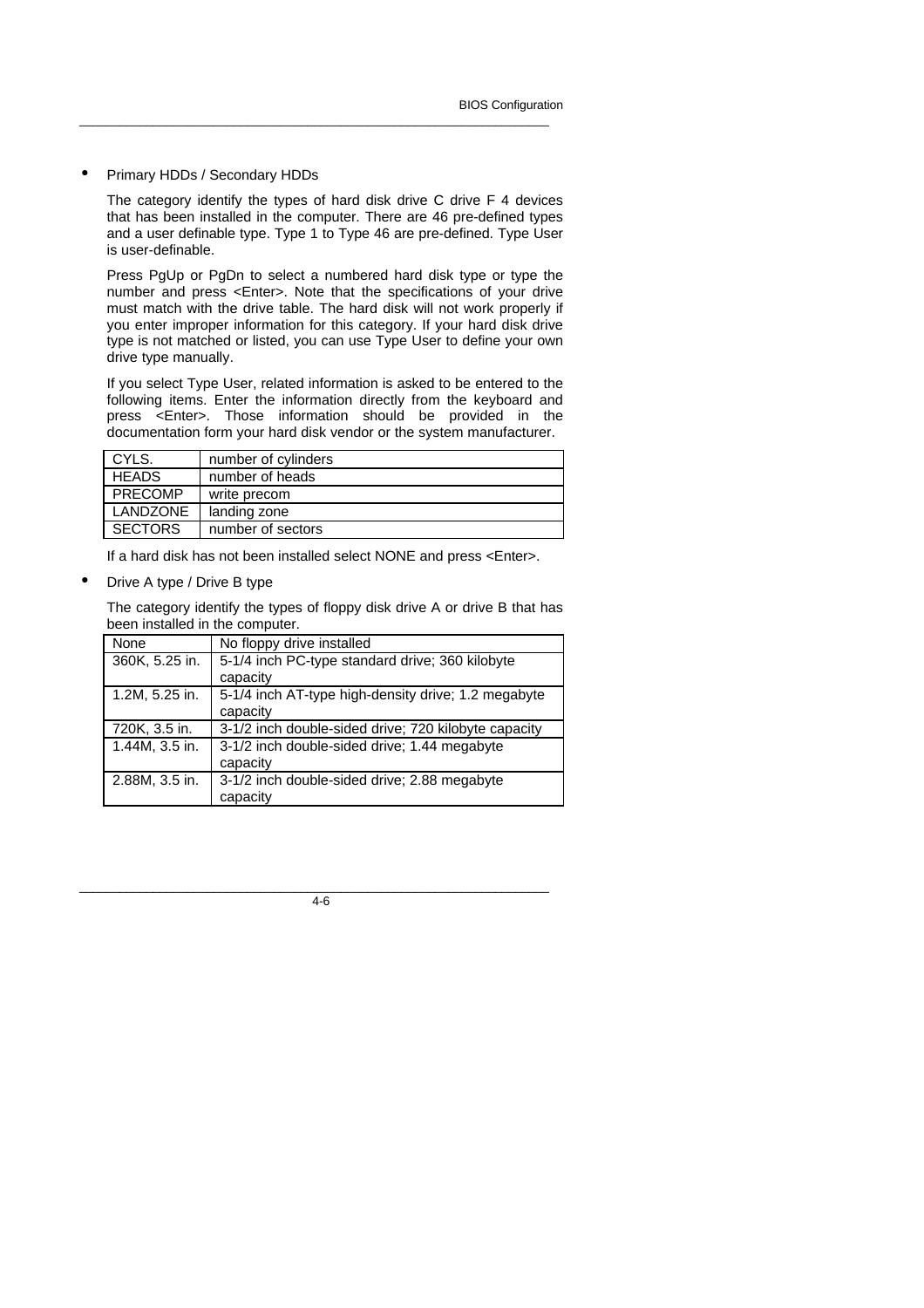#### • Video

The category detects the type of adapter used for the primary system monitor that must matches your video display card and monitor. Although secondary monitors are supported, you do not have to select the type in setup.

\_\_\_\_\_\_\_\_\_\_\_\_\_\_\_\_\_\_\_\_\_\_\_\_\_\_\_\_\_\_\_\_\_\_\_\_\_\_\_\_\_\_\_\_\_\_\_\_\_\_\_\_\_\_\_\_\_\_\_\_\_\_\_\_\_\_\_\_\_\_

|             | EGA/VGA   Enhanced Graphics Adapter/Video Graphics Array. For<br>EGA, VGA, SVGA, or PGA monitor adapters |
|-------------|----------------------------------------------------------------------------------------------------------|
| CGA 40      | Color Graphics Adapter, power up in 40 column mode                                                       |
| CGA 80      | Color Graphics Adapter, power up in 80 column mode                                                       |
| <b>MONO</b> | Monochrome adapter, includes high resolution                                                             |
|             | monochrome adapters                                                                                      |

#### • Halt on

The category determines whether the computer will stop if an error is detected during power up.

| NO errors         | Whenever the BIOS detects a non-fatal error the    |
|-------------------|----------------------------------------------------|
|                   | system will be stopped and you will be prompted    |
| All errors        | The system boot will not be stopped for any error  |
|                   | that may be detected                               |
| All, But Keyboard | The system boot will not stop for a keyboard       |
|                   | error; it will stop for all other errors           |
| All, But Diskette | The system boot will not stop for a disk error; it |
|                   | will stop for all other errors                     |
| All, But Disk/Key | The system boot will not stop for a keyboard or    |
|                   | disk error; it will stop for all other errors      |

#### • Memory

The category is display-only which is determined by POST (Power On Self Test) of the BIOS.

### Base Memory

The POST of the BIOS will determine the amount of base (or conventional) memory installed in the system. The value of the base memory is typically 512 K for systems with 512 K memory installed on the motherboard, or 640 K for systems with 640 K or more memory installed on the motherboard.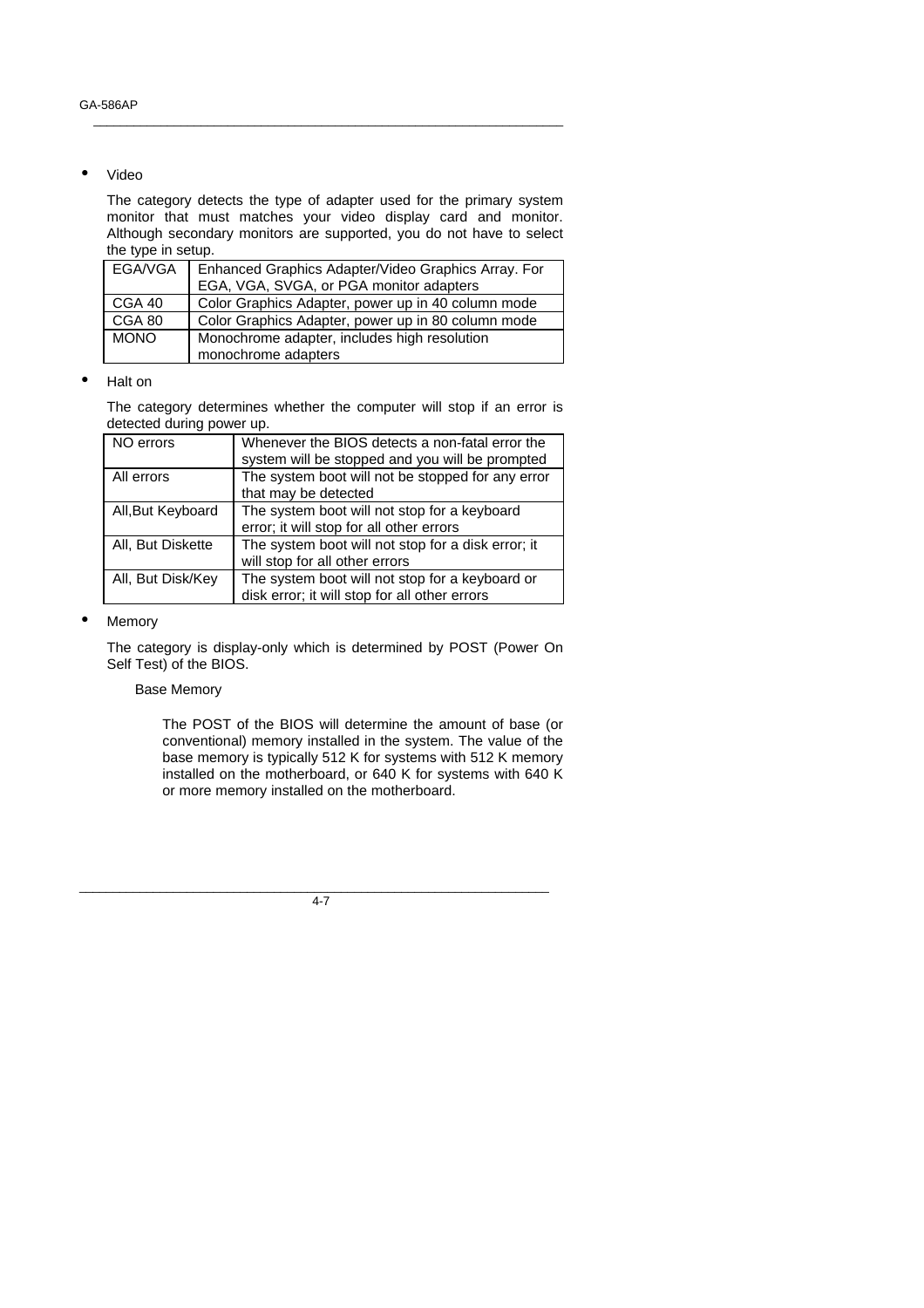#### Extended Memory

The BIOS determines how much extended memory is present during the POST. This is the amount of memory located above 1 MB in the CPU's memory address map.

\_\_\_\_\_\_\_\_\_\_\_\_\_\_\_\_\_\_\_\_\_\_\_\_\_\_\_\_\_\_\_\_\_\_\_\_\_\_\_\_\_\_\_\_\_\_\_\_\_\_\_\_\_\_\_\_\_\_\_\_\_\_\_\_\_\_\_\_\_\_

### Expanded Memory

Expanded Memory in memory defined by the Lotus/Intel/Microsoft (LIM) standard as EMS. Many standard DOS applications can not utilize memory above 640 K, the Expanded Memory Specification (EMS) swaps memory which not utilized by DOS with a section, or frame, so these applications can access all of the system memory. Memory can be swapped by EMS is usually 64 K within 1 MB or memory above 1 MB, depends on the chipset design.

Expanded memory device driver is required to use memory as Expanded Memory.

#### Other Memory

This refers to the memory located in the 640 K to 1024 K address space. This is memory that can be used for different applications. DOS uses this area to load device drivers to keep as much base memory free for application programs. Most use for this area is Shadow RAM.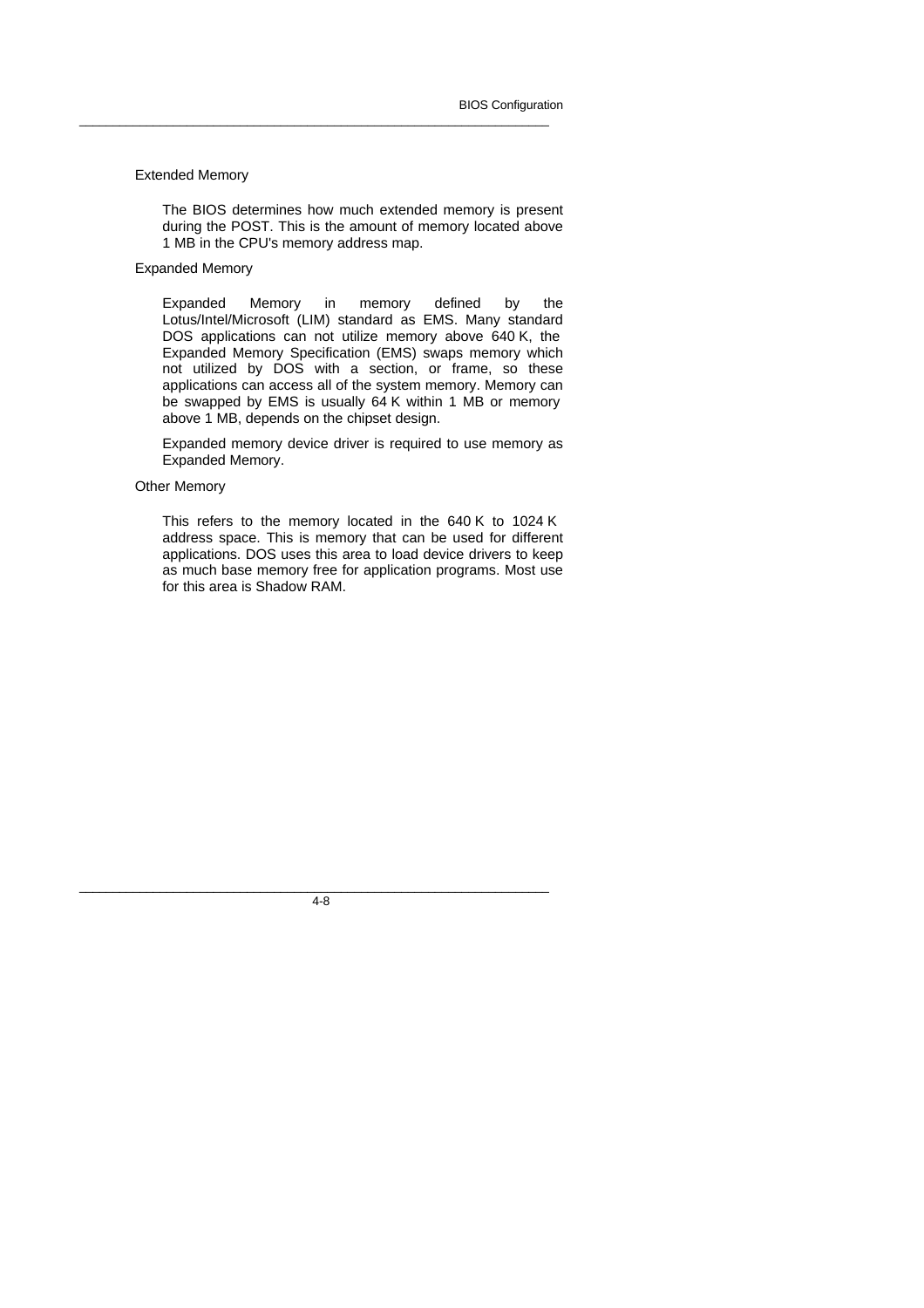### **4.6. BIOS FEATURES SETUP**



\_\_\_\_\_\_\_\_\_\_\_\_\_\_\_\_\_\_\_\_\_\_\_\_\_\_\_\_\_\_\_\_\_\_\_\_\_\_\_\_\_\_\_\_\_\_\_\_\_\_\_\_\_\_\_\_\_\_\_\_\_\_\_\_\_\_\_\_\_\_

#### • Virus Warning

This category flashes on the screen. During and after the system boots up, any attempt to write to the boot sector or partition table of the hard disk drive will halt the system and the following error message will appear, in the mean time, you run can anti-virus program to locate the problem. Default value is Enabled.

| Enabled  | Activate automatically when the system boots up causing<br>a warning message to appear when anything attempts to<br>access the boot sector or hard disk partition table |
|----------|-------------------------------------------------------------------------------------------------------------------------------------------------------------------------|
| Disabled | No warning message to appear when anything attempts to<br>access the boot sector or hard disk partition table                                                           |

• CPU Internal Cache / External Cache

These two categories speed up memory access. However, it depends on CPU / chipset design. The default value is Enabled.

| Enabled   Enable cache   |
|--------------------------|
| Disabled   Disable cache |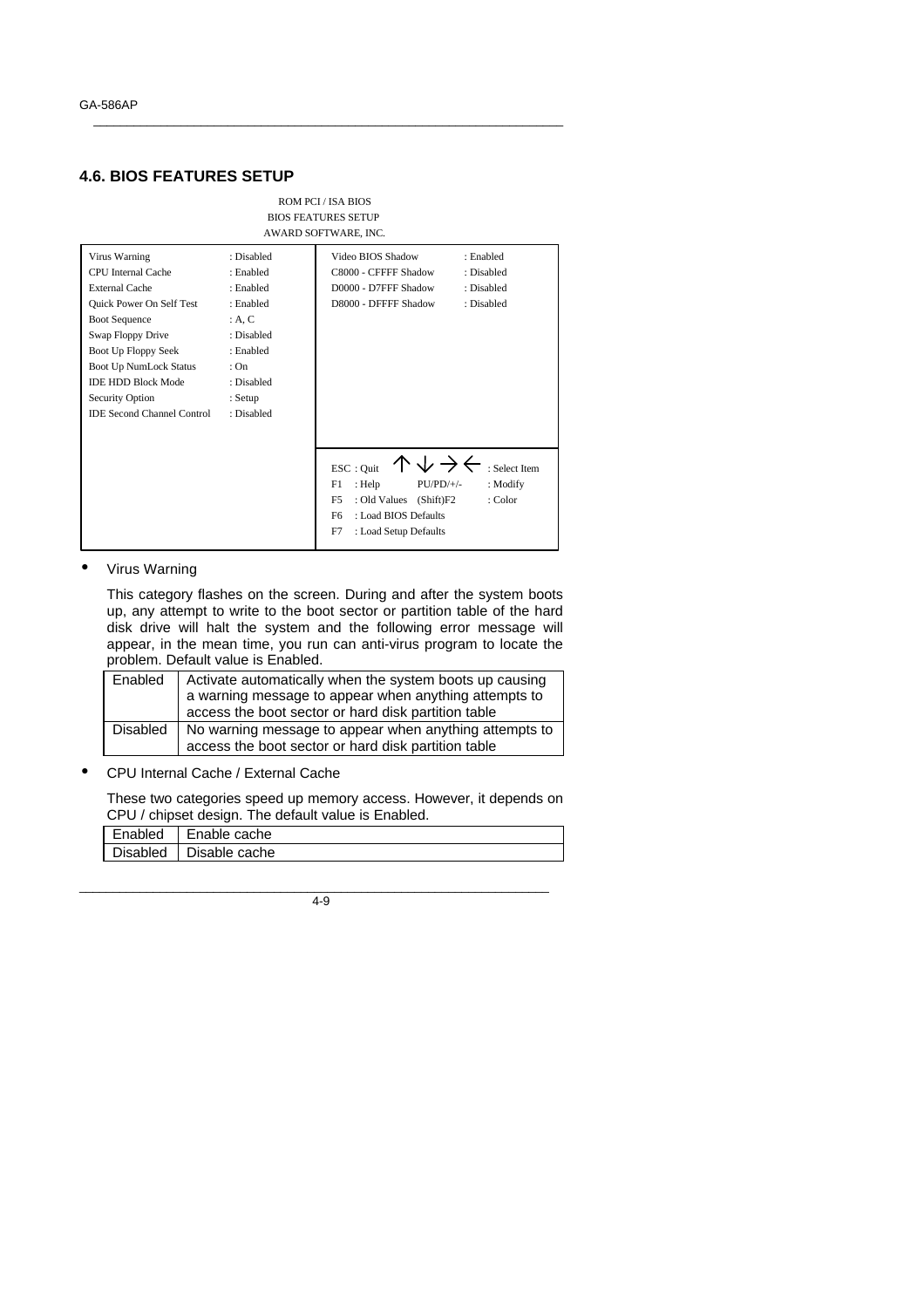• Quick Power On Self Test

This category speeds up Power On Self Test (POST) after you power on the computer. If it is set to Enable, BIOS will shorten or skip some check items during POST. The default value is Disabled.

\_\_\_\_\_\_\_\_\_\_\_\_\_\_\_\_\_\_\_\_\_\_\_\_\_\_\_\_\_\_\_\_\_\_\_\_\_\_\_\_\_\_\_\_\_\_\_\_\_\_\_\_\_\_\_\_\_\_\_\_\_\_\_\_\_\_\_\_\_\_

| Enabled   Enable quick POST |
|-----------------------------|
| Disabled   Normal POST      |

**Boot Sequence** 

This category determines which drive computer searches first for the disk operating system (i.e., DOS). Default value is A,C.

| A,C | System will first search for floppy disk drive then hard disk<br>drive |
|-----|------------------------------------------------------------------------|
| C.A | System will first search for hard disk drive then floppy disk<br>drive |

Swap Floppy Drive

The default value is Disabled. Enabled | Floppy A & B will be swapped under DOS Disabled Floppy A & B will be normal definition

• Boot Up Floppy Seek

During POST, BIOS will determine if the floppy disk drive installed is 40 or 80 tracks. 360 K type is 40 tracks while 720 K, 1.2 M and 1.44 M are all 80 tracks. The default value is Enabled.

| Enabled  | BIOS searches for floppy disk drive to determine if it is 40 |
|----------|--------------------------------------------------------------|
|          | or 80 tracks, Note that BIOS can not tell from 720 K,        |
|          | 1.2 M or 1.44 M drive type as they are all 80 tracks         |
| Disabled | BIOS will not search for the type of floppy disk drive by    |
|          | track number. Note that there will not be any warning        |
|          | message if the drive installed is 360 K                      |

Boot Up NumLock Status

The default value is On

|      | Keypad is number keys |
|------|-----------------------|
| ∣∩ff | Keypad is arrow keys  |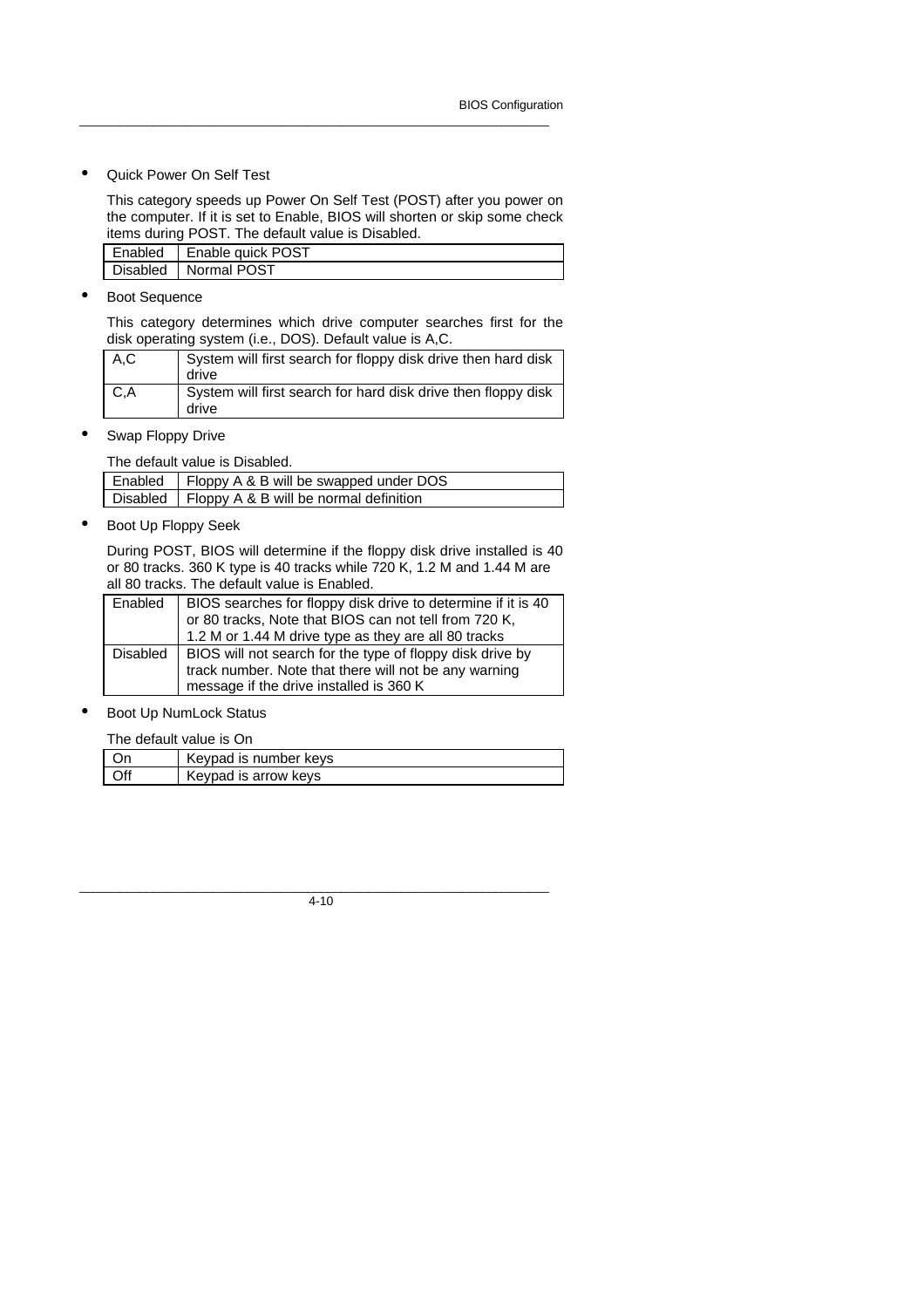• IDE HDD Block Mode

The default value is Disabled.

| Enabled   Enable IDE HDD Block Mode   |
|---------------------------------------|
| Disabled   Disable IDE HDD Block Mode |

\_\_\_\_\_\_\_\_\_\_\_\_\_\_\_\_\_\_\_\_\_\_\_\_\_\_\_\_\_\_\_\_\_\_\_\_\_\_\_\_\_\_\_\_\_\_\_\_\_\_\_\_\_\_\_\_\_\_\_\_\_\_\_\_\_\_\_\_\_\_

**Security Option** 

This category allows you to limit access to the system and Setup, or just to Setup. The default value is Setup.

| System | The system will not boot and access to Setup will be        |  |
|--------|-------------------------------------------------------------|--|
|        | denied if the correct password is not entered at the prompt |  |
| Setup  | The system will boot, but access to Setup will be denied if |  |
|        | the correct password is not entered at the prompt           |  |

- $\bullet^*$  To disable security, select PASSWORD SETTING at Main Menu and **then you will be asked to enter password. Do not type anything and just press <Enter>, it will disable security. Once the security is disabled, the system will boot and you can enter Setup freely.**
- IDE Second Channel Control

The default value is Disabled.

| Enabled   Enable 2nd IDE Channel |
|----------------------------------|
| Disabled Disable 2nd IDE Channel |

• Video BIOS Shadow

It determines whether video BIOS will copied to RAM, however, it is optional from chipset design. Video Shadow will increase the video speed.

The default value is Enable.

| Enabled   Video shadow is enabled   |
|-------------------------------------|
| Disabled   Video shadow is disabled |

• C8000 - CFFFF Shadow / D0000 - DFFFF Shadow

These categories determine whether optional ROM will be copied to RAM by 16 K byte. The default value are Disabled.

|  | Enabled   Optional shadow is enabled   |
|--|----------------------------------------|
|  | Disabled   Optional shadow is disabled |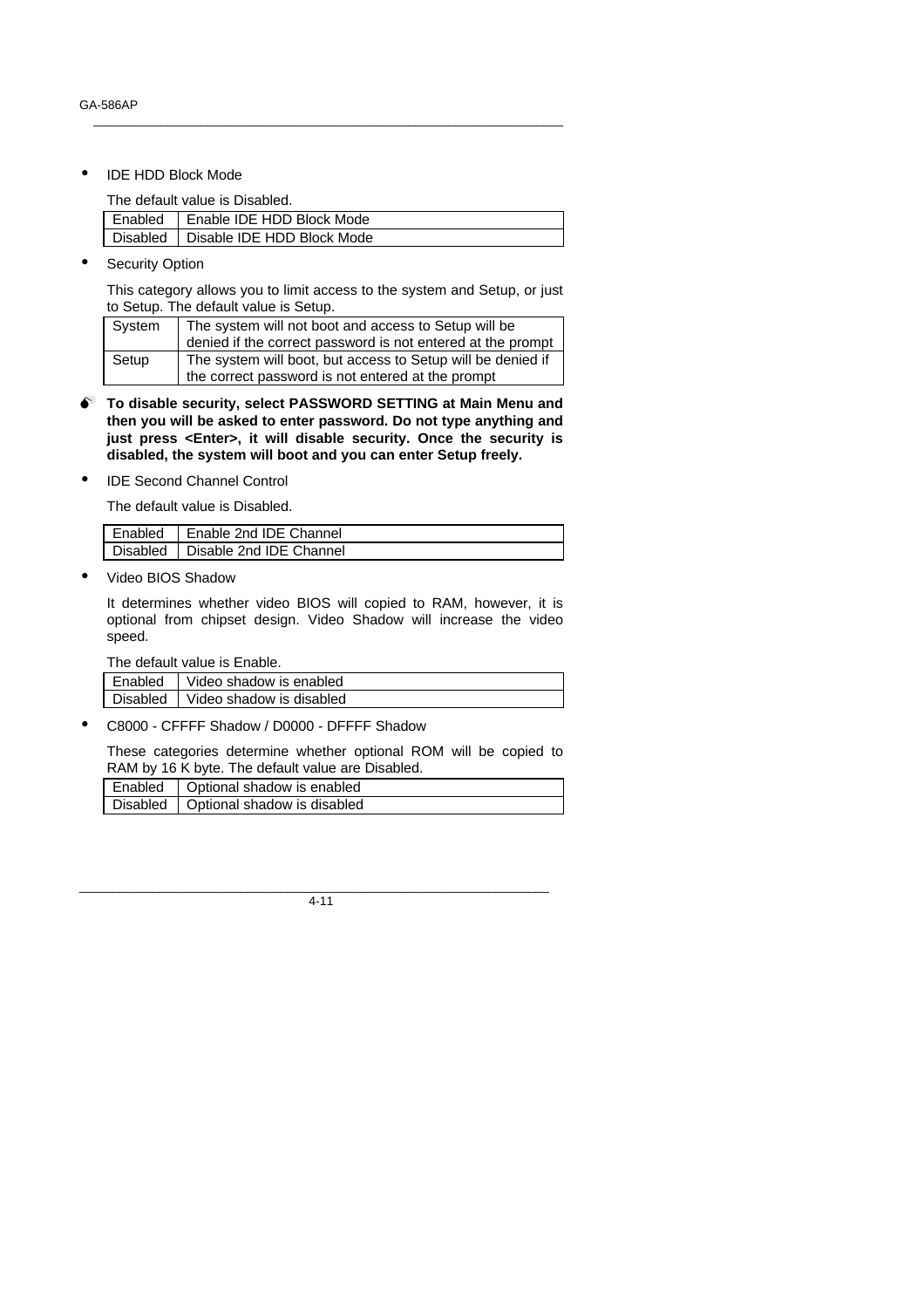## **4.7. CHIPSET FEATURES SETUP**

#### ROM PCI / ISA BIOS CHIPSET FEATURES SETUP AWARD SOFTWARE, INC.

\_\_\_\_\_\_\_\_\_\_\_\_\_\_\_\_\_\_\_\_\_\_\_\_\_\_\_\_\_\_\_\_\_\_\_\_\_\_\_\_\_\_\_\_\_\_\_\_\_\_\_\_\_\_\_\_\_\_\_\_\_\_\_\_\_\_\_\_\_\_

| L2 Cache Update Policy    | : Write Back | Onboard PCI / IDE chip                      | : Enabled     |
|---------------------------|--------------|---------------------------------------------|---------------|
| <b>DRAM</b> Timing Option | : Normal     | <b>Onboard FDD Controller</b>               | : Enabled     |
| DRAM Refresh Peroid       | : Long       | Onboard Parallel Mode                       | : SPP Mode    |
| Using 75 MHz Pentium CPU  | : No         | <b>Onboard Parallel Port</b>                | : 378H        |
| 15 - 16 M Memory Location | : Local      | Onboard Serial Port1                        | : COM1        |
|                           |              | <b>Onboard Serial Port2</b>                 | : COM2        |
|                           |              |                                             |               |
|                           |              |                                             |               |
|                           |              |                                             |               |
|                           |              |                                             |               |
|                           |              |                                             |               |
|                           |              | ESC: Ouit                                   | : Select Item |
|                           |              | F1<br>: Help<br>$PU/PD/+/-$                 | : Modify      |
|                           |              | F <sub>5</sub><br>: Old Values<br>(Shift)F2 | : Color       |
|                           |              | : Load BIOS Defaults<br>F6                  |               |
|                           |              | F7<br>: Load Setup Defaults                 |               |
|                           |              |                                             |               |

### • L2 Cache Update Policy

| The default value is Write | Back.                                             |
|----------------------------|---------------------------------------------------|
| Write Back                 | L2 Cache Write Back Operation.                    |
|                            | Write Through   L2 Cache Write Through Operation. |

NOTE: The cacheable DRAM Region is different for above two Cache

| L <sub>2</sub> CACHE | Write Back | Write Through. |
|----------------------|------------|----------------|
| 256 KB               | 32 MB      | 64 MB          |
| 512 KB               | 64 MB      | 128 MB         |
| MB                   | 128 MB     | 160 MB         |

### • DRAM Timing Option

The default value is Normal.

| Fast   | For 60 $\sim$ 70 ns DRAM. |
|--------|---------------------------|
| Normal | For 70 ns DRAM.           |
| Slow   | For $70 \sim 80$ ns DRAM. |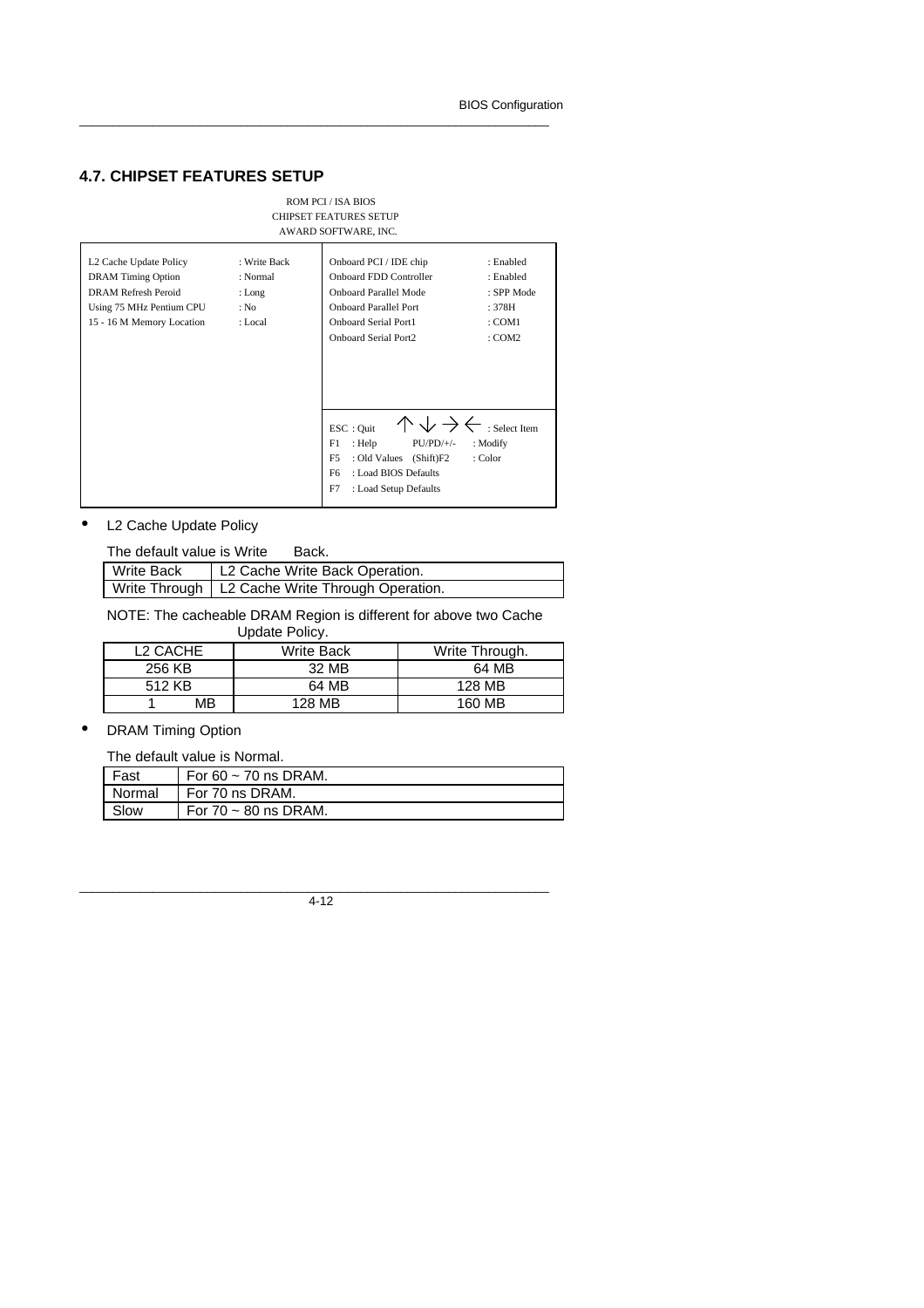• DRAM Refresh Period

The default value is Long.

| Long   | For DRAM Refresh Period = 60 us. (better Performance) |
|--------|-------------------------------------------------------|
| Normal | For DRAM Refresh Period = 15 us. (standard)           |

\_\_\_\_\_\_\_\_\_\_\_\_\_\_\_\_\_\_\_\_\_\_\_\_\_\_\_\_\_\_\_\_\_\_\_\_\_\_\_\_\_\_\_\_\_\_\_\_\_\_\_\_\_\_\_\_\_\_\_\_\_\_\_\_\_\_\_\_\_\_

• Using 75 MHz Pentium CPU

The default value is No.

| No  | For 60 or 66 MHz system speed with 90 or 100 MHz CPU. |
|-----|-------------------------------------------------------|
| Yes | For 50 MHz system speed with 75 MHz CPU.              |

• 15 - 16 M Memory Location :

The default value is Local.

| Local | <b>Normal Operation</b>                                                |
|-------|------------------------------------------------------------------------|
|       | Non-Local $\vert$ A memory space reserved for ISA bus, it's address is |
|       | from 15 MB to 16 MB and the space is 1 MB.                             |

• Onboard PCI / IDE chip

The default value is Enable.

| Enabled   Enable onboard PCI IDE Function (CMD 640B chip).   |
|--------------------------------------------------------------|
| Disabled   Disable onboard PCI IDE Function (CMD 640B chip). |

• Onboard FDD Controller

 $\mathsf{I}$ 

The default value is Enable.

| Enabled | Enable onboard FDD port.             |
|---------|--------------------------------------|
|         | Disabled   Disable onboard FDD port. |

• Onboard Parallel Mode

The default value is SPP.

| <b>Disabled</b> | Disable onboard LPT port                          |
|-----------------|---------------------------------------------------|
| <b>SPP</b>      | Using Parallel port as Standard Printer Port      |
| FPP             | Using Parallel port as Enhanced Parallel Port     |
| ECP             | Using Parallel port as Extended Capabilities Port |

• Onboard Parallel port

The default value is 378H.

| 378H | Enable onboard LPT port and address is 378H |
|------|---------------------------------------------|
| 278H | Enable onboard LPT port and address is 278H |
| None | Disable onboard LPT port                    |

• Onboard Serial Port1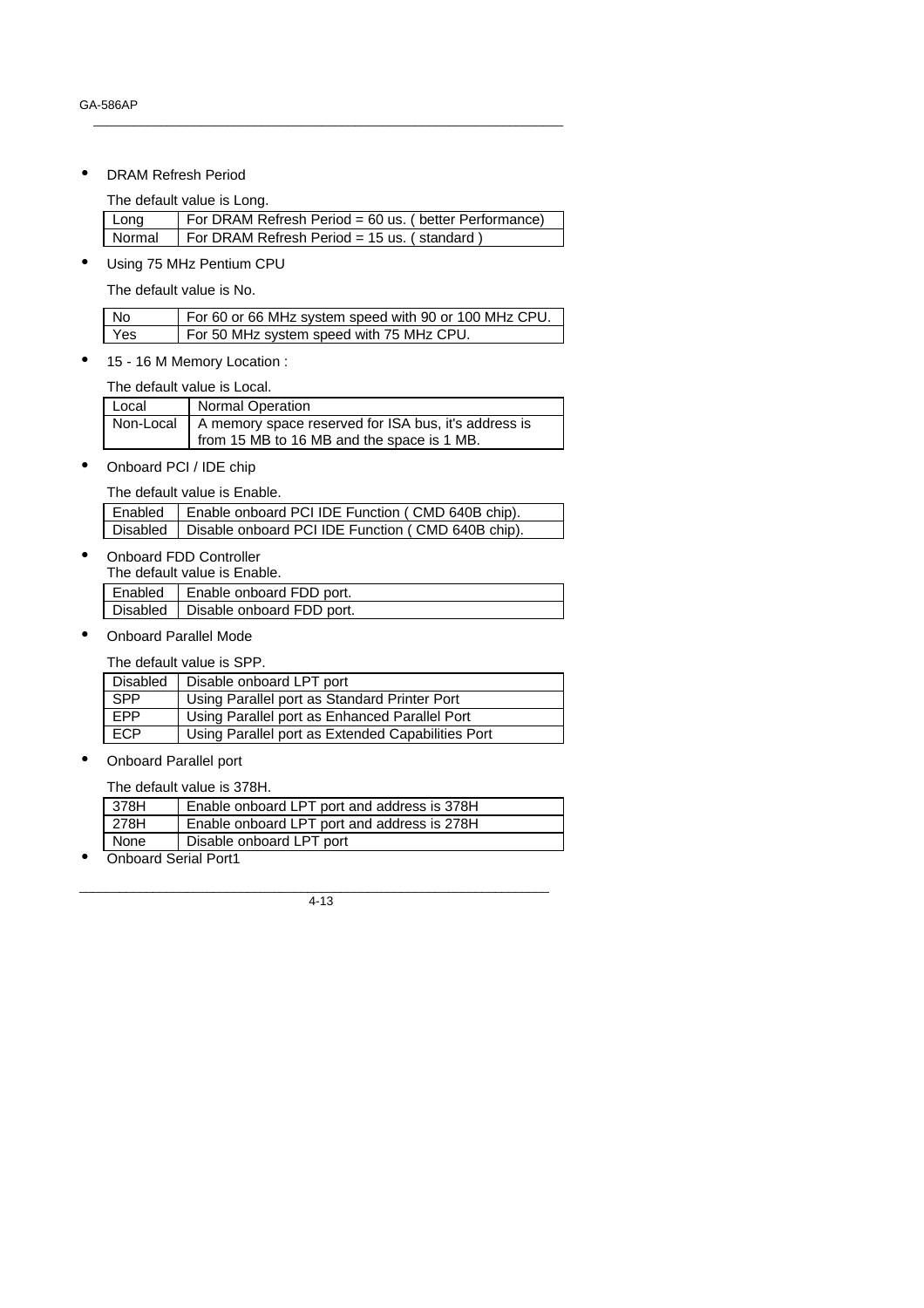I

The default value is COM1.

| COM1 | Enable onboard Serial port1 and address is 3F8H |
|------|-------------------------------------------------|
| COM3 | Enable onboard Serial port1 and address is 3E8H |
| None | Disable onboard Serial port1                    |

\_\_\_\_\_\_\_\_\_\_\_\_\_\_\_\_\_\_\_\_\_\_\_\_\_\_\_\_\_\_\_\_\_\_\_\_\_\_\_\_\_\_\_\_\_\_\_\_\_\_\_\_\_\_\_\_\_\_\_\_\_\_\_\_\_\_\_\_\_\_

• Onboard Serial Port2

The default value is COM2.

| COM <sub>2</sub> | Enable onboard Serial port2 and address is 2F8H |
|------------------|-------------------------------------------------|
| COM4             | Enable onboard Serial port2 and address is 2E8H |
| None             | Disable onboard Serial port2                    |

### **4.8. POWER MANAGEMENT SETUP**

ROM PCI / ISA BIOS CMOS SETUP UTILITY AWARD SOFTWARE, INC.

| Power Management      | : Enabled      |                                                     |
|-----------------------|----------------|-----------------------------------------------------|
| PM Control by APM     | : No           |                                                     |
| Video Off Method      | : Blank Screen |                                                     |
| ** PM Timers **       |                |                                                     |
| <b>HDD Power Down</b> | : Disabled     |                                                     |
| <b>Standby Mode</b>   | : Disabled     |                                                     |
| Suspend Mode          | : Disabled     |                                                     |
| ** PM Events **       |                |                                                     |
| VGA                   | $:$ Off        |                                                     |
| IRQ3<br>(COM 2)       | : On           |                                                     |
| IRQ5<br>(LPT 2)       | : On           |                                                     |
| IRO7<br>(LPT 1)       | : On           |                                                     |
| IRO9<br>(IRO2 Redir)  | : On           | : Select Item<br>ESC: Quit                          |
| IRQ10 (Reserved)      | : On           | F1<br>$PU/PD/+/-$<br>: Help<br>: Modify             |
| IRO11 (Reserved)      | : On           | F <sub>5</sub><br>: Old Values (Shift)F2<br>: Color |
| IRO12 (PS/2 Mouse)    | : On           | : Load BIOS Defaults<br>F6                          |
| IRO15 (Reserved)      | : On           | F7<br>: Load Setup Defaults                         |
|                       |                |                                                     |

### • Power Management

The default value is Enabled.

|        | Enabled   Enable Green function.   |
|--------|------------------------------------|
|        | Disabled   Disable Green function. |
| $\sim$ | $\cdots$ $\cdots$                  |

Please disable Green Function for Non-S CPU in OS/2, Unix, Window NT & Novell system.

PM Control by APM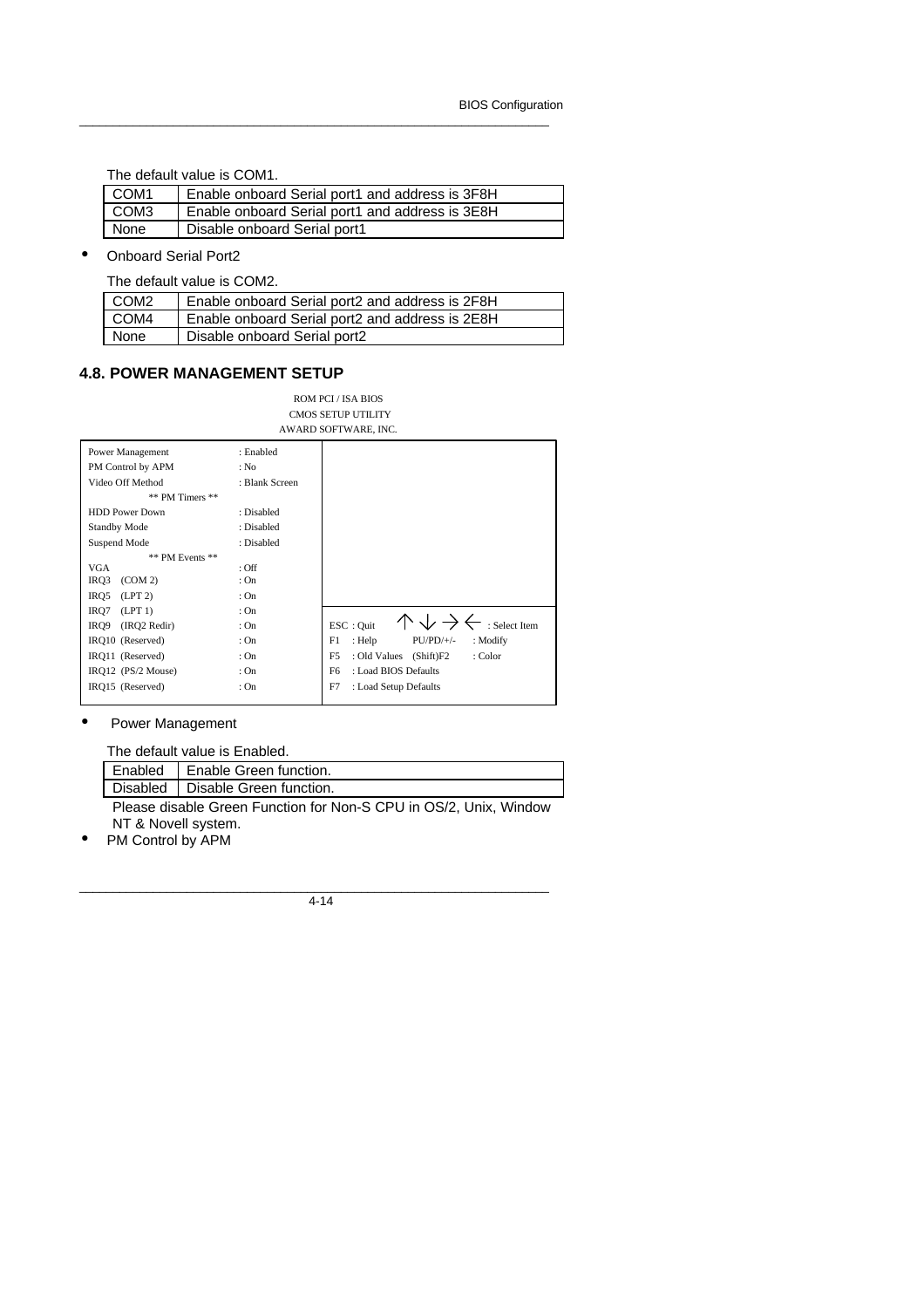The default value is No.

| Yes. | Enable software APM function.  |
|------|--------------------------------|
| No   | Disable software APM function. |

\_\_\_\_\_\_\_\_\_\_\_\_\_\_\_\_\_\_\_\_\_\_\_\_\_\_\_\_\_\_\_\_\_\_\_\_\_\_\_\_\_\_\_\_\_\_\_\_\_\_\_\_\_\_\_\_\_\_\_\_\_\_\_\_\_\_\_\_\_\_

• Video off Method

The default value is Blank Screen.

| V/H SYNC + Blank    | BIOS will turn off V/H-SYNC when gets into<br>Green mode for Green monitor power saving.                              |
|---------------------|-----------------------------------------------------------------------------------------------------------------------|
| <b>Blank Screen</b> | BIOS will only black monitor when gets into<br>Green mode.                                                            |
| <b>DPMS Support</b> | BIOS will use DPMS Standard to control VGA<br>card. (The Green type VGA card will turn of<br>V/H-SYNC automatically.) |

• HDD Power Down

The default value is Disable.

| Disable | Disable HDD Power Down mode function.                        |
|---------|--------------------------------------------------------------|
|         | 1-15 mins   Enable HDD enter Power Down mode between 1 to 15 |
|         | mins.                                                        |

• Standby Mode ( for Network Card using )

The default value is Disable.

| Disable | Disable Standby Mode.                                  |
|---------|--------------------------------------------------------|
|         | 20 sec-40 min   Setup the timer to enter Standby Mode. |

• Suspend mode ( for CPU stop clock Mode )

The default value is Disable.

| Disable | Disable Suspend Mode.                                  |
|---------|--------------------------------------------------------|
|         | 20 sec-40 min   Setup the timer to enter Suspend Mode. |

• VGA

The default value is On.

| - On | System will not get into Green Mode when VGA is active.                 |
|------|-------------------------------------------------------------------------|
| Off  | System will get into Green Mode no matter what VGA is<br>active or not. |

• IRQX ( 3,5,7,9,10,11,12,15 )

The default value is On.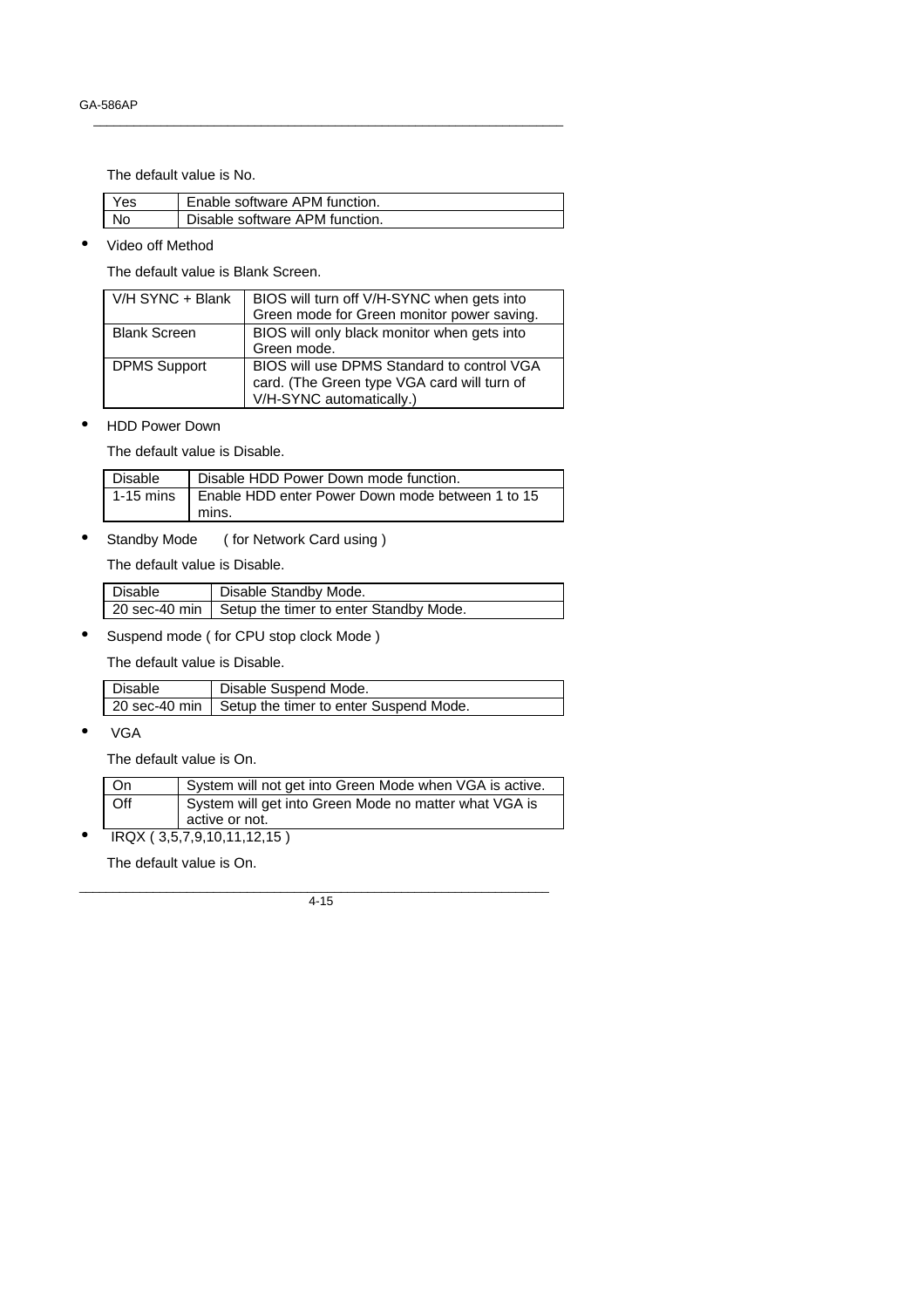BIOS Configuration

| On  | The system will return to normal mode from Green Mode<br>when the IRQX is active.     |
|-----|---------------------------------------------------------------------------------------|
| Off | The system will not return to normal mode from Green<br>Mode when the IRQX is active. |

\_\_\_\_\_\_\_\_\_\_\_\_\_\_\_\_\_\_\_\_\_\_\_\_\_\_\_\_\_\_\_\_\_\_\_\_\_\_\_\_\_\_\_\_\_\_\_\_\_\_\_\_\_\_\_\_\_\_\_\_\_\_\_\_\_\_\_\_\_\_

## **4.9. PCI SLOT CONFIGURATION**

#### ROM PCI / ISA BIOS PCI SLOT CONFGURATION AWARD SOFTWARE, INC.

| SLOT 1 INT# Map To         | : AUTO       | PCI VGA 32bit Access (DOS)<br>$:$ Off                  |  |
|----------------------------|--------------|--------------------------------------------------------|--|
| SLOT 2 INT# Map To         | : AUTO       | PCI-to-CPU Write Buffer<br>: On                        |  |
| SLOT 3 INT# Map To         | : AUTO       | PCI-to-CPU Read Buffer<br>$:$ Off                      |  |
| <b>GA-410 NCR PCI SCSI</b> | $:$ SLOT $1$ |                                                        |  |
| 1st Available IRO          | : 9          |                                                        |  |
| 2nd Available IRO          | : 10         |                                                        |  |
| 3rd Available IRO          | :11          |                                                        |  |
| 4th Available IRO          | : 12         |                                                        |  |
| 5th Available IRQ          | :5           |                                                        |  |
| PCI / ISA Master Act.      | : ISA        |                                                        |  |
|                            |              |                                                        |  |
|                            |              | : Select Item<br>ESC: Quit                             |  |
|                            |              |                                                        |  |
|                            |              | F1<br>$PU/PD/+/-$<br>: Help<br>: Modify                |  |
|                            |              | F <sub>5</sub><br>: Old Values<br>(Shift)F2<br>: Color |  |
|                            |              | F <sub>6</sub><br>: Load BIOS Defaults                 |  |
|                            |              | F7<br>: Load Setup Defaults                            |  |
|                            |              |                                                        |  |

## • SLOT 1~3 INT# Map To

The default value is AUTO.

| <b>AUTO</b> | The BIOS auto detect the PCI device using INTA $\sim$ D and<br>auto set up a available IRQ to let device use. |
|-------------|---------------------------------------------------------------------------------------------------------------|
| $A \sim D$  | For some not PCI specification compliant device, the user<br>must set up IRQ manually.                        |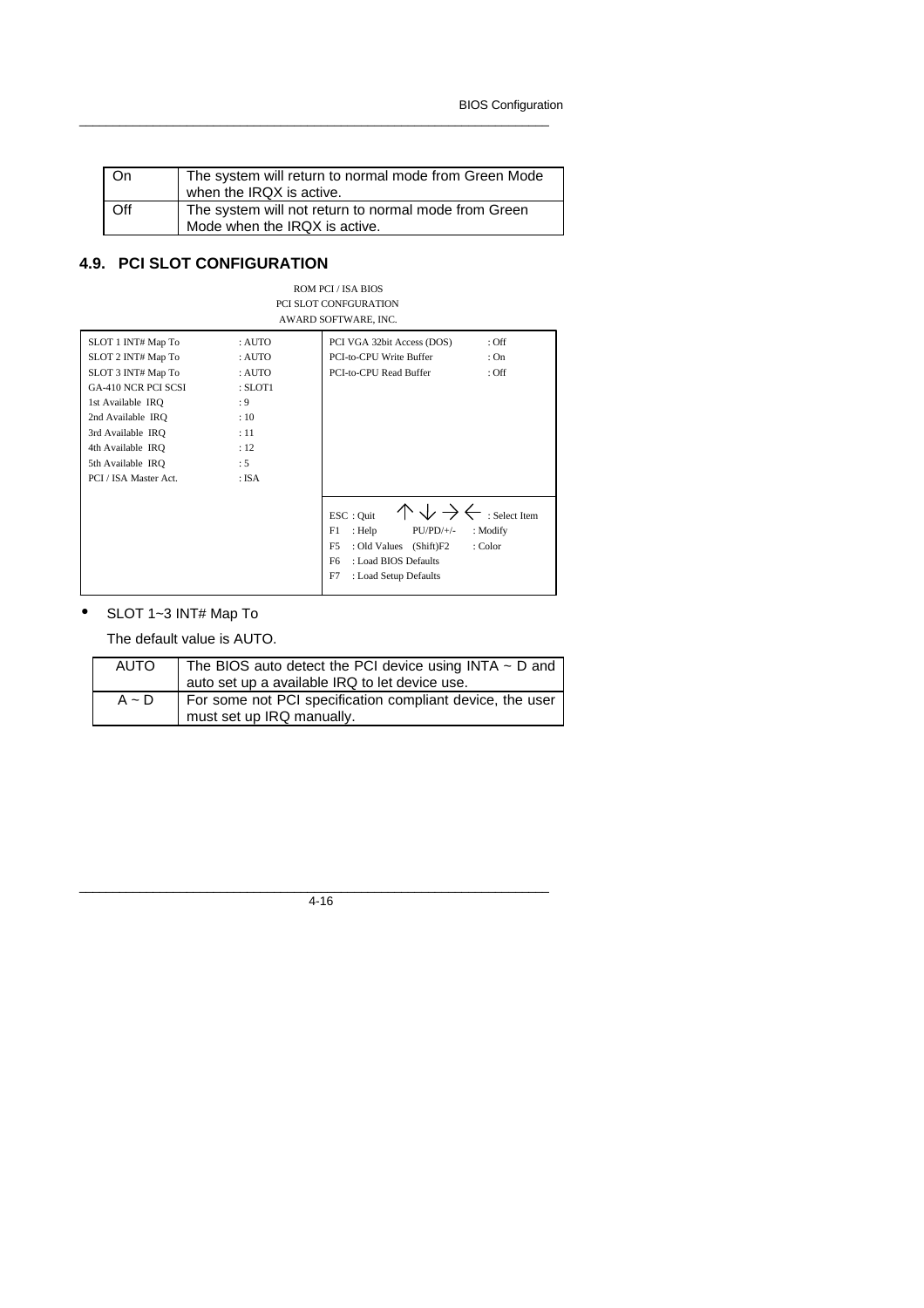GA-410 NCR PCI SCSI

The default value SLOT1.

The GA-410 NCR 810 PCI SCSI card has a Jumper to select the card to be Primary or Secondary card. If the card is been set up to Primary then the user must set up the selection correctly (and the INT#A must be used). If the card is been set up to Secondary then the user only set up the above selections.

\_\_\_\_\_\_\_\_\_\_\_\_\_\_\_\_\_\_\_\_\_\_\_\_\_\_\_\_\_\_\_\_\_\_\_\_\_\_\_\_\_\_\_\_\_\_\_\_\_\_\_\_\_\_\_\_\_\_\_\_\_\_\_\_\_\_\_\_\_\_

• Available IRQ

The default value is shown on the above table.

These available IRQs are Mapped to be PCI INT# by BIOS for PCI device automatically. If some one IRQ is used by ISA device then the user must keep the IRQ out of the available table.

PCI IDE IRQ Map To: ISA

| <b>ISA</b> | For PCI IDE card using paddle card to connect ISA IRQ          |
|------------|----------------------------------------------------------------|
|            | or using onboard IDE controller.                               |
| PCI-Auto   | For PCI specification compliant IDE device, the BIOS           |
|            | can Auto-detect the card using PCI SLOT NO. & IRQ              |
|            | correctly.                                                     |
|            | PCI-SLOTX   The user setup the SLOT NO. & the INT# used by PCI |
|            | IDE device manually.                                           |

• PCI VGA 32bit Access (byte merge under DOS)

The default value is Off.

| Off | Disable the function.                             |                    |
|-----|---------------------------------------------------|--------------------|
| On  | Enable the system access the PCI                  | VGA card always in |
|     | 32bit data format access under DOS (byte merged). |                    |

NOTE: For some PCI VGA, the function can not be enabled. (Ex. IIT AGX016)

PCI-to-CPU Write Buffer

The default value is On.

| On. | Enable PCI to CPU Write Buffer (better performance for<br>PCI Master Device). |
|-----|-------------------------------------------------------------------------------|
| Off | Disable PCI to CPU Write Buffer (for some PCI Master<br>Device).              |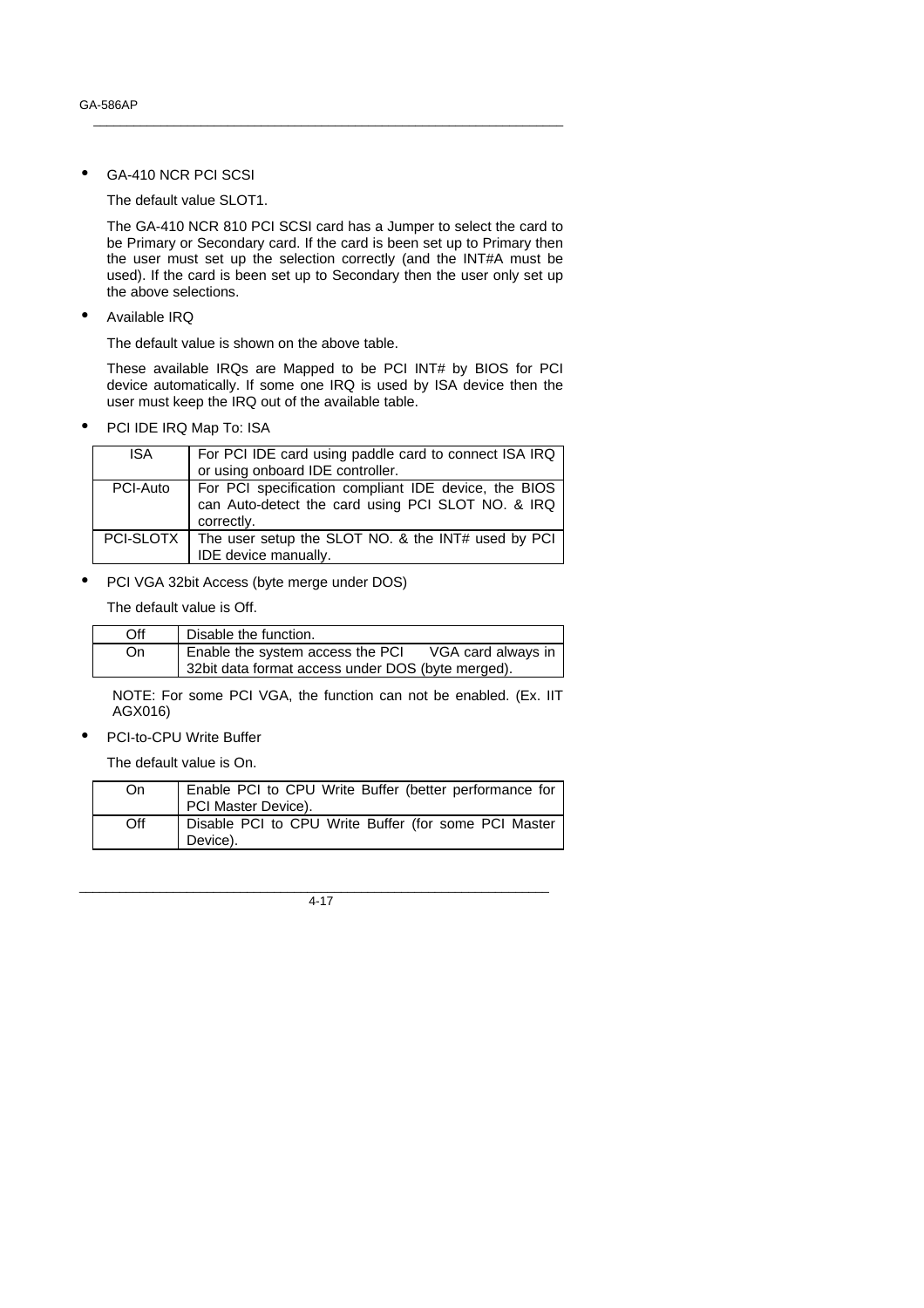#### • PCI-to-CPU Read Buffer

The default value is Off.

| On  | Enable PCI to CPU Read Buffer (better performance for |
|-----|-------------------------------------------------------|
|     | PCI Master Device in multi-task environment).         |
| Off | Disable PCI to CPU Read Buffer.                       |

\_\_\_\_\_\_\_\_\_\_\_\_\_\_\_\_\_\_\_\_\_\_\_\_\_\_\_\_\_\_\_\_\_\_\_\_\_\_\_\_\_\_\_\_\_\_\_\_\_\_\_\_\_\_\_\_\_\_\_\_\_\_\_\_\_\_\_\_\_\_

## **4.10. LOAD SETUP DEFAULTS**

| ROM PCL/ISA BIOS<br><b>CMOS SETUP UTILITY</b><br>AWARD SOFTWARE, INC.                                                                          |                               |  |  |  |
|------------------------------------------------------------------------------------------------------------------------------------------------|-------------------------------|--|--|--|
| <b>STANDARD CMOS SETUP</b>                                                                                                                     | <b>PASSWORD SETTING</b>       |  |  |  |
| <b>BIOS FEATURES SETUP</b>                                                                                                                     | <b>IDE HDD AUTO DETECTION</b> |  |  |  |
| <b>CHIPSET FEATURES SETUP</b>                                                                                                                  | <b>SAVE &amp; EXIT SETUP</b>  |  |  |  |
| POWER MANAGE<br>OUT SAVING<br>Load SETUP Defaults (Y/N)? N<br>PCI CONFIGURAT                                                                   |                               |  |  |  |
| <b>LOAD SETUP DEFAULTS</b>                                                                                                                     |                               |  |  |  |
| $\uparrow \Downarrow \Rightarrow \Leftarrow$ : Select Item<br><b>ESC</b><br>: Quit<br>F10<br>: Save & Exit Setup<br>: Chang Color<br>(Shift)F2 |                               |  |  |  |
| Load SETUP Defaults except Standard CMOS SETUP                                                                                                 |                               |  |  |  |

• Load SETUP Defaults

To load SETUP defaults value to CMOS SRAM, enter "Y". If not, enter "N".

 $\bullet^*$  If there is any problem occurred, loading SETUP DEFAULTS step is **recommended.**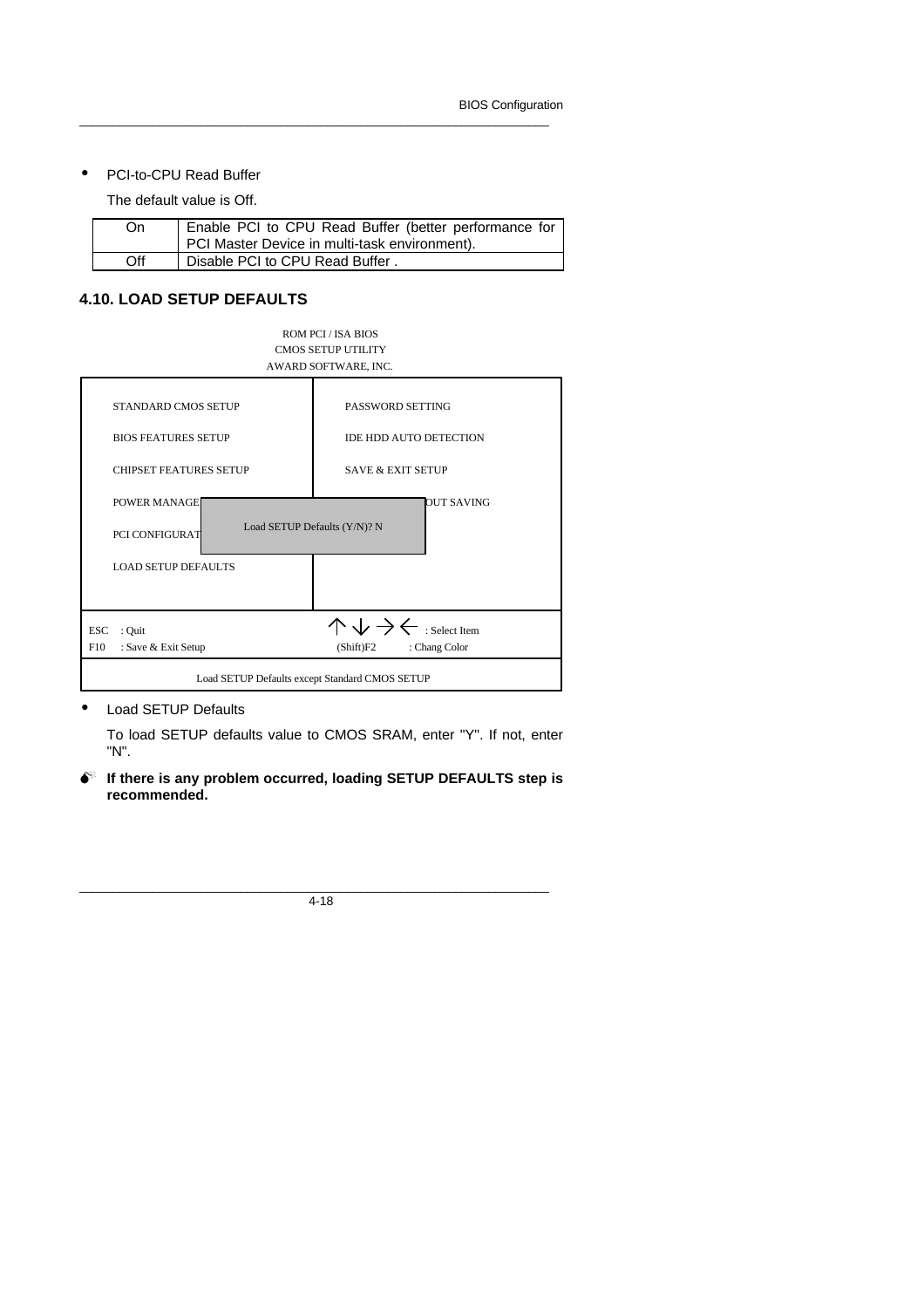### **4.11. PASSWORD SETTING**

When you select this function, the following message will appear at the center of the screen to assist you in creating a password.

\_\_\_\_\_\_\_\_\_\_\_\_\_\_\_\_\_\_\_\_\_\_\_\_\_\_\_\_\_\_\_\_\_\_\_\_\_\_\_\_\_\_\_\_\_\_\_\_\_\_\_\_\_\_\_\_\_\_\_\_\_\_\_\_\_\_\_\_\_\_



Type the password, up to eight characters, and press <Enter>. The password typed now will clear and previously entered password from CMOS memory. You will be asked to confirm the password. Type the password again and press <Enter>. You may also press <Esc> to abort the selection and not enter a password.

To disable password, just press <Enter> when you are prompted to enter password. A message will confirm the password being disabled. Once the password is disabled, the system will boot and you can enter Setup freely.

### PASSWORD DISABLED

If you select System at Security Option of BIOS Features Setup Menu, you will be prompted for the password every time the system is rebooted or any time you try to enter Setup. If you select Setup at Security Option of BIOS Features Setup Menu, you will be prompted only when you try to enter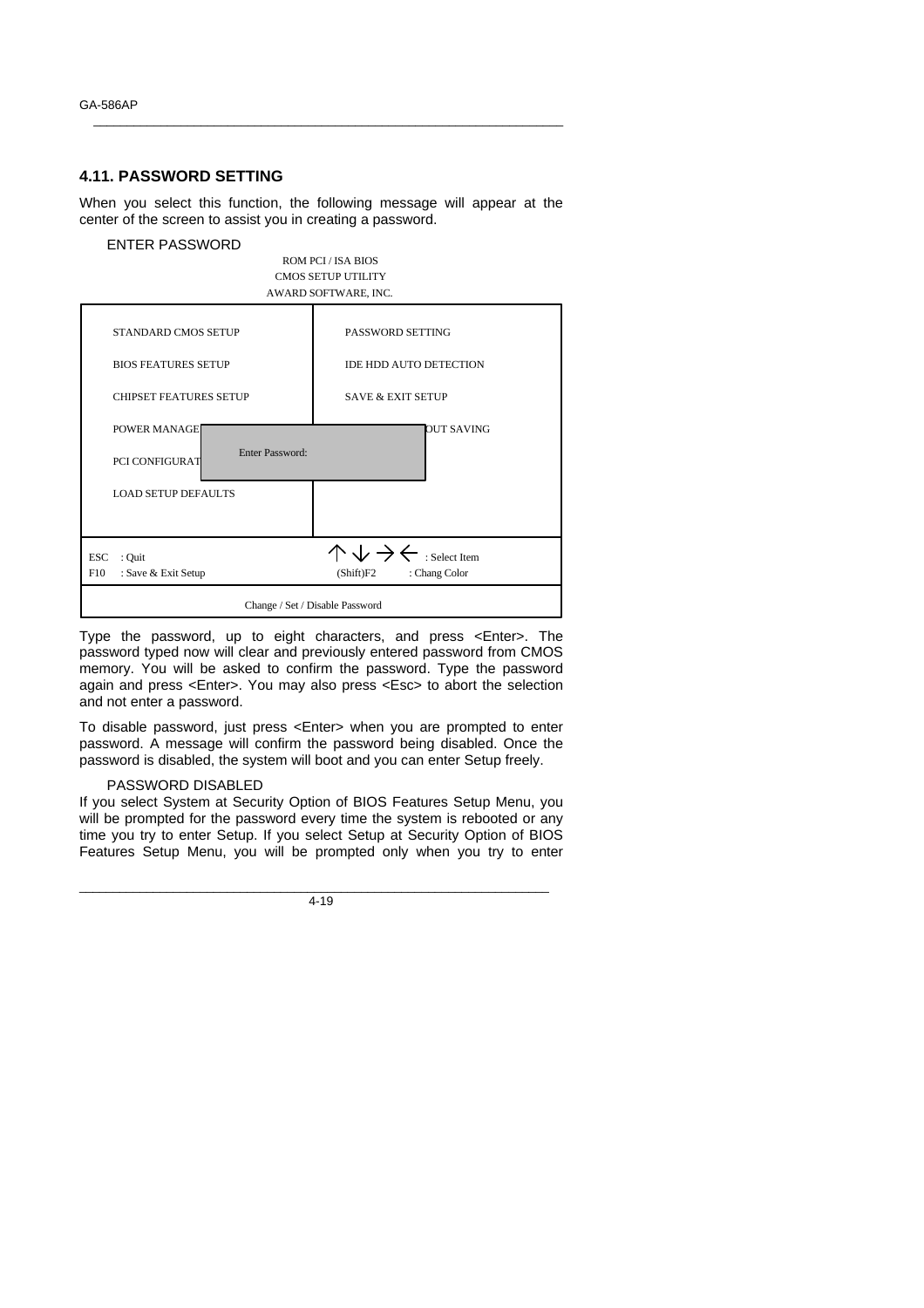Setup.

## **4.12. IDE HDD AUTO DETECTION**

ROM PCI / ISA BIOS CMOS SETUP UTILITY AWARD SOFTWARE, INC.

\_\_\_\_\_\_\_\_\_\_\_\_\_\_\_\_\_\_\_\_\_\_\_\_\_\_\_\_\_\_\_\_\_\_\_\_\_\_\_\_\_\_\_\_\_\_\_\_\_\_\_\_\_\_\_\_\_\_\_\_\_\_\_\_\_\_\_\_\_\_

| <b>HARD DISKS</b> | <b>TYPE</b> | <b>SIZE</b> | CYLS.       | HEAD                                     | PRECOMP      | LANDZ         | <b>SECTOR</b> | <b>MODE</b> |
|-------------------|-------------|-------------|-------------|------------------------------------------|--------------|---------------|---------------|-------------|
|                   |             |             |             |                                          |              |               |               |             |
|                   |             |             |             |                                          |              |               |               |             |
|                   |             |             |             | Select Primary Master Option (N=Skip): N |              |               |               |             |
|                   |             |             |             |                                          |              |               |               |             |
| <b>OPTION</b>     | <b>SIZE</b> | CYLS.       | <b>HEAD</b> | PRECOMP                                  | <b>LANDZ</b> | <b>SECTOR</b> | <b>MODE</b>   |             |
| 1(Y)              | 521         | 1060        | 16          | 65535                                    | 1059         | 63            | <b>NORMAL</b> |             |
| $\mathbf{2}$      | 521         | 530         | 32          | $\boldsymbol{0}$                         | 1059         | 63            | LBA           |             |

Type "Y" will accept the H.D.D. parameter reported by BIOS. Type "N" will keep the old H.D.D. parameter setup. If the hard disk cylinder NO. is over 1024, then the user can select LBA mode or LARGER mode for DOS partition LARGE than 528 MB.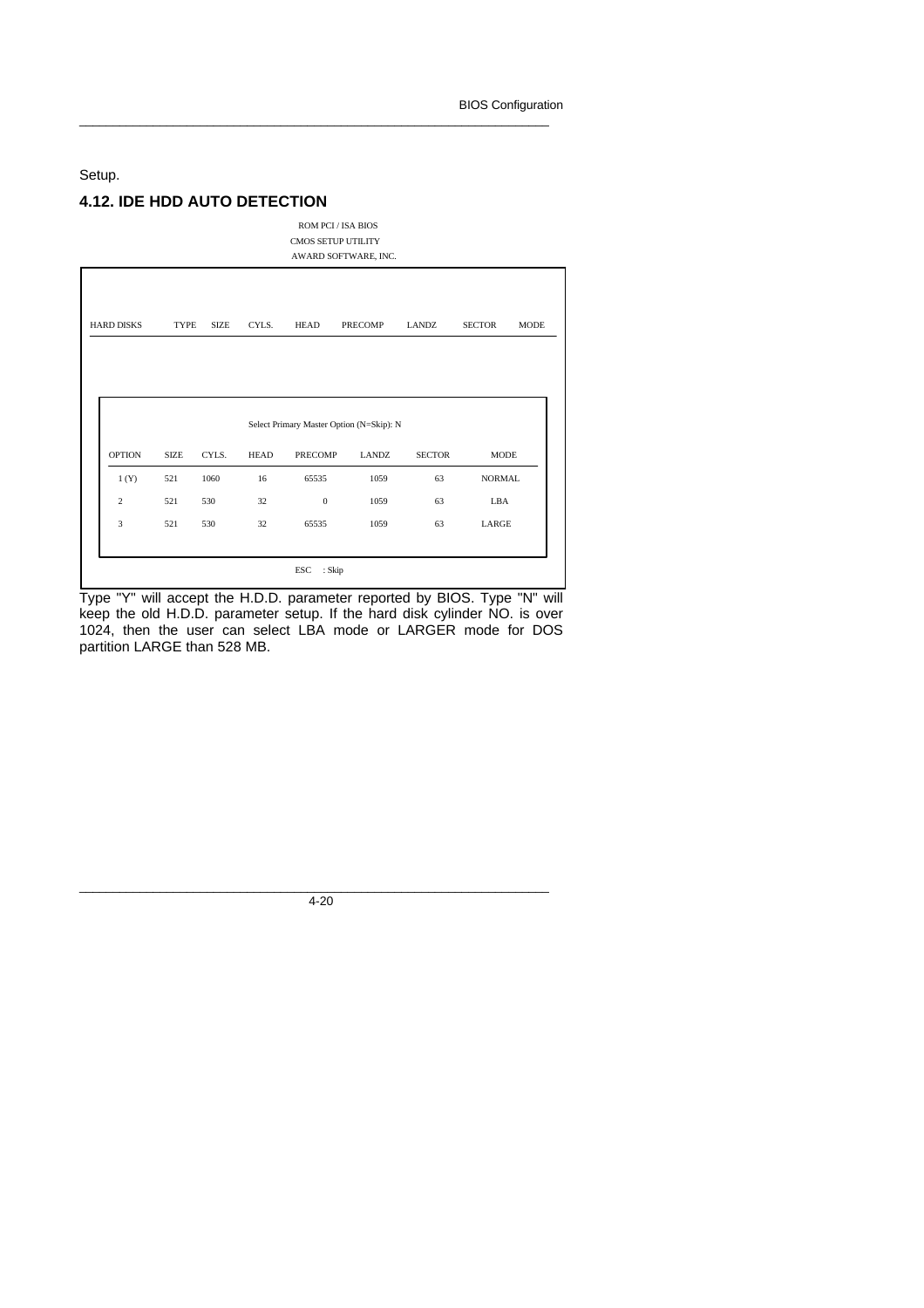### **4.13. SAVE & EXIT SETUP**



\_\_\_\_\_\_\_\_\_\_\_\_\_\_\_\_\_\_\_\_\_\_\_\_\_\_\_\_\_\_\_\_\_\_\_\_\_\_\_\_\_\_\_\_\_\_\_\_\_\_\_\_\_\_\_\_\_\_\_\_\_\_\_\_\_\_\_\_\_\_

Type "Y" will quit the Setup Utility and save the user setup value to RTC CMOS SRAM. Type "N" will return to Setup Utility.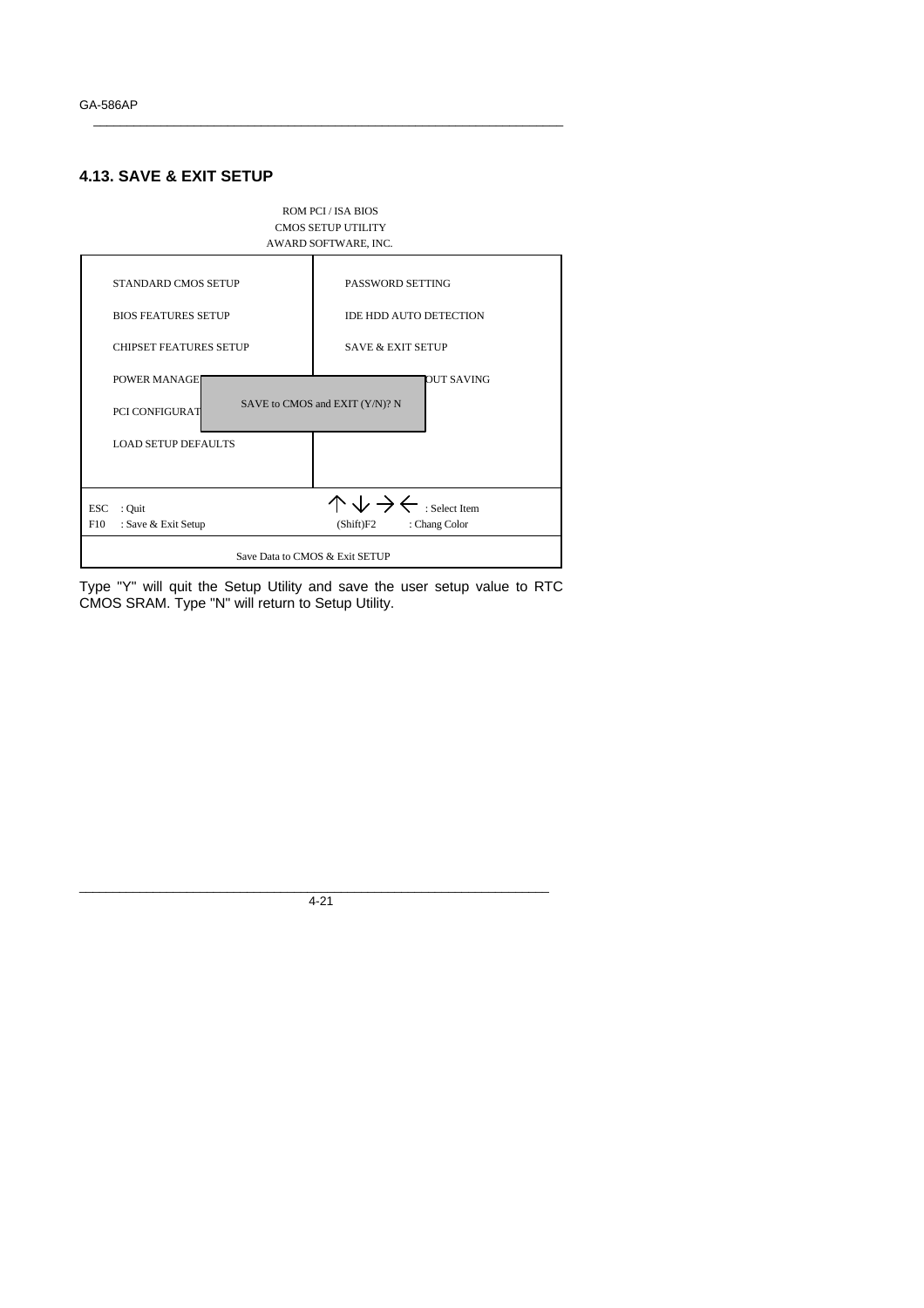### **4.14. EXIT WITHOUT SAVING**



\_\_\_\_\_\_\_\_\_\_\_\_\_\_\_\_\_\_\_\_\_\_\_\_\_\_\_\_\_\_\_\_\_\_\_\_\_\_\_\_\_\_\_\_\_\_\_\_\_\_\_\_\_\_\_\_\_\_\_\_\_\_\_\_\_\_\_\_\_\_

Type "Y" will quit the Setup Utility without saving to RTC CMOS SRAM. Type "N" will return to Setup Utility.

## **4.15. KEYBOARD SETTING FUNCTION**

After booting the O.S., there are some special functions used by keyboard as follows:

| "CTRL_ALT_DEL"     | - Pressing these keys simultaneously will cause<br>system to Warm Start (Software Reset).                               |
|--------------------|-------------------------------------------------------------------------------------------------------------------------|
| "CTRL_ALT_ $[+]$ " | - Pressing these keys simultaneously will change the<br>system speed to high speed (Turbo, all cache<br>memory enable). |
| "CTRL_ALT_[-]"     | - Pressing these keys simultaneously will change the<br>system speed to low speed (Normal, disable<br>cache<br>memory). |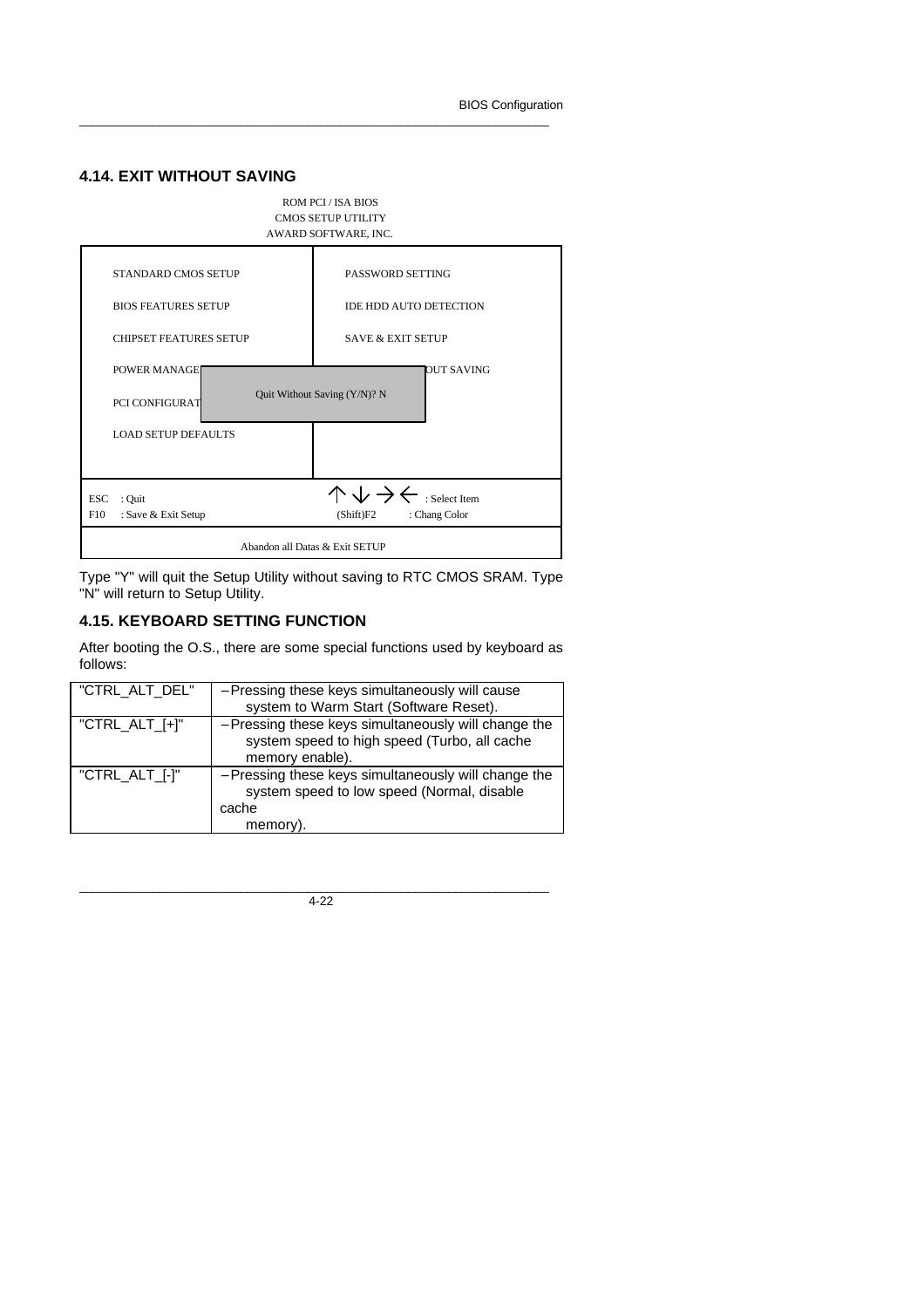# **5. AT TECHNICAL INFORMATION**

## **5.1. I/O BUS CONNECTOR PIN OUT**

## *5.1.1. ISA SLOT PIN OUT*

| GND_                | <b>B01</b> | A01 | -I/O CH CHK      |                    |                 |                 |                  |
|---------------------|------------|-----|------------------|--------------------|-----------------|-----------------|------------------|
| RESET.              | <b>B02</b> | A02 | SD07             |                    |                 |                 |                  |
| $+5V-$              | <b>B03</b> | A03 | SD06             |                    |                 |                 |                  |
| IRQ9_               | <b>B04</b> | A04 | SD05             |                    |                 |                 |                  |
| $-5V$ <sub>-</sub>  | <b>B05</b> | A05 | SD04             |                    |                 |                 |                  |
| DRQ <sub>2</sub>    | <b>B06</b> | A06 | SD03             |                    |                 |                 |                  |
| $-12V$ <sub>-</sub> | <b>B07</b> | A07 | SD02             |                    |                 |                 |                  |
| 0WS_                | <b>B08</b> | A08 | SD01             |                    |                 |                 |                  |
| $+12V$              | <b>B09</b> | A09 | SD00             |                    |                 |                 |                  |
| GND_                | <b>B10</b> | A10 | -I/O CH RDY      |                    |                 |                 |                  |
| -SMEMW_             | <b>B11</b> | A11 | <b>AEN</b>       |                    |                 |                 |                  |
| -SMEMR              | <b>B12</b> | A12 | SA19             |                    |                 |                 |                  |
| $-IOW_$             | <b>B13</b> | A13 | SA18             |                    |                 |                 |                  |
| $-IOR$              | <b>B14</b> | A14 | SA17             | -MEMCS16           | D <sub>01</sub> | C <sub>01</sub> | <b>SBHE</b>      |
| -DACK3              | <b>B15</b> | A15 | SA16             | $-I/OCS16$         | D02             | CO <sub>2</sub> | LA23             |
| $-DRQ3$             | <b>B16</b> | A16 | SA15             | <b>IRQ10</b>       | D <sub>03</sub> | CO <sub>3</sub> | LA22             |
| -DACK1              | <b>B17</b> | A17 | SA14             | IRQ11              | D <sub>04</sub> | CO <sub>4</sub> | LA21             |
| $-DRQ1$             | <b>B18</b> | A18 | SA13             | <b>IRQ12</b>       | D <sub>05</sub> | CO <sub>5</sub> | LA20             |
| -REFRESH            | <b>B19</b> | A19 | SA12             | IRQ15_             | D <sub>06</sub> | C <sub>06</sub> | <b>LA19</b>      |
| <b>BCLK</b>         | <b>B20</b> | A20 | SA11             | <b>IRQ14</b>       | D07             | CO7             | LA18             |
| $IRQ7$ <sub>-</sub> | <b>B21</b> | A21 | S <sub>A10</sub> | -DACK0             | D <sub>08</sub> | CO8             | LA17             |
| IRQ6                | <b>B22</b> | A22 | SA09             | DRQ0               | D <sub>09</sub> | CO9             | -MEMR            |
| IRQ5                | <b>B23</b> | A23 | S <sub>A08</sub> | -DACK5             | D10             | C10             | -MEMW            |
| IRQ4_               | <b>B24</b> | A24 | SA07             | DRQ5_              | D11             | C11             | SD08             |
| IRQ3                | <b>B25</b> | A25 | SA06             | -DACK6             | D <sub>12</sub> | C12             | SD <sub>09</sub> |
| -DACK2              | <b>B26</b> | A26 | SA05             | DRQ6_              | D13             | C13             | SD10             |
| T/C_                | <b>B27</b> | A27 | SA04             | -DACK7             | D14             | C14             | SD11             |
| BALE_               | <b>B28</b> | A28 | SA03             | DRQ7               | D15             | C15             | SD12             |
| $+5V$               | <b>B29</b> | A29 | SA02             | $+5V$ <sub>-</sub> | D16             | C16             | SD13             |
| OSC_                | <b>B30</b> | A30 | SA01             | -MASTER            | D17             | C17             | SD14             |
| GND.                | <b>B31</b> | A31 | SA00             | GND.               | D18             | C18             | SD15             |
|                     |            |     |                  |                    |                 |                 |                  |

 $\_$  , and the set of the set of the set of the set of the set of the set of the set of the set of the set of the set of the set of the set of the set of the set of the set of the set of the set of the set of the set of th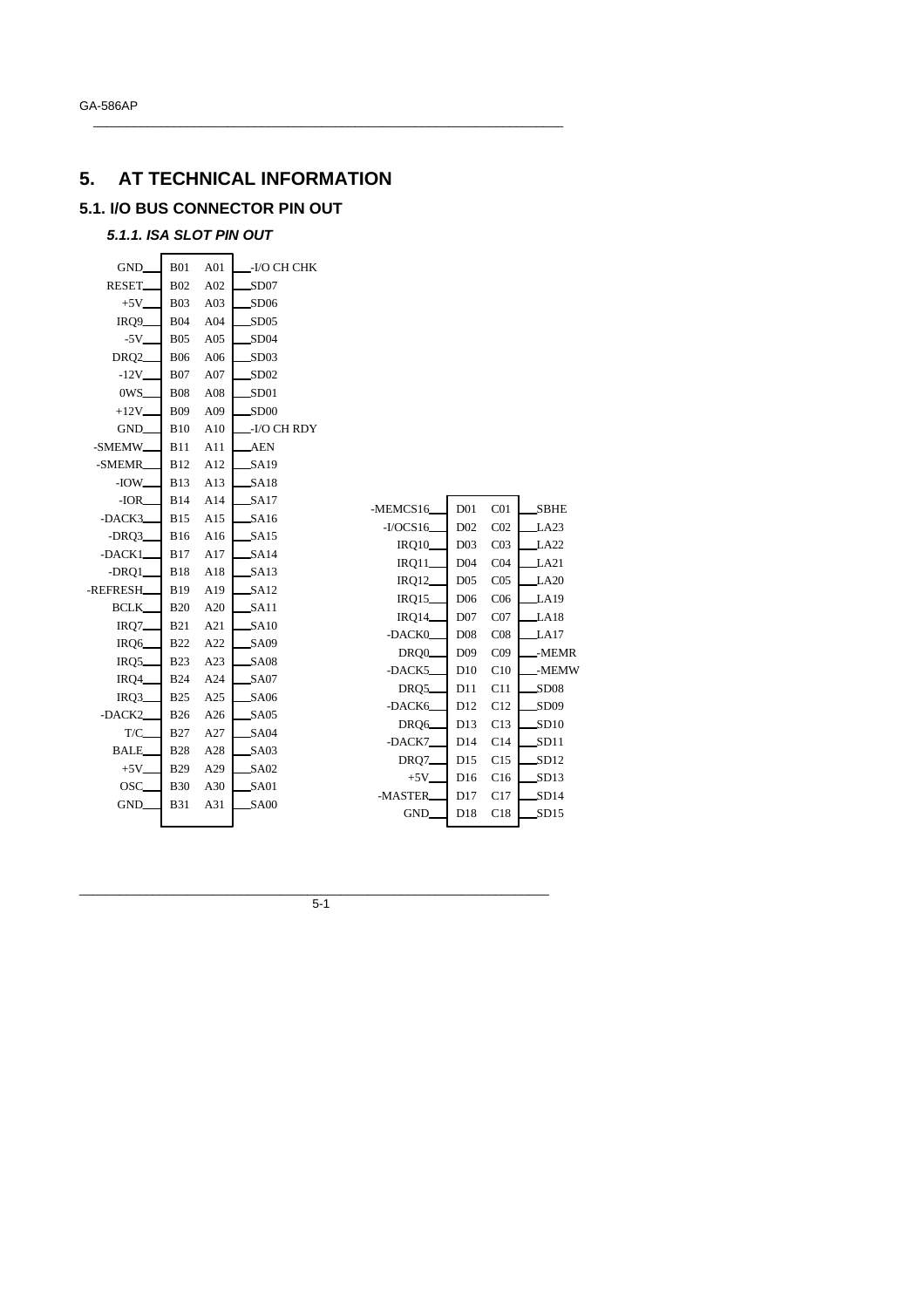### *5.1.2. PCI - BUS SLOT PIN OUT*

 $\_$  , and the set of the set of the set of the set of the set of the set of the set of the set of the set of the set of the set of the set of the set of the set of the set of the set of the set of the set of the set of th

| $-12V$ <sub>-</sub> | <b>B01</b>  | A01 | NC         |
|---------------------|-------------|-----|------------|
| NC.                 | <b>B02</b>  | A02 | $+12V$     |
| GND.                | <b>B03</b>  | A03 | NC         |
| NC.                 | B04         | A04 | NC         |
| VCC                 | <b>B05</b>  | A05 | VCC.       |
| VCC.                | <b>B06</b>  | A06 | INTA#      |
| INTB#               | <b>B07</b>  | A07 | INTC#      |
| INTD#               | <b>B08</b>  | A08 | VCC.       |
| PST#1               | <b>B09</b>  | A09 | NC         |
| NC.                 | <b>B10</b>  | A10 | VCC.       |
| <b>PST#2</b>        | B11         | A11 | NC         |
| GND.                | <b>B12</b>  | A12 | <b>GND</b> |
| GND.                | B13         | A13 | <b>GND</b> |
| NC.                 | <b>B</b> 14 | A14 | NC         |
| GND.                | B15         | A15 | RST#       |
| CLK.                | B16         | A16 | VCC.       |
| GND.                | B17         | A17 | GNT#       |
| REQ#                | B18         | A18 | GND        |
| VCC.                | B19         | A19 | NC         |
| AD_31               | <b>B20</b>  | A20 | AD_30      |
| AD 29               | B21         | A21 | NC         |
| GND.                | <b>B22</b>  | A22 | AD_28      |
| AD_27               | <b>B23</b>  | A23 | AD_26      |
| AD 25               | <b>B24</b>  | A24 | <b>GND</b> |
| NC.                 | B25         | A25 | AD_24      |
| CBE#3               | <b>B26</b>  | A26 | JDSEL      |
| AD_23               | B27         | A27 | NC         |
| GND.                | <b>B28</b>  | A28 | AD_22      |
| AD_21_              | B29         | A29 | AD_20      |
| $AD_19$             | <b>B30</b>  | A30 | <b>GND</b> |
| NC.                 | B31         | A31 | AD_18      |
| AD_17               | B32         | A32 | AD_16      |
| CEB#2               | B33         | A33 | NC         |
| GND_                | B34         | A34 | FRAME#     |
| IRDY#               | <b>B35</b>  | A35 | <b>GND</b> |
| NC.                 | <b>B36</b>  | A36 | TRDY#      |
| DEVSEL#             | B37         | A37 | <b>GND</b> |
| GND_                | B38         | A38 | STOP#      |
| LOCK#               | B39         | A39 | NC         |
| PERR#               | <b>B40</b>  | A40 | SDONE      |
|                     |             |     |            |

| NC.       | <b>B41</b> | A41 | SBO#       |
|-----------|------------|-----|------------|
| SERR#     | <b>B42</b> | A42 | GND        |
| NC.       | <b>B43</b> | A43 | PAR        |
| CBE#1     | <b>B44</b> | A44 | AD 15      |
| AD 14_    | <b>B45</b> | A45 | NC.        |
| GND.      | <b>B46</b> | A46 | AD 13      |
| AD 12_    | <b>B47</b> | A47 | AD 11      |
| $AD$ $10$ | <b>B48</b> | A48 | <b>GND</b> |
| GND_      | <b>B49</b> | A49 | AD 09      |
|           |            |     |            |
| AD 08     | <b>B52</b> | A52 | CBE#0      |
| AD_07_    | <b>B53</b> | A53 | NC         |
| NC.       | <b>B54</b> | A54 | $AD$ 06    |
| AD 05     | <b>B55</b> | A55 | AD 04      |
| AD 03_    | <b>B56</b> | A56 | _GND       |
| GND_      | <b>B57</b> | A57 | AD 02      |
| AD 01_    | <b>B58</b> | A58 | $AD$ $00$  |
| VCC.      | <b>B59</b> | A59 | VCC        |
| NC        | <b>B60</b> | A60 | NC         |
| VCC.      | <b>B61</b> | A61 | VCC        |
| VCC.      | <b>B62</b> | A62 | VCC        |
|           |            |     |            |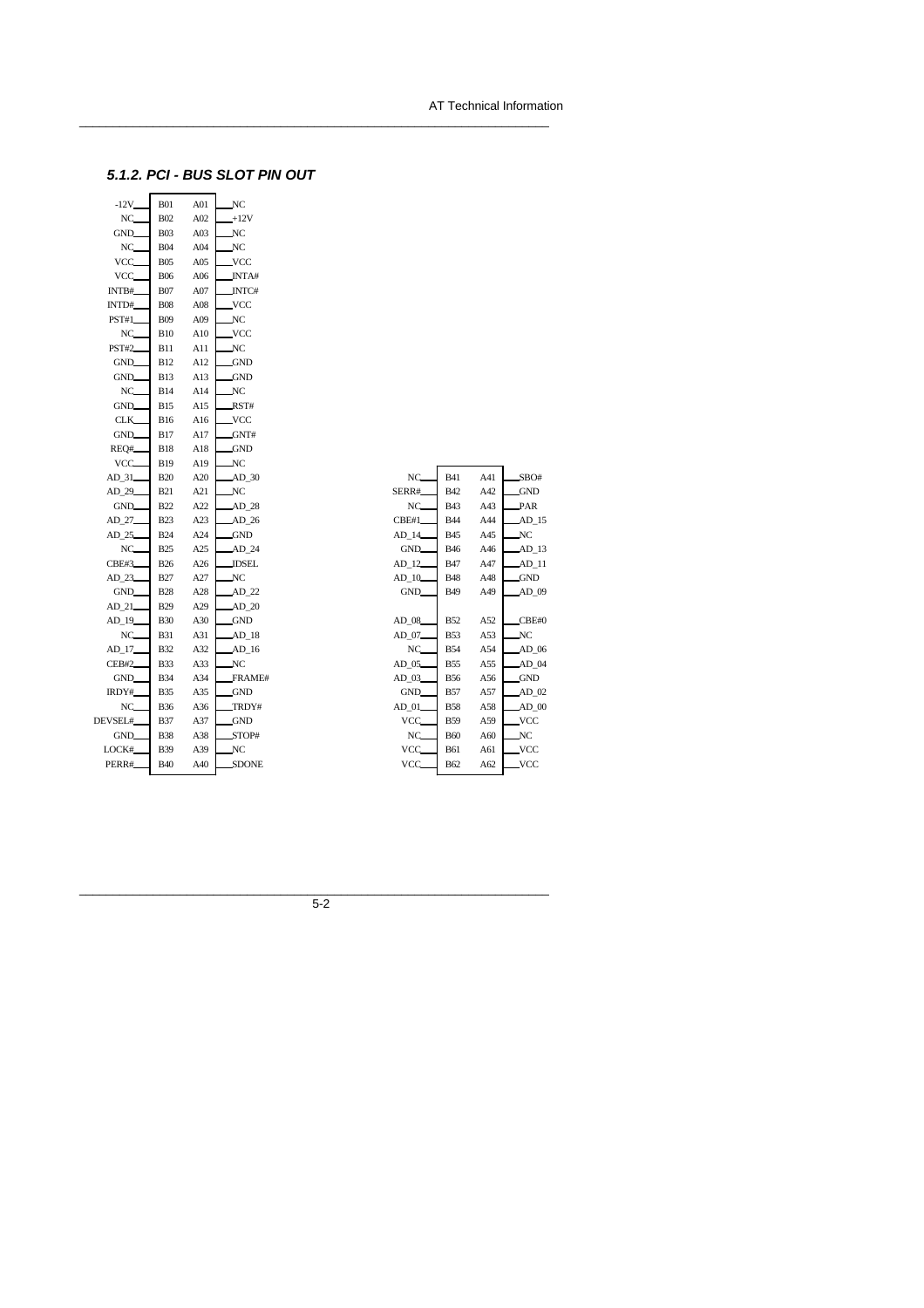## **5.2. I/O & MEMORY MAP**

| <b>MEMORY MAP:</b> | [0000000-009FFFF]<br>[00A0000-00BFFFF]<br>[00C0000-00DFFFF]<br>[00E0000-00EFFFF]<br>[00F0000-00FFFFF]<br>[0100000-BFFFFFF]                                                                                                                                                              | System memory used by DOS and application program.<br>Display buffer memory for VGA/ EGA/CGA/MONOCHROME adapter.<br>for I/O device BIOS ROM or RAM buffer.<br>Reserved<br>Reserved for PCI device ROM.<br>System BIOS ROM.<br>System extension memory.                                                                                                                                                                                                                                                                                                              |
|--------------------|-----------------------------------------------------------------------------------------------------------------------------------------------------------------------------------------------------------------------------------------------------------------------------------------|---------------------------------------------------------------------------------------------------------------------------------------------------------------------------------------------------------------------------------------------------------------------------------------------------------------------------------------------------------------------------------------------------------------------------------------------------------------------------------------------------------------------------------------------------------------------|
| I/O MAP:           | $[000-01F]$<br>$[020-021]$<br>[022-023]<br>[040-05F]<br>[060-06F]<br>[070-07F]<br>[080-09F]<br>[0A0-0BF]<br>$[0C0-0DF]$<br>[OFO-OFF]<br>$[1F0-1F8]$<br>[278-27F]<br>[2B0-2DF]<br>[2F8-2FF]<br>[360-36F]<br>[378-37F]<br>[3B0-3BF]<br>[3C0-3CF]<br>[3D0-3DF]<br>[3F0-3F7]<br>$[3F8-3FF]$ | DMA controller.(Master)<br>INTERRUPT controller. (Master)<br>CHIPSET control registers I/O ports.<br>TIMER control registers.<br>KEYBOARD interface controller.(8042)<br>RTC ports & CMOS I/O ports.<br>DMA register.<br>INTERRUPT controller.(Slave)<br>DMA controller.(Slave)<br><b>MATH COPROCESSOR</b><br><b>HARD DISK controller.</b><br>PARALLEL port-2.<br>GRAPHICS adapter controller.<br>SERIAL port-2.<br>NETWORK ports.<br>PARALLEL port-1<br>MONOCHROME & PRINTER adapter.<br>EGA adapter.<br>CGA adapter.<br>FLOPPY DISK controller.<br>SERIAL port-1. |
|                    |                                                                                                                                                                                                                                                                                         |                                                                                                                                                                                                                                                                                                                                                                                                                                                                                                                                                                     |

 $\_$  , and the set of the set of the set of the set of the set of the set of the set of the set of the set of the set of the set of the set of the set of the set of the set of the set of the set of the set of the set of th

### **5.3. TIMER & DMA CHANNELS MAP**

| TIMER MAP:    | TIMER Channel-0 System timer interrupt<br>TIMER Channel-1 DRAM REFRESH request<br>TIMER Channel-2 SPEAKER tone generator                                                                                                                         |
|---------------|--------------------------------------------------------------------------------------------------------------------------------------------------------------------------------------------------------------------------------------------------|
| DMA CHANNELS: | DMA Channel-0 Available<br>DMA Channel-1 IBM SDLC<br>DMA Channel-2 FLOPPY DISK adapter<br>DMA Channel-3 Available<br>DMA Channel-4 Cascade for DMA controller 1<br>DMA Channel-5 Available<br>DMA Channel-6 Available<br>DMA Channel-7 Available |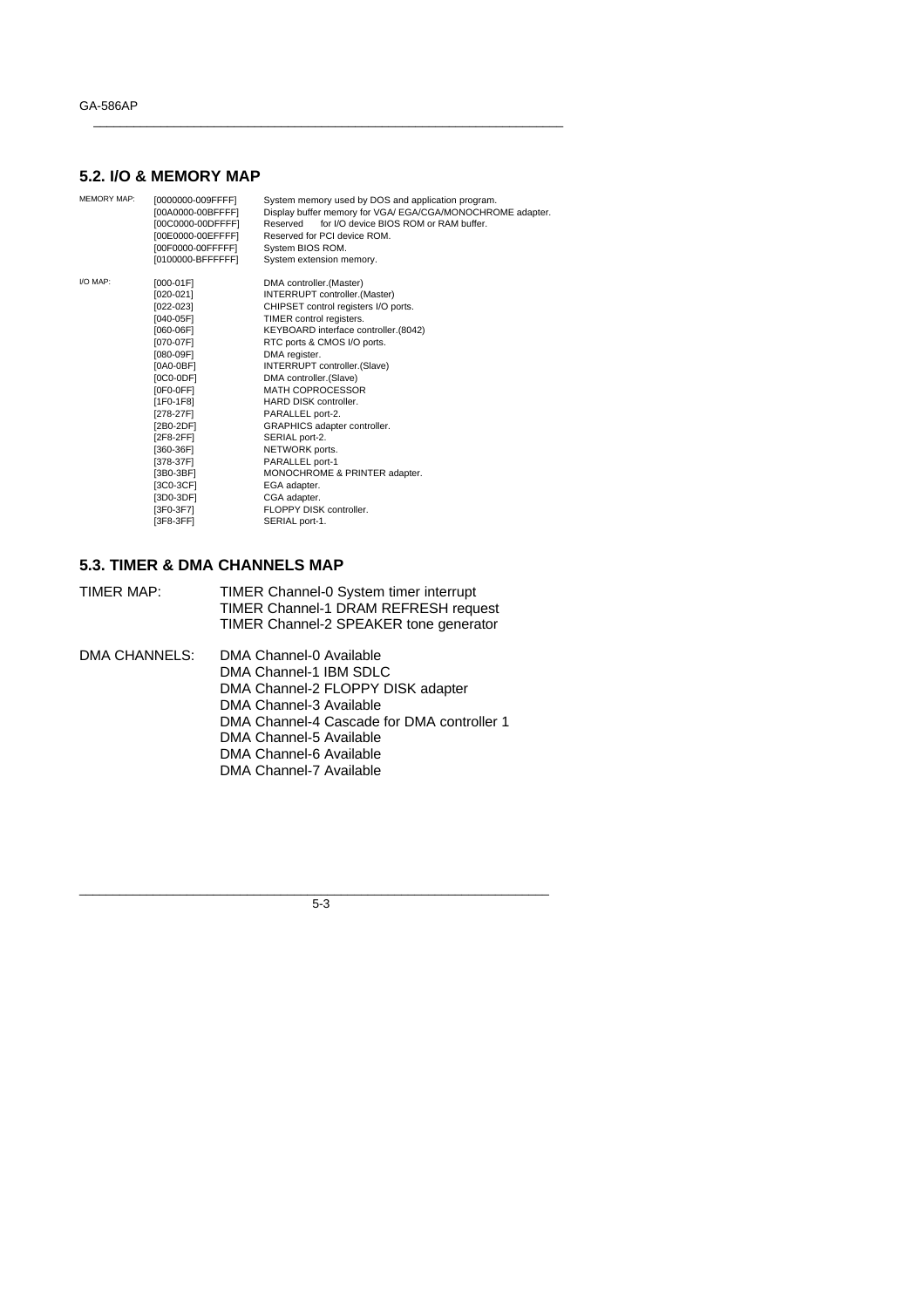### **5.4. INTERRUPT MAP**

NMI: Parity check error

IRQ (H/W): 0 System TIMER interrupt from TIMER-0 1 KEYBOARD output buffer full 2 Cascade for IRQ 8-15 3 SERIAL port 2 4 SERIAL port 1 5 PARALLEL port 2 6 FLOPPY DISK adapter 7 PARALLEL port 1 8 RTC clock 9 Available 10 Available 11 Available 12 Available 13 MATH coprocessor 14 HARD DISK adapter 15 Available

 $\_$  , and the set of the set of the set of the set of the set of the set of the set of the set of the set of the set of the set of the set of the set of the set of the set of the set of the set of the set of the set of th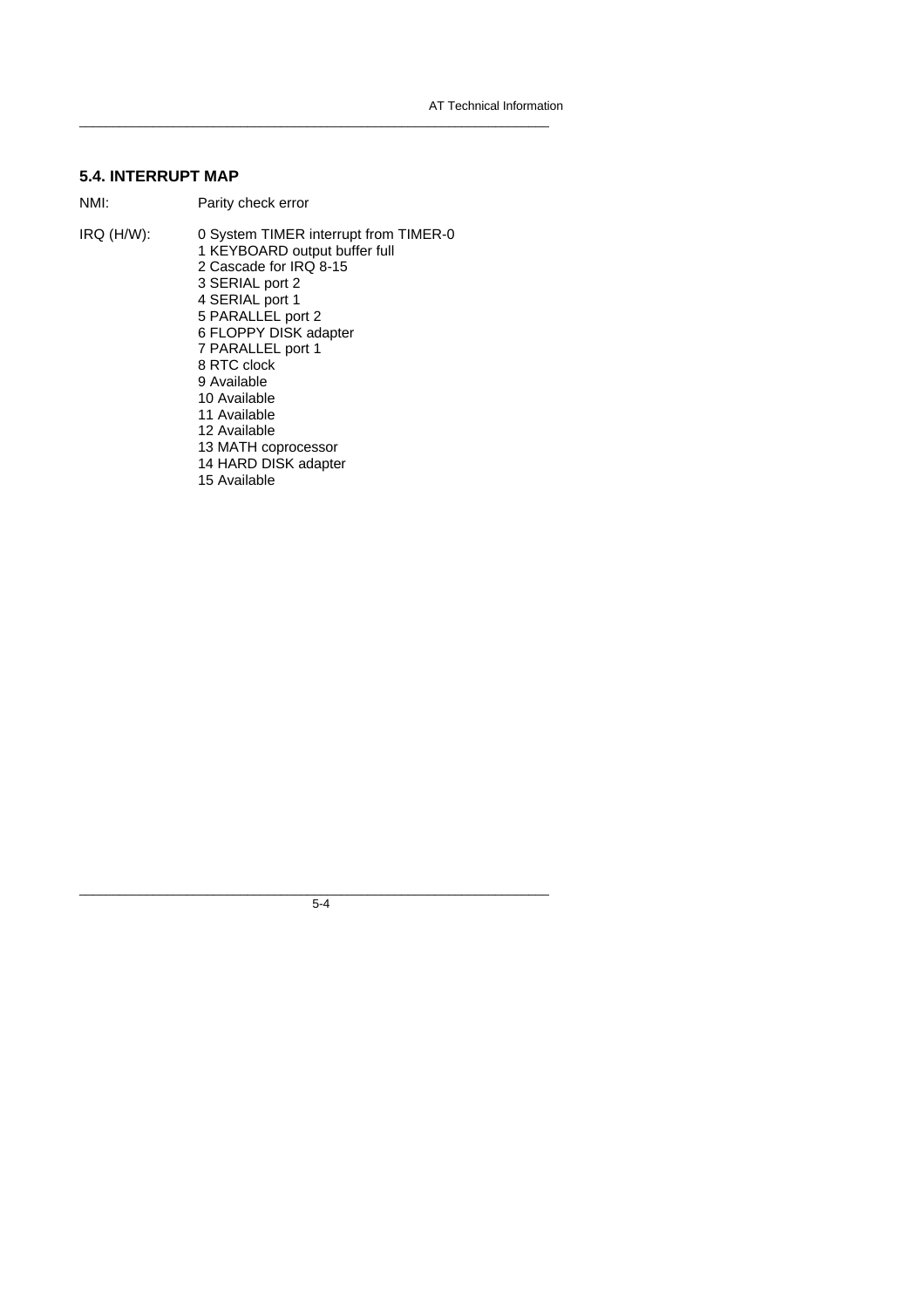## **5.5. RTC & CMOS RAM MAP**

| RTC & CMOS: | 00      | Seconds                                 |
|-------------|---------|-----------------------------------------|
|             | 01      | Second alarm                            |
|             | 02      | <b>Minutes</b>                          |
|             | 03      | Minutes alarm                           |
|             | 04      | Hours                                   |
|             | 05      | Hours alarm                             |
|             | 06      | Day of week                             |
|             | 07      | Day of month                            |
|             | 08      | Month                                   |
|             | 09      | Year                                    |
|             | 0A      | Status register A                       |
|             | 0B      | Status register B                       |
|             | 0C      | Status register C                       |
|             | 0D      | Status register D                       |
|             | 0E      | Diagnostic status byte                  |
|             | 0F      | Shutdown byte                           |
|             | 10      | FLOPPY DISK drive type byte             |
|             | 11      | Reserve                                 |
|             | 12      | HARD DISK type byte                     |
|             | 13      | Reserve                                 |
|             | 14      | Equipment byte                          |
|             | 15      | Base memory low byte                    |
|             | 16      | Base memory high byte                   |
|             | 17      | Extension memory low byte               |
|             | 18      | Extension memory high byte              |
|             | $19-2d$ |                                         |
|             | 2E-2F   |                                         |
|             | 30      | Reserved for extension memory low byte  |
|             | 31      | Reserved for extension memory high byte |
|             | 32      | DATE CENTURY byte                       |
|             | 33      | <b>INFORMATION FLAG</b>                 |
|             | 34-3F   | Reserve                                 |
|             | 40-7f   | Reserved for CHIPSET SETTING DATA       |

 $\_$  , and the set of the set of the set of the set of the set of the set of the set of the set of the set of the set of the set of the set of the set of the set of the set of the set of the set of the set of the set of th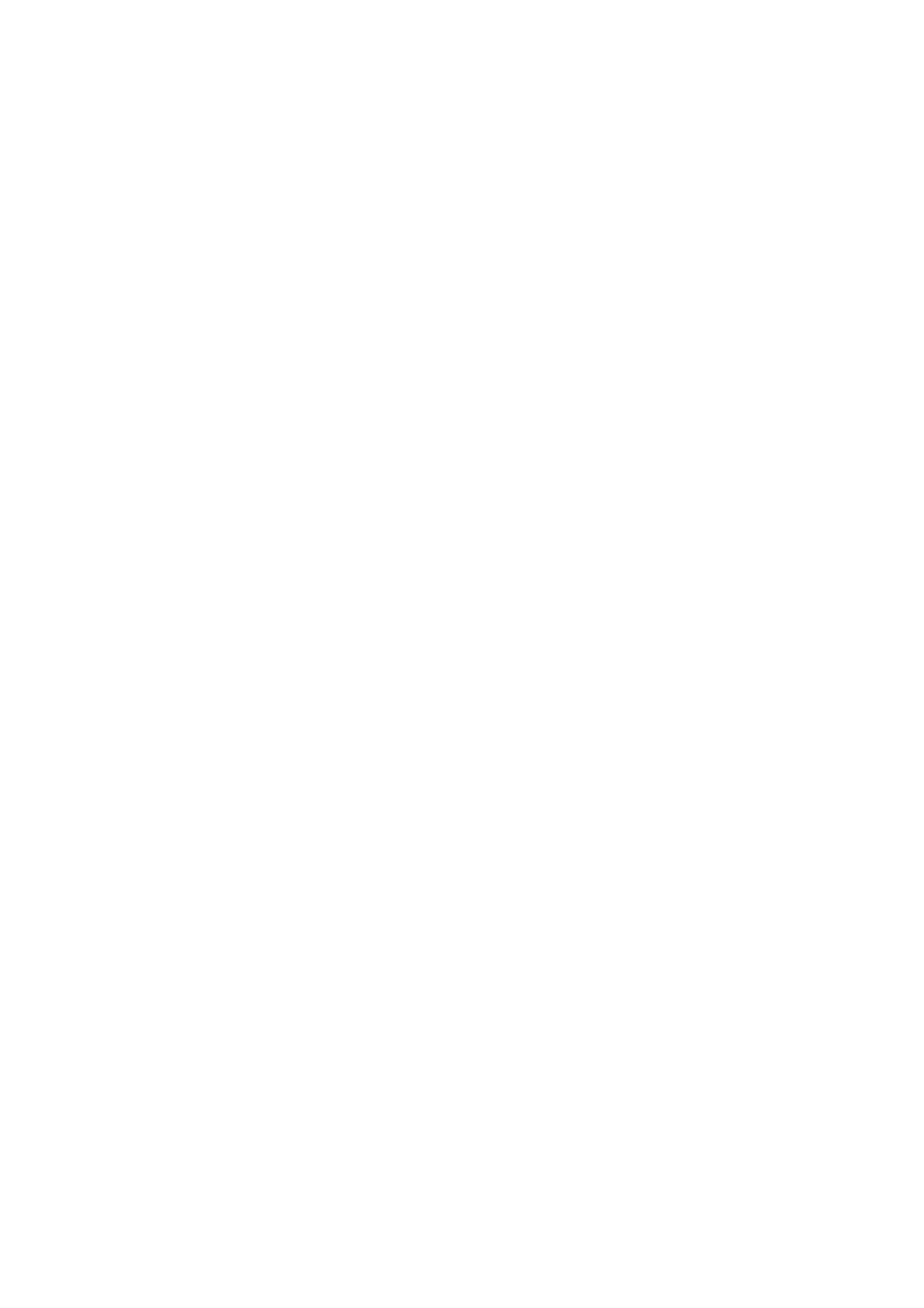## **APPENDIX A: POST MESSAGE**

When the BIOS encounters an error that requires the user to correct something, either a beep code will sound or a message will be displayed in a box in the middle of the screen and the message PRESS F1 TO CONTINUE, CTRL-ALT-ESC OR DEL TO ENTER SETUP will be shown in the information box at the bottom.

\_\_\_\_\_\_\_\_\_\_\_\_\_\_\_\_\_\_\_\_\_\_\_\_\_\_\_\_\_\_\_\_\_\_\_\_\_\_\_\_\_\_\_\_\_\_\_\_\_\_\_\_\_\_\_\_\_\_\_\_\_\_\_\_\_\_\_\_\_\_

• POST BEEP

Currently there is only one beep code in BIOS. This code indicates that a video error has occurred and the BIOS cannot initialize the video screen to display any additional information. This beep code consists of a single long beep followed by two short beeps.

**ERROR MESSAGE** 

Once or more of the following messages may be displayed if the BIOS detects an error during the POST. This list includes message for both the ISA and the EISA BIOS.

 $\overline{\infty}$  CMOS BATTERY HAS FAILED

CMOS battery is no longer functional. It should be replaced.

 $\mathbb{Z}$  CMOS CHECKSUM ERROR

Checksum of CMOS is incorrect. This can indicate that CMOS has become corrupt. This error may have been caused by a weak battery. Check the battery and replace if necessary.

 $\mathbb{Z}$  DISK BOOT FAILURE, INSERT SYSTEM DISK AND PRESS ENTER

No boot device was found. Insert a system disk into Drive A: and press <Enter>. If you assumed the system would boot from the hard drive, make sure the controller is inserted correctly and all cables are properly attached. Also be sure the disk is formatted as a boot device. Then reboot the system.

 $\mathbb{Z}$  DISKETTE DRIVES OR TYPES MISMATCH ERROR - RUN SETUP

Type of diskette drive installed in the system is different from the CMOS definition. Run Setup to re-configure the drive type correctly.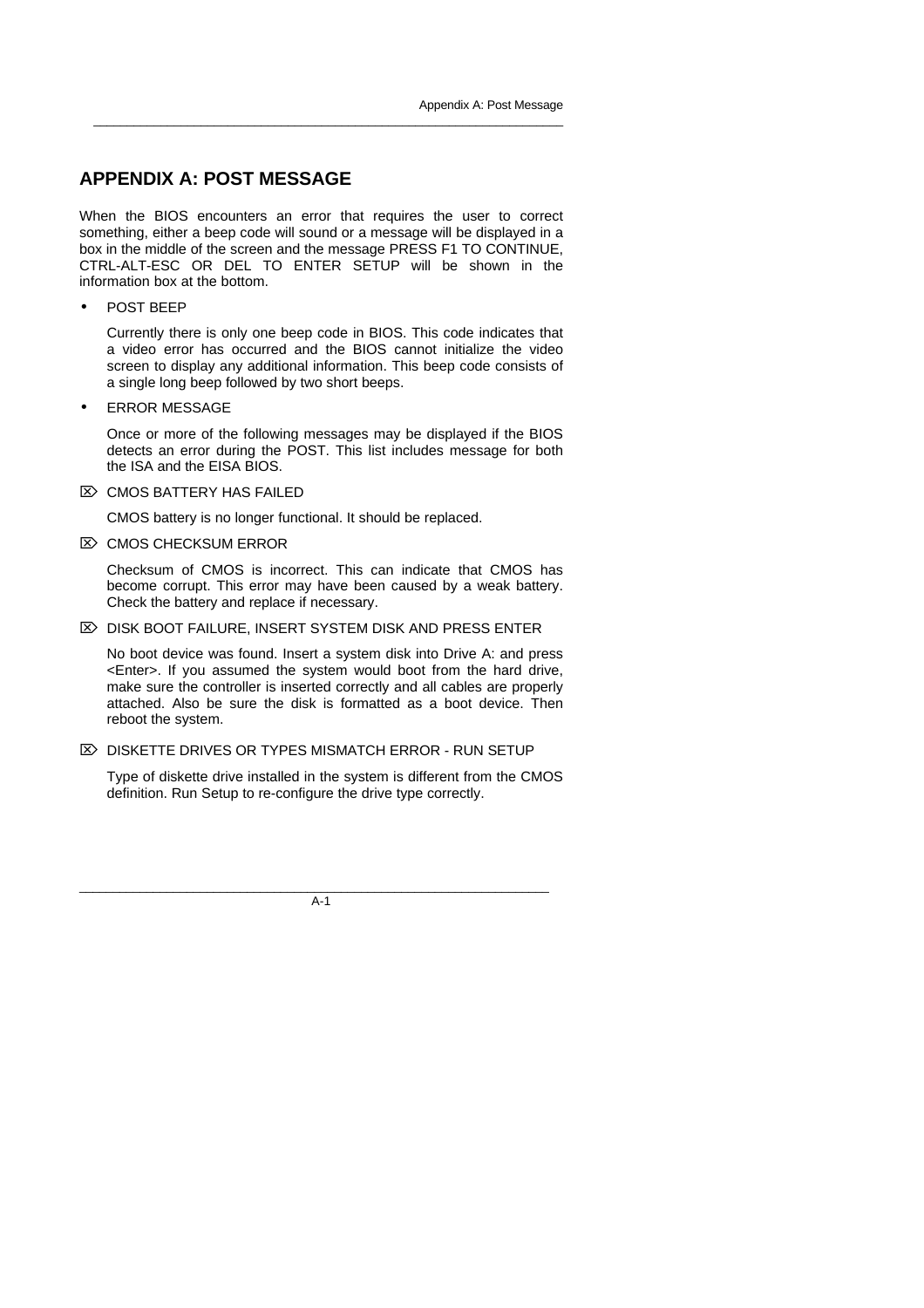#### **E> DISPLAY SWITCH IS SET INCORRECTLY**

Display switch on the motherboard can be set to either monochrome or color. This indicates the switch is set to a different setting than indicated in Setup. Determine which setting is correct, and then either turn off the system and change the jumper, or enter Setup and change the VIDEO selection.

\_\_\_\_\_\_\_\_\_\_\_\_\_\_\_\_\_\_\_\_\_\_\_\_\_\_\_\_\_\_\_\_\_\_\_\_\_\_\_\_\_\_\_\_\_\_\_\_\_\_\_\_\_\_\_\_\_\_\_\_\_\_\_\_\_\_\_\_\_\_

#### $\mathbb{Z}$  DISPLAY TYPE HAS CHANGED SINCE LAST BOOT

Since last powering off the system, the display adapter has been changed. You must configure the system for the new display type.

■ EISA Configuration Checksum Error

#### PLEASE RUN EISA CONFIGURATION UTILITY

The EISA non-volatile RAM checksum is incorrect or cannot correctly read the EISA slot. This can indicate either the EISA non-volatile memory has become corrupt or the slot has configured incorrectly. Also be sure the card is installed firmly in the slot.

 $\mathbb{Z}$  EISA Configuration Is Not Complete

### PLEASE RUN EISA CONFIGURATION UTILITY

The slot configuration information stored in the EISA non-volatile memory is incomplete.

- F When either of these errors appear, the system will boot in ISA mode, which allows you to run the EISA Configuration Utility.
- $\mathbb{Z}$  ERROR ENCOUNTERED INITIALIZING HARD DRIVE

Hard drive cannot be initialized. Be sure the adapter is installed correctly and all cables are correctly and firmly attached. Also be sure the correct hard drive type is selected in Setup.

### $\mathbb{Z}$  ERROR INITIALIZING HARD DISK CONTROLLER

Cannot initialize controller. Make sure the cord is correctly and firmly installed in the bus. Be sure the correct hard drive type is selected in Setup. Also check to see if any jumper needs to be set correctly in the hard drive.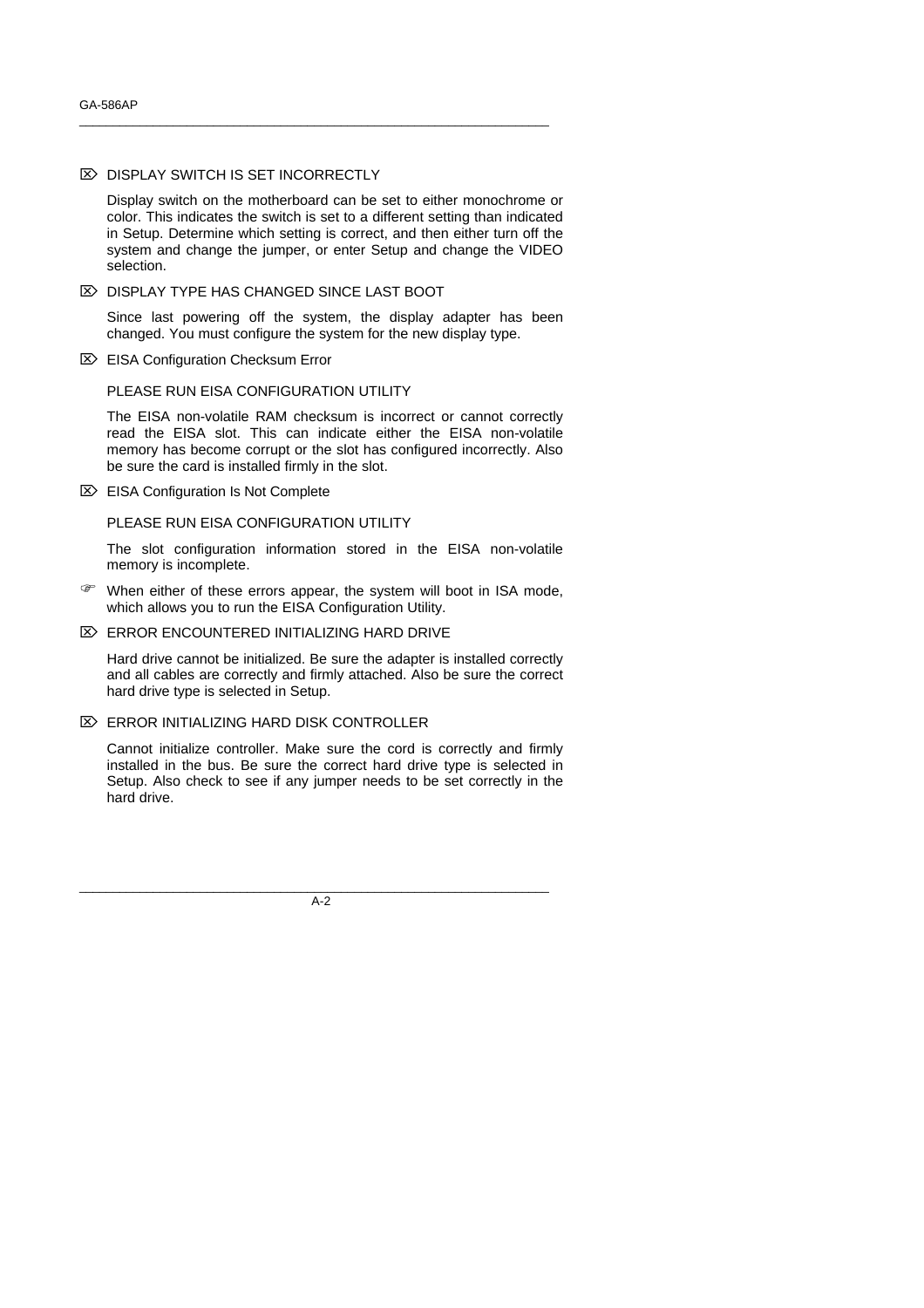#### $\mathbb{Z}$  FLOPPY DISK CNTRLR ERROR OR NO CNTRLR PRESENT

Cannot find or initialize the floppy drive controller. Make sure the controller is installed correctly and firmly. If there are no floppy drives installed, be sure the Diskette Drive selection in Setup is set to NONE.

\_\_\_\_\_\_\_\_\_\_\_\_\_\_\_\_\_\_\_\_\_\_\_\_\_\_\_\_\_\_\_\_\_\_\_\_\_\_\_\_\_\_\_\_\_\_\_\_\_\_\_\_\_\_\_\_\_\_\_\_\_\_\_\_\_\_\_\_\_\_

■ Invalid EISA Configuration

PLEASE RUN EISA CONFIGURATION UTILITY

The non-volatile memory containing EISA configuration information was programmed incorrectly or has become corrupt. Re-run EISA configuration utility to correctly program the memory.

- F When this error appears, the system will boot in ISA mode, which allows you to run the EISA Configuration Utility.
- $\boxtimes$  KEYBOARD ERROR OR NO KEYBOARD PRESENT

Cannot initialize the keyboard. Make sure the keyboard is attached correctly and no keys are being pressed during the boot.

If you are purposely configuring the system without a keyboard, set the error halt condition in Setup to HALT ON ALL, BUT KEYBOARD. This will cause the BIOS to ignore the missing keyboard and continue the boot.

 $\mathbb{Z}$  Memory Address Error at ...

Indicates a memory address error at a specific location. You can use this location along with the memory map for your system to find and replace the bad memory chips.

 $\mathbb{Z}$  Memory parity Error at ...

Indicates a memory parity error at a specific location. You can use this location along with the memory map for your system to find and replace the bad memory chips.

**EX MEMORY SIZE HAS CHANGED SINCE LAST BOOT** 

Memory has been added or removed since the last boot. In EISA mode use Configuration Utility to re-configure the memory configuration. In ISA mode enter Setup and enter the new memory size in the memory fields.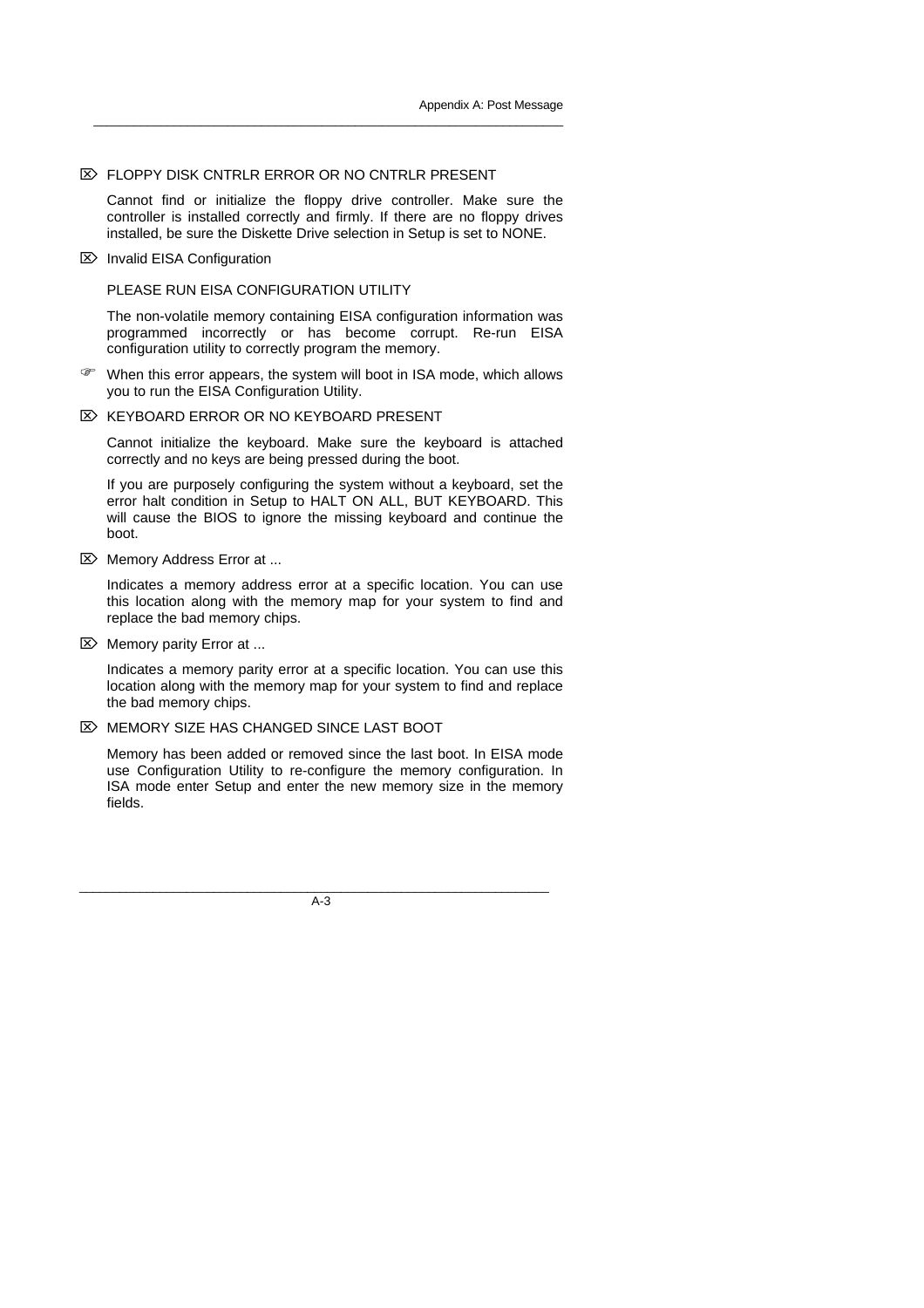$\mathbb{Z}$  Memory Verify Error at ...

Indicates an error verifying a value already written to memory. Use the location along with your system's memory map to locate the bad chip.

\_\_\_\_\_\_\_\_\_\_\_\_\_\_\_\_\_\_\_\_\_\_\_\_\_\_\_\_\_\_\_\_\_\_\_\_\_\_\_\_\_\_\_\_\_\_\_\_\_\_\_\_\_\_\_\_\_\_\_\_\_\_\_\_\_\_\_\_\_\_

 $\mathbb{Z}$  OFFENDING ADDRESS NOT FOUND

This message is used in conjunction with the I/O CHANNEL CHECK and RAM PARITY ERROR messages when the segment that has caused the problem cannot be isolated.

 $\boxtimes$  OFFENDING SEGMENT:

This message is used in conjunction with the I/O CHANNEL CHECK and RAM PARITY ERROR messages when the segment that has caused the problem has been isolated.

 $\overline{\infty}$  PRESS A KEY TO REBOOT

This will be displayed at the bottom screen when an error occurs that requires you to reboot. Press any key and the system will reboot.

- $\boxtimes$  PRESS F1 TO DISABLE NMI, F2 TO REBOOT When BIOS detects a Non-maskable Interrupt condition during boot, this will allow you to disable the NMI and continue to boot, or you can reboot the system will the NMI enabled.
- $\mathbb{Z}$  RAM PARITY ERROR CHECKING FOR SEGMENT ... Indicates a parity error in Random Access Memory.
- Should Be Empty But EISA Board Found

PLEASE RUN EISA CONFIGURATION UTILITY A valid board ID was found in a slot that was configured as having no board ID.

- F When this error appears, the system will boot in ISA mode, which allows you to run the EISA Configuration Utility.
- Should Have EISA Board But Not Found

PLEASE RUN EISA CONFIGURATION UTILITY

The board installed is not responding to the ID request, or no board ID has been found in the indicated slot.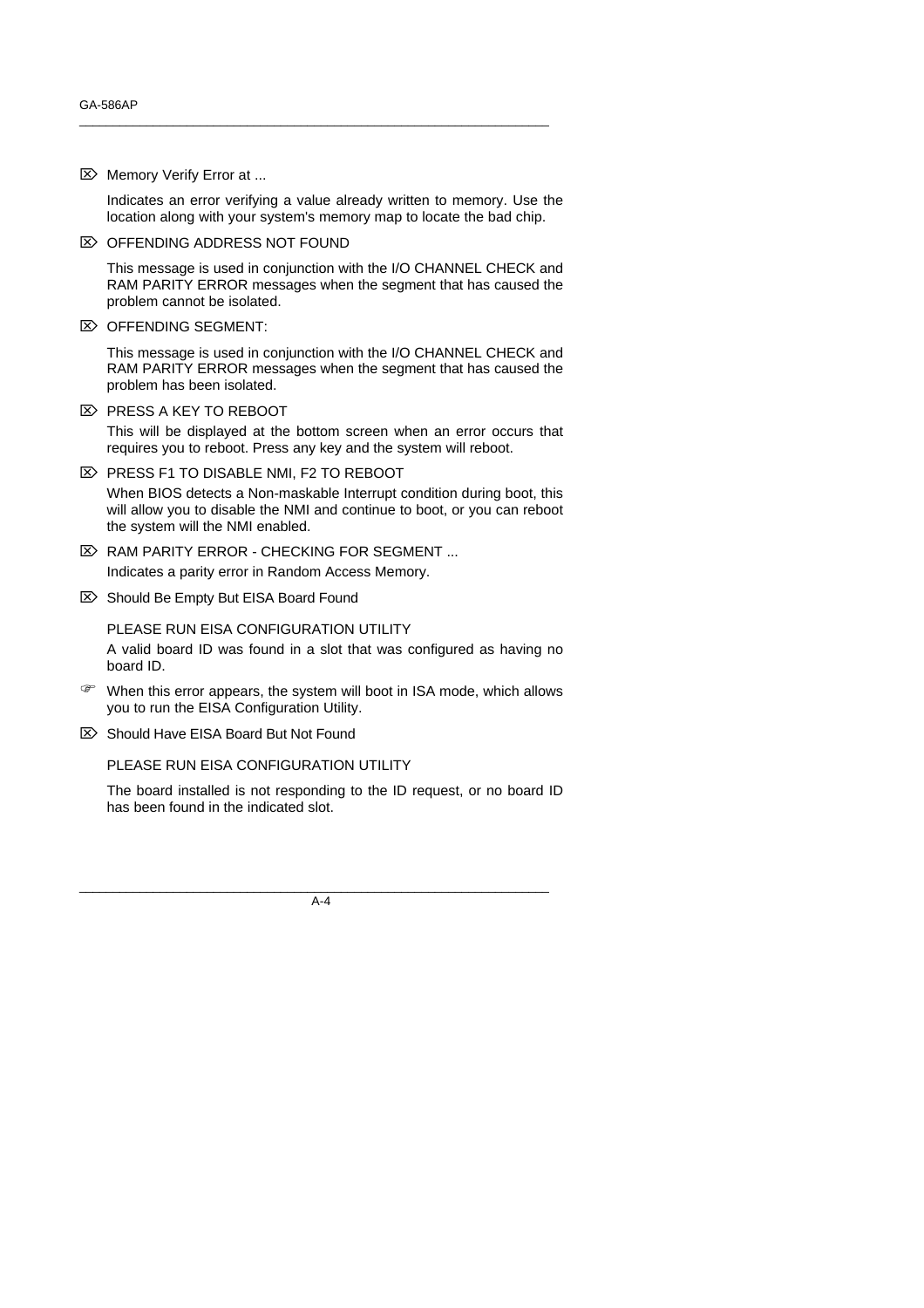F When this error appears, the system will boot in ISA mode, which allows you to run the EISA Configuration Utility.

\_\_\_\_\_\_\_\_\_\_\_\_\_\_\_\_\_\_\_\_\_\_\_\_\_\_\_\_\_\_\_\_\_\_\_\_\_\_\_\_\_\_\_\_\_\_\_\_\_\_\_\_\_\_\_\_\_\_\_\_\_\_\_\_\_\_\_\_\_\_

 $\boxtimes$  Slot Not Empty

Indicates that a slot designated as empty by the EISA Configuration Utility actually contains a board.

- F When this error appears, the system will boot in ISA mode, which allows you to run the EISA Configuration Utility.
- **E> SYSTEM HALTED, (CTRL-ALT-DEL) TO REBOOT ...**

Indicates the present boot attempt has been aborted and the system must be rebooted. Press and hold down the CTRL and ALT keys and press DEL.

÷ Wrong Board In Slot

PLEASE RUN EISA CONFIGURATION UTILITY

The board ID does not match the ID stored in the EISA non-volatile memory.

F When this error appears, the system will boot in ISA mode, which allows you to run the EISA Configuration Utility.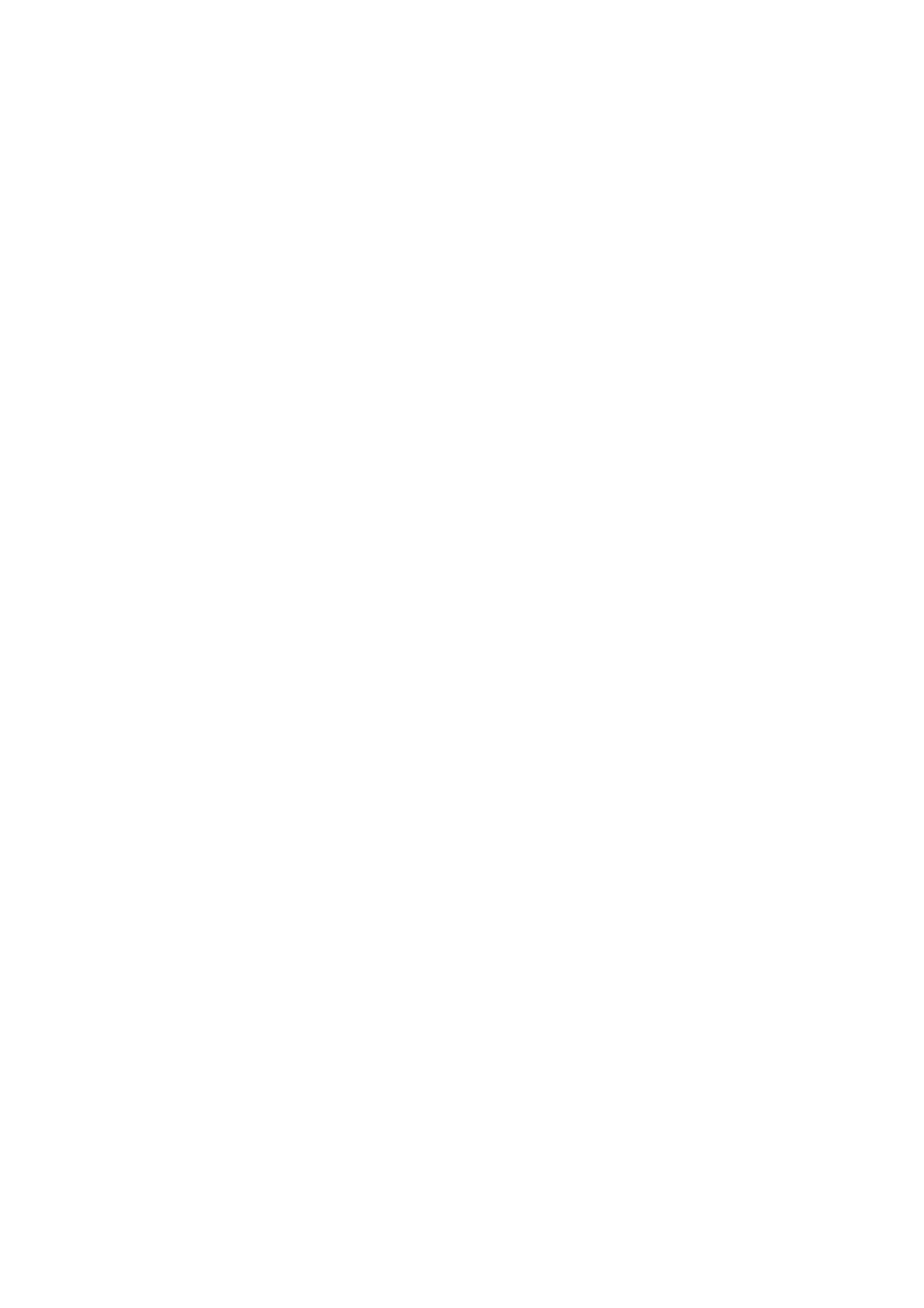## **APPENDIX B: POST CODES**

F EISA POST codes are typically output to port address 300h. ISA POST codes are typically output to port address 80h.

\_\_\_\_\_\_\_\_\_\_\_\_\_\_\_\_\_\_\_\_\_\_\_\_\_\_\_\_\_\_\_\_\_\_\_\_\_\_\_\_\_\_\_\_\_\_\_\_\_\_\_\_\_\_\_\_\_\_\_\_\_\_\_\_\_\_\_\_\_\_

| <b>POST</b>    | Name                                                       | Description                                                                                                                                                                                                                                                                                                                                                     |
|----------------|------------------------------------------------------------|-----------------------------------------------------------------------------------------------------------------------------------------------------------------------------------------------------------------------------------------------------------------------------------------------------------------------------------------------------------------|
| CO             | Turn Off Chipset<br>Cache                                  | OEM Specific-Cache control.                                                                                                                                                                                                                                                                                                                                     |
| 1              | Processor Test 1                                           | Processor Status (1 FLAGS) Verification.<br>Test the following processor status flags<br>carry, zero, sign, overflow,<br>The BIOS will set each of these flags, verify they are<br>set, then turn each flag off and verify it is off.                                                                                                                           |
| 2              | Processor Test 2                                           | Read/Write/Verify all CPU registers except SS, SP,<br>and BP with data pattern FF and 00.                                                                                                                                                                                                                                                                       |
| 3              | Initialize Chips                                           | Disable NMI, PIE, AIE, UEI, SQWV.<br>Disable video, parity checking, DMA.<br>Reset math coprocessor.<br>Clear all page registers, CMOS shutdown byte.<br>Initialize timer 0, 1, and 2, including set EISA timer to a<br>known state.<br>Initialize DMA controllers 0 and 1.<br>Initialize interrupt controllers 0 and 1.<br>Initialize EISA extended registers. |
| 4              | <b>Test Memory</b><br>Refresh Toggle                       | RAM must be periodically refreshed in order to keep<br>the memory from decaying. This function assures that<br>the memory refresh function is working properly.                                                                                                                                                                                                 |
| 5              | Blank video,<br>Initialize keyboard                        | Keyboard controller initialization.                                                                                                                                                                                                                                                                                                                             |
| 6              | Reserved                                                   |                                                                                                                                                                                                                                                                                                                                                                 |
| $\overline{7}$ | <b>Test CMOS</b><br>Interface and<br><b>Battery Status</b> | Verifies CMOS is working correctly, detects bad<br>battery.                                                                                                                                                                                                                                                                                                     |
| <b>BE</b>      | Chipset Default<br>Initialization                          | Program chipset registers with power on BIOS<br>defaults.                                                                                                                                                                                                                                                                                                       |
| C <sub>1</sub> | Memory presence<br>test                                    | OEM Specific-Test to size on-board memory.                                                                                                                                                                                                                                                                                                                      |
| C <sub>5</sub> | Early Shadow                                               | OEM Specific-Early Shadow enable for fast boot.                                                                                                                                                                                                                                                                                                                 |
| C <sub>6</sub> | Cache presence<br>test                                     | External cache size detection.                                                                                                                                                                                                                                                                                                                                  |
| 8              | Setup low memory                                           | Early chip set initialization.<br>Memory presence test.<br>OEM chip set routines.<br>Clear low 64 K of memory.<br>Test first 64 K memory.                                                                                                                                                                                                                       |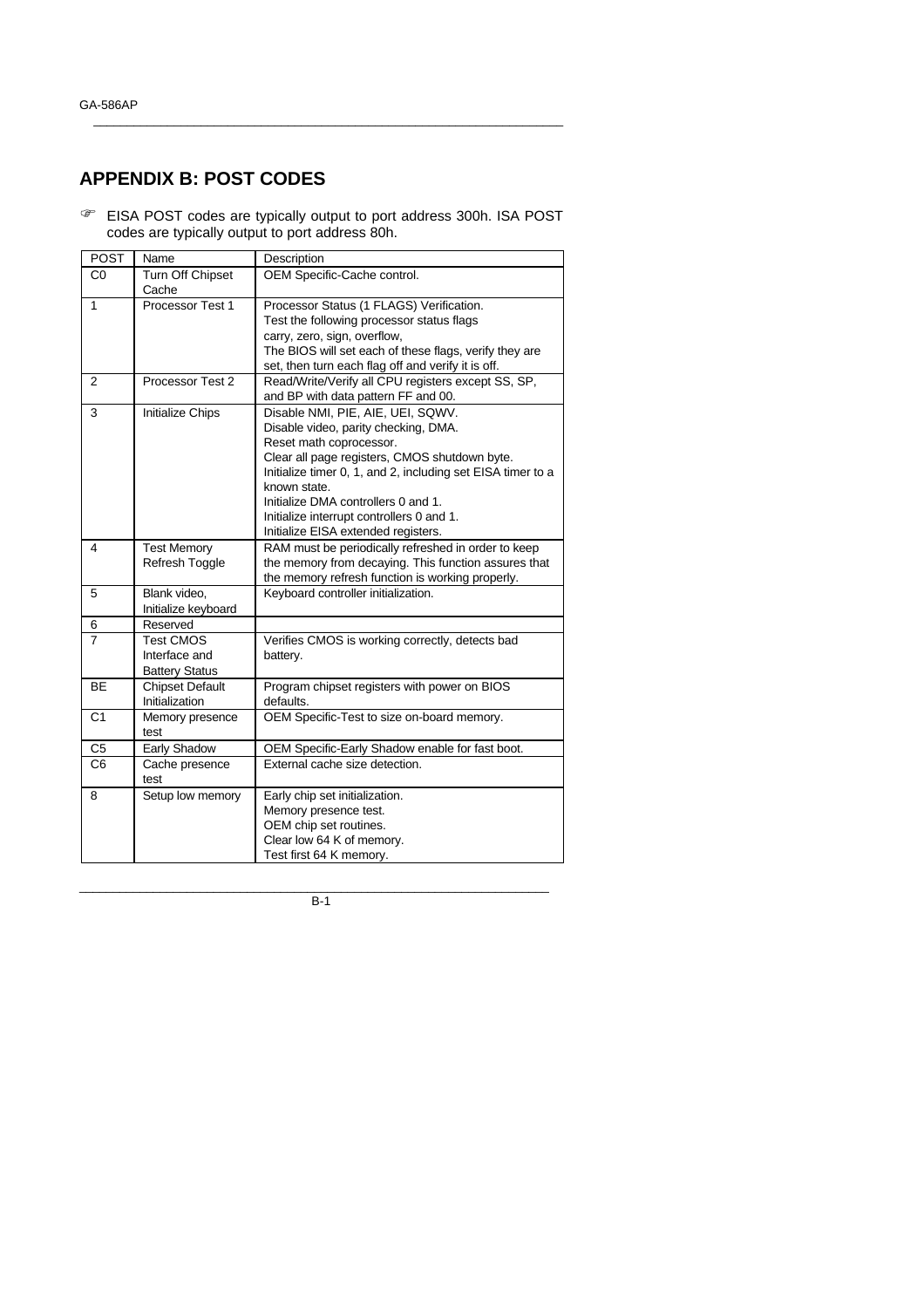| 9         | Early Cache               | Cyrix CPU initialization.                                 |
|-----------|---------------------------|-----------------------------------------------------------|
|           | Initialization            | Cache initialization.                                     |
| A         | Setup Interrupt           | Initialize first 120 interrupt vectors with               |
|           | <b>Vector Table</b>       | SPURIOUS_INT-HDLR and initialize INT 00h-1Fh              |
|           |                           | according to INT_TBL.                                     |
| в         | <b>Test CMOS RAM</b>      | Test CMOS RAM Checksum, if bad, or insert key             |
|           | Checksum                  | pressed, load defaults.                                   |
| C         | Initialize keyboard       | Detect type of keyboard controller (optional).            |
|           |                           | Set NUM_LOCK status.                                      |
| D         | Initialize Video          | Detect CPU clock.                                         |
|           | Interface                 | Read CMOS location 14h to find out type of video in       |
|           |                           | use.                                                      |
|           |                           | Detect and Initialize Video Adapter.                      |
| E         | <b>Test Video Memory</b>  | Test video memory, write sign-on message to screen.       |
|           |                           | Setup shadow RAM - Enable shadow according to             |
|           | <b>Test DMA</b>           | Setup.<br><b>BIOS</b> checksum test.                      |
| F         | Controller 0              |                                                           |
| 10        | <b>Test DMA</b>           | Keyboard detect and initialization.                       |
|           | Controller 1              |                                                           |
| 11        | <b>Test DMA Page</b>      | Test DMA Page Registers.                                  |
|           | registers                 |                                                           |
| $12 - 13$ | Reserved                  |                                                           |
| 14        | <b>Test Timer Counter</b> | Test 8254 Timer 0 Counter 2.                              |
|           | 2                         |                                                           |
| 15        | <b>Test 8259-1 Mask</b>   | Verify 8259 Channel 1 masked interrupts by alternately    |
|           | <b>Bits</b>               | turning off and on the interrupt lines.                   |
| 16        | <b>Test 8259-2 Mask</b>   | Verify 8259 Channel 2 masked interrupts by alternately    |
|           | <b>Bits</b>               | turning off and on the interrupt lines.                   |
| 17        | Test Stuck 8259's         | Turn off interrupts then verify no interrupt mask         |
|           | <b>Interrupt Bits</b>     | register is on.                                           |
| 18        | Test 8259 Interrupt       | Force an interrupt and verify the interrupt occurred.     |
|           | Functionality             |                                                           |
| 19        | <b>Test Stuck NMI</b>     | Verify NMI can be cleared.                                |
|           | Bits (Parity/IO           |                                                           |
|           | Check)                    |                                                           |
| 1A        |                           | Display CPU clock.                                        |
| 1B-1E     | Reserved                  |                                                           |
| 1F        | Set EISA Mode             | If EISA non-volatile memory checksum is good,             |
|           |                           | execute EISA initialization. If not, execute ISA tests an |
|           |                           | clear EISA mode flag.                                     |
|           |                           | Test EISA Configuration Memory Integrity (checksum        |
|           |                           | & communication interface).                               |
| 20        | Enable Slot 0             | Initialize slot 0 (System Board).                         |
| 21-2F     | Enable Slots 1-15         | Initialize slot 1 through 15.                             |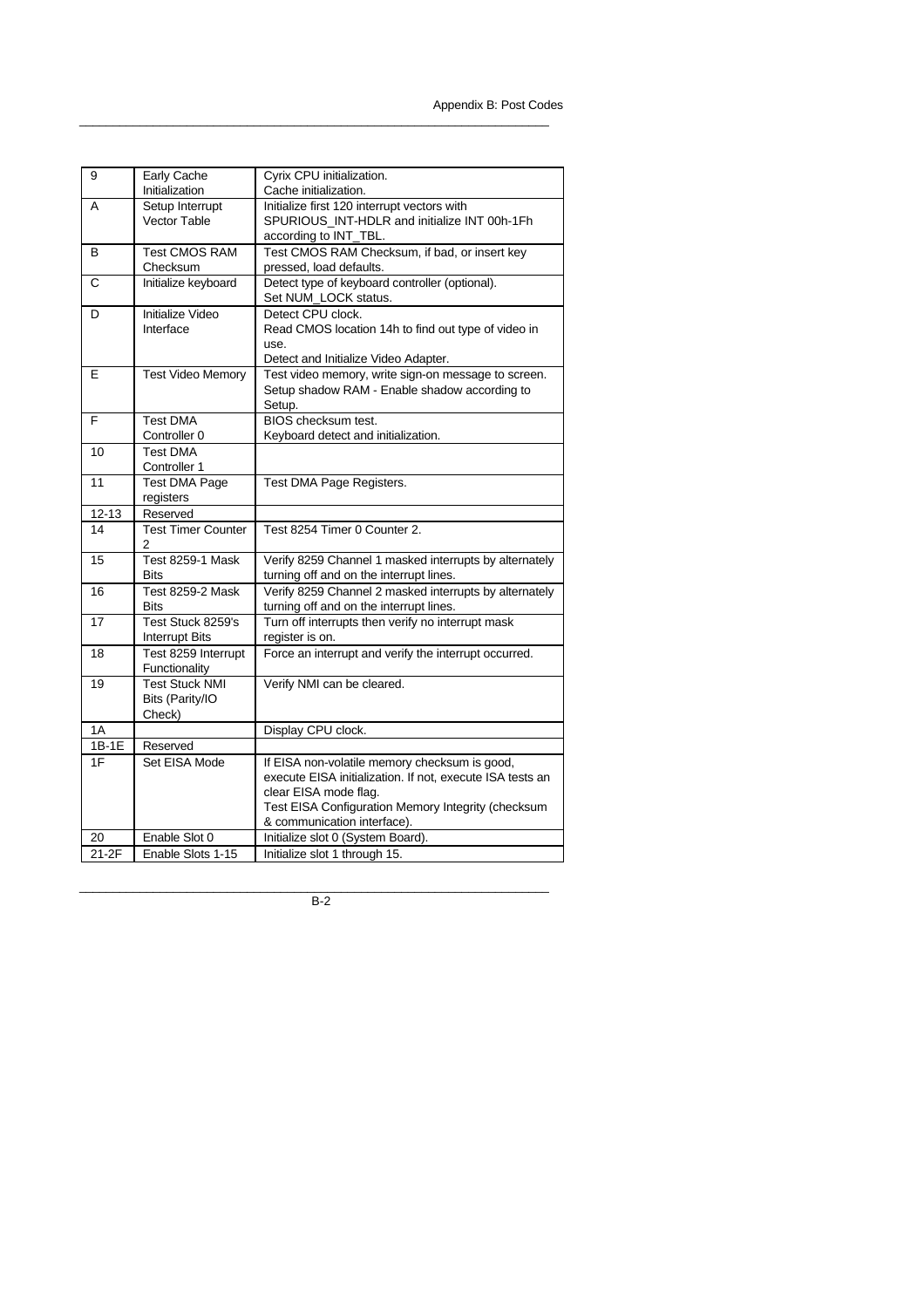| 30        | Size Base and<br><b>Extended Memory</b> | Size base memory from 256 K to 640 K extended<br>memory above 1 MB. |
|-----------|-----------------------------------------|---------------------------------------------------------------------|
| 31        | Test Base and                           | Test base memory from 256 K to 640 K and extended                   |
|           | <b>Extended Memory</b>                  | memory above 1 MB using various patterns.                           |
|           |                                         | This will be skipped in EISA mode and can be                        |
|           |                                         | "skipped" with ESC key in ISA mode.                                 |
| 32        | <b>Test EISA</b>                        | If EISA Mode flag is set then test EISA memory found                |
|           | <b>Extended Memory</b>                  | in slots initialization.                                            |
|           |                                         | ☞<br>This will be skipped in ISA mode and can be                    |
|           |                                         |                                                                     |
|           |                                         | "skipped" with ESC key in EISA mode.                                |
| 33-3B     | Reserved                                |                                                                     |
| ЗC        | Setup Enabled                           |                                                                     |
| 3D        | Initialize & Install                    | Detect if mouse is present, initialize mouse, install               |
|           | Mouse                                   | interrupt vectors.                                                  |
| 3E        | Setup Cache                             | Initialize cache controller.                                        |
|           | Controller                              |                                                                     |
| 3F        | Reserved                                |                                                                     |
| <b>BF</b> | Chipset                                 | Program chipset registers with Setup values.                        |
|           | Initialization                          |                                                                     |
| 40        |                                         | Display virus protest disable or enable.                            |
| 41        | Initialize Floppy                       | Initialize floppy disk drive controller and any drives.             |
|           | Drive & Controller                      |                                                                     |
| 42        | <b>Initialize Hard Drive</b>            | Initialize hard drive controller and any drives.                    |
|           | & Controller                            |                                                                     |
| 43        | Detect & Initialize                     | Initialize any serial and parallel ports (also game port).          |
|           | Serial/Parallel Ports                   |                                                                     |
| 44        | Reserved                                |                                                                     |
| 45        | Detect & Initialize                     | Initialize math coprocessor.                                        |
|           | Math Coprocessor                        |                                                                     |
| 46        | Reserved                                |                                                                     |
| 47        | Reserved                                |                                                                     |
| 48-4D     | Reserved                                |                                                                     |
| 4E        | Manufacturing                           | Reboot if Manufacturing POST Loop pin is set.                       |
|           | POST Loop or                            | Otherwise display any messages (i.e., any non-fatal                 |
|           | <b>Display Messages</b>                 | errors that were detected during POST) and enter                    |
|           |                                         | Setup.                                                              |
| 4F        | <b>Security Check</b>                   | Ask password security (optional).                                   |
| 50        | <b>Write CMOS</b>                       | Write all CMOS values back to RAM and clear screen.                 |
| 51        | Pre-boot Enable                         | Enable parity checker.                                              |
|           |                                         | Enable NMI, Enable cache before boot.                               |
| 52        | Initialize Option                       | Initialize any option ROMs present from C8000h to                   |
|           | <b>ROMs</b>                             | EFFFFh.                                                             |
|           |                                         | ☞<br>When FSCAN option is enabled, will initialize                  |
|           |                                         | from C8000h to F7FFFh.                                              |
|           | <b>Initialize Time</b>                  | Initialize time value in 40h: BIOS area.                            |
| 53        |                                         |                                                                     |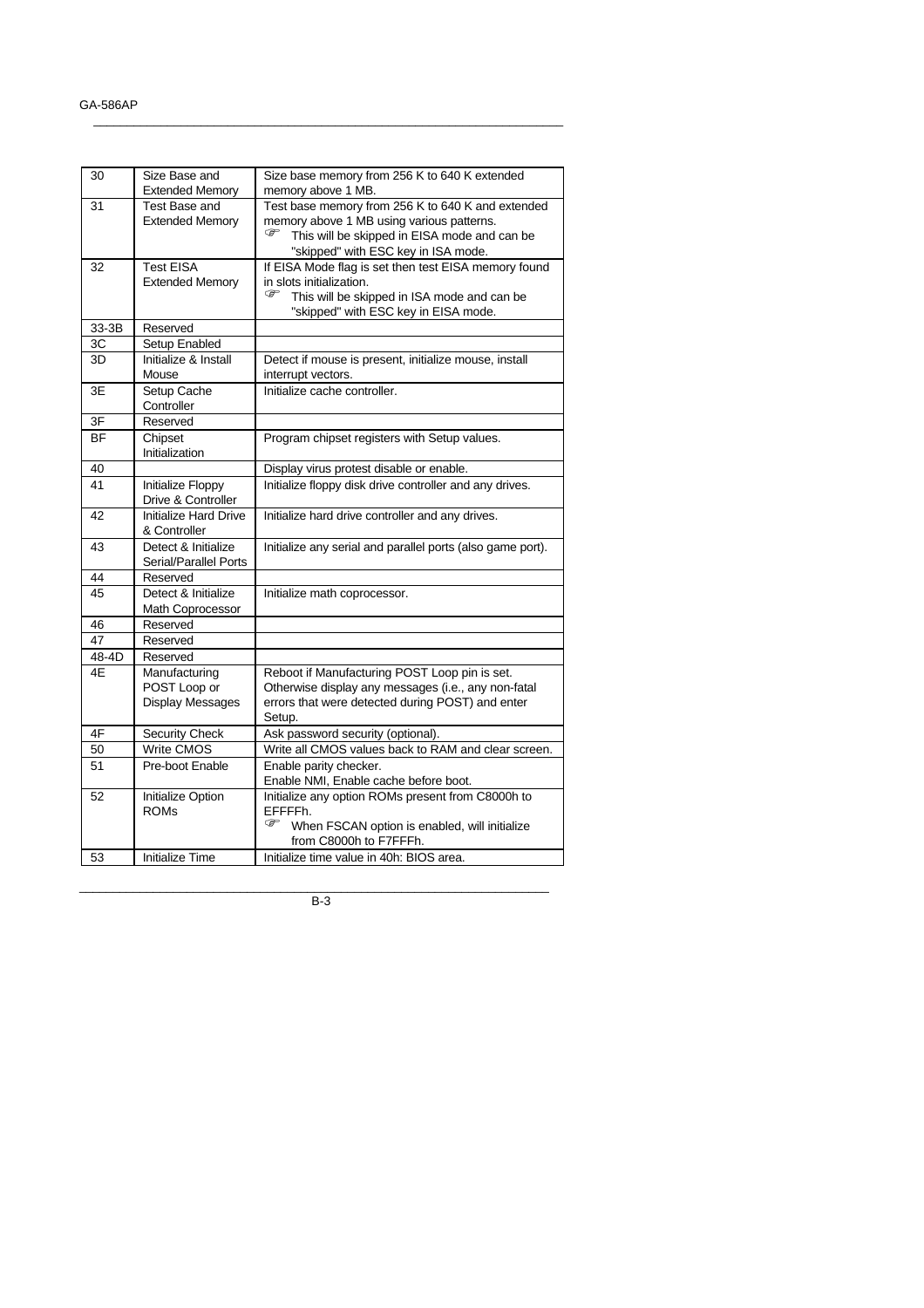|                   | Value                      |                                         |
|-------------------|----------------------------|-----------------------------------------|
| 60                | <b>Setup Virus Protect</b> | Setup virus protect according to Setup  |
| 61                | Set Boot Speed             | Set system speed for boot               |
| 62                | Setup NumLock              | Setup NumLock status according to Setup |
| 63                | <b>Boot Attempt</b>        | Set low stack.                          |
|                   |                            | Boot via INT 19h.                       |
| B <sub>0</sub>    | Spurious                   | If interrupt occurs in protected mode.  |
| <b>B1</b>         | Unclaimed NMI              | If unmasked NMI occurs, display         |
|                   |                            | Press F1 to disable NMI, F2 reboot.     |
| E <sub>1-EF</sub> | Setup Pages                | E1 - Page 1, E2 - Page 2, etc.          |
| FF                | <b>Boot</b>                |                                         |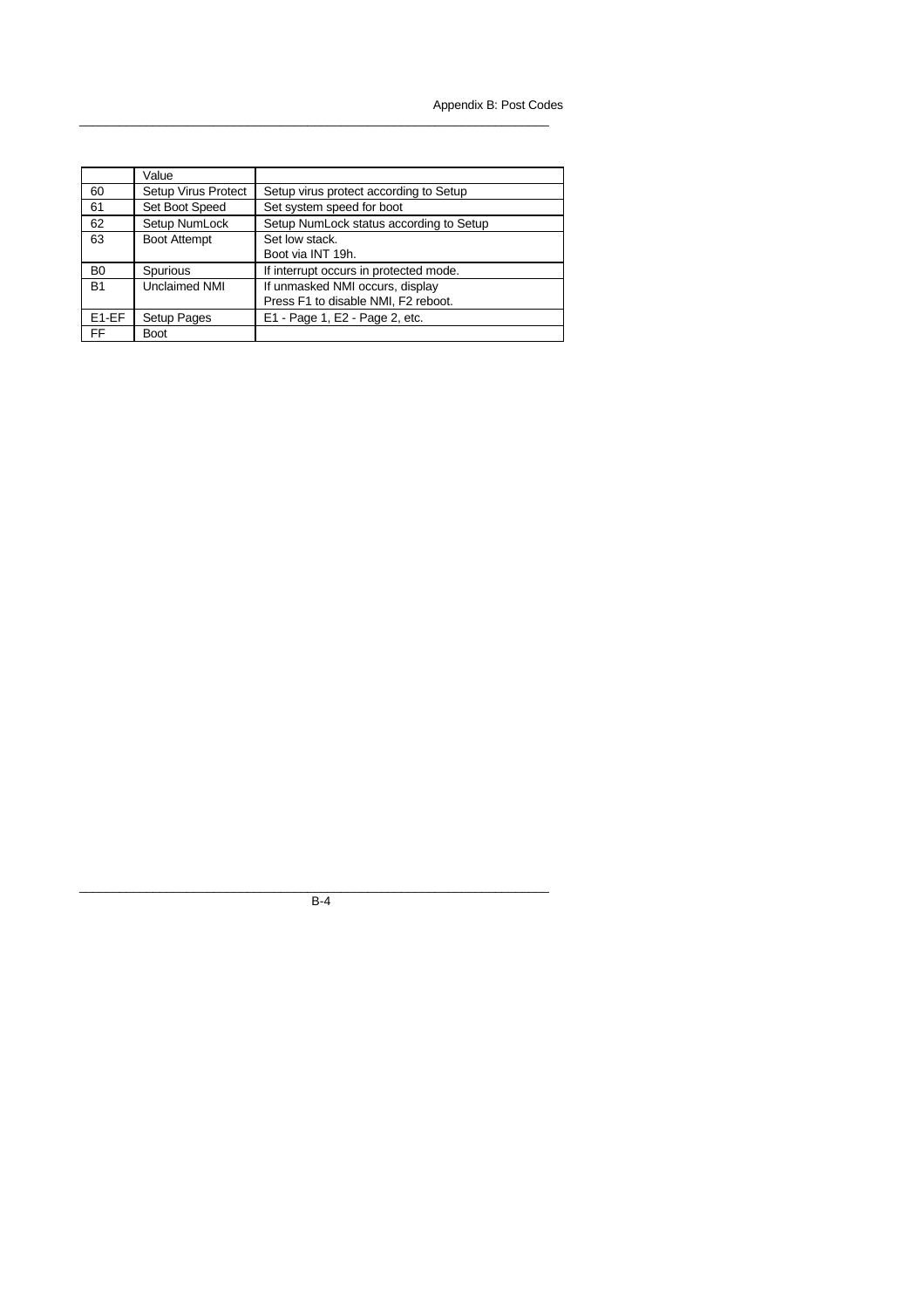# **APPENDIX C: BIOS DEFAULT DRIVE TABLE**

 $\_$  , and the set of the set of the set of the set of the set of the set of the set of the set of the set of the set of the set of the set of the set of the set of the set of the set of the set of the set of the set of th

| Type           | Size         | Cylinders | Heads                   | Sectors         | Write /  | Land | <b>Example Model</b>                                 |
|----------------|--------------|-----------|-------------------------|-----------------|----------|------|------------------------------------------------------|
|                | (MB)         |           |                         |                 | Precomp  | Zone |                                                      |
| $\mathbf{1}$   | 10 MB        | 306       | $\overline{4}$          | 17              | 128      | 305  | TEAC SD510<br>MMI 112, 5412                          |
| $\overline{2}$ | 20 MB        | 615       | $\overline{4}$          | 17              | 300      | 615  | Seagate ST225,<br>ST4026                             |
| 3              | 31 MB        | 615       | 6                       | 17              | 300      | 615  |                                                      |
| $\overline{4}$ | 62 MB        | 940       | 8                       | 17              | 512      | 940  |                                                      |
| 5              | <b>47 MB</b> | 940       | 6                       | 17              | 512      | 940  |                                                      |
| 6              | 20 MB        | 615       | 4                       | 17              | 65535    | 615  | Seagate ST125<br>Tandon TM262                        |
| 7              | 31 MB        | 462       | 8                       | 17              | 256      | 511  |                                                      |
| 8              | $30$ MB      | 733       | $\overline{5}$          | 17              | 65535    | 733  | Tandon TM703                                         |
| 9              | 112 MB       | 900       | 15                      | 17              | 65535    | 901  |                                                      |
| 10             | 20 MB        | 820       | 3                       | 17              | 65535    | 820  |                                                      |
| 11             | 35 MB        | 855       | 5                       | 17              | 65535    | 855  |                                                      |
| 12             | 50 MB        | 855       | 7                       | 17              | 65535    | 855  |                                                      |
| 13             | 20 MB        | 306       | 8                       | 17              | 128      | 319  | Disctron526,<br><b>MMI M125</b>                      |
| 14             | 43 MB        | 733       | $\overline{7}$          | 17              | 65535    | 733  |                                                      |
| 16             | 20 MB        | 612       | $\overline{\mathbf{4}}$ | 17              | 0        | 663  | Microscience<br><b>HH725</b><br>Syquest3250,<br>3425 |
| 17             | 41 MB        | 977       | 5                       | 17              | 300      | 977  |                                                      |
| 18             | 57 MB        | 977       | $\overline{7}$          | 17              | 65535    | 977  |                                                      |
| 19             | 60 MB        | 1024      | $\overline{7}$          | 17              | 512      | 1023 |                                                      |
| 20             | 30 MB        | 733       | $\overline{5}$          | 17              | 300      | 732  |                                                      |
| 21             | 43 MB        | 733       | $\overline{7}$          | 17              | 300      | 732  |                                                      |
| 22             | 30 MB        | 733       | $\overline{5}$          | $\overline{17}$ | 300      | 733  | Seagate ST4038                                       |
| 23             | <b>10 MB</b> | 306       | $\overline{\mathbf{4}}$ | 17              | 0        | 336  |                                                      |
| 24             | <b>54 MB</b> | 925       | $\overline{7}$          | 17              | $\Omega$ | 925  | Seagate ST4051                                       |
| 25             | 69 MB        | 925       | 9                       | 17              | 65535    | 925  | Seagate ST4096                                       |
| 26             | 44 MB        | 754       | $\overline{7}$          | 17              | 754      | 754  | Maxtor2085                                           |
| 27             | 69 MB        | 754       | 11                      | 17              | 65535    | 754  | Maxtor2140,<br>Priam S14                             |
| 28             | 41 MB        | 699       | $\overline{7}$          | 17              | 256      | 699  | Maxtor2190,<br>Priam S19                             |
| 29             | 68 MB        | 823       | 10                      | 17              | 65535    | 823  | Maxtor1085<br>Micropolis1325                         |
| 30             | 53 MB        | 918       | $\overline{7}$          | 17              | 918      | 918  | Maxtor1105,<br>1120, 4780                            |
| 31             | 94 MB        | 1024      | 11                      | 17              | 65535    | 1024 | Maxtor1170                                           |
| 32             | 128 MB       | 1024      | 15                      | 17              | 65535    | 1024 | CDC9415                                              |
| 33             | 43 MB        | 1024      | $\overline{5}$          | 17              | 1024     | 1024 |                                                      |
| 34             | <b>10 MB</b> | 612       | $\overline{2}$          | 17              | 128      | 612  |                                                      |
| 35             | <b>77 MB</b> | 1024      | 9                       | 17              | 65535    | 1024 |                                                      |
|                |              |           |                         |                 |          |      |                                                      |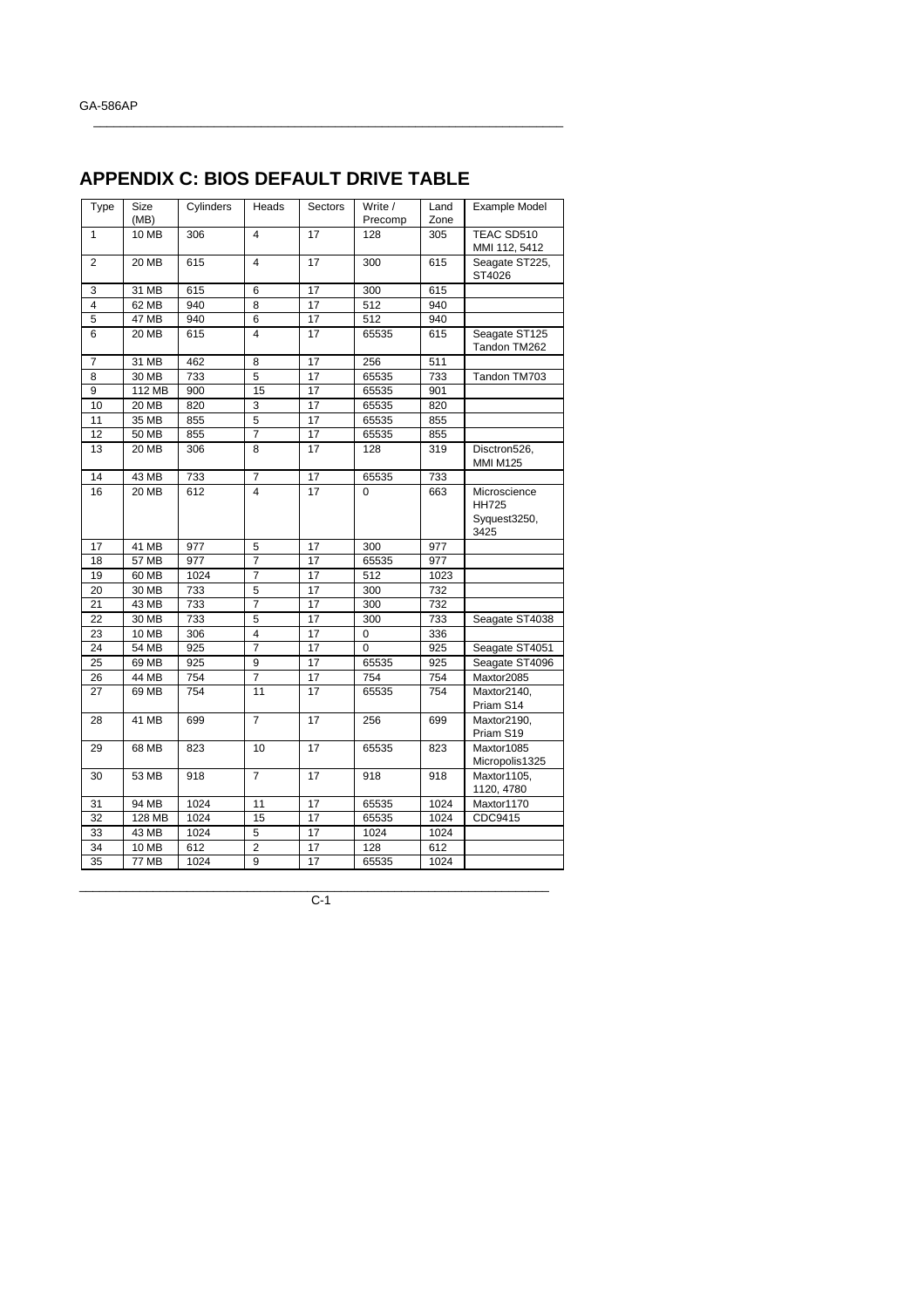### Appendix C: BIOS Default Drive Table

| 36   | 68 MB  | 1024 | 8  | 17 | 512   | 1024 |                                           |
|------|--------|------|----|----|-------|------|-------------------------------------------|
| 37   | 41 MB  | 615  | 8  | 17 | 128   | 615  |                                           |
| 38   | 25 MB  | 987  | 3  | 17 | 987   | 987  |                                           |
| 39   | 57 MB  | 987  | 7  | 17 | 987   | 987  | Maxtor1140,<br>4380                       |
| 40   | 41 MB  | 820  | 6  | 17 | 820   | 820  | Seagate ST251                             |
| 41   | 41 MB  | 977  | 5  | 17 | 977   | 977  | Seagate ST4053<br>Miniscribe3053/<br>6053 |
| 42   | 41 MB  | 981  | 5  | 17 | 981   | 981  | Miniscribe3053/<br>6053 RLL               |
| 43   | 48 MB  | 830  | 7  | 17 | 512   | 830  | Miniscribe 3650                           |
| 44   | 69 MB  | 830  | 10 | 17 | 65535 | 830  | Miniscribe 3650<br><b>RLL</b>             |
| 45   | 114 MB | 917  | 15 | 17 | 65535 | 918  | Conner CP3104                             |
| 46   | 152 MB | 1224 | 15 | 17 | 65535 | 1223 | Conner CP3204                             |
| User |        |      |    |    |       |      |                                           |

 $\_$  ,  $\_$  ,  $\_$  ,  $\_$  ,  $\_$  ,  $\_$  ,  $\_$  ,  $\_$  ,  $\_$  ,  $\_$  ,  $\_$  ,  $\_$  ,  $\_$  ,  $\_$  ,  $\_$  ,  $\_$  ,  $\_$  ,  $\_$  ,  $\_$